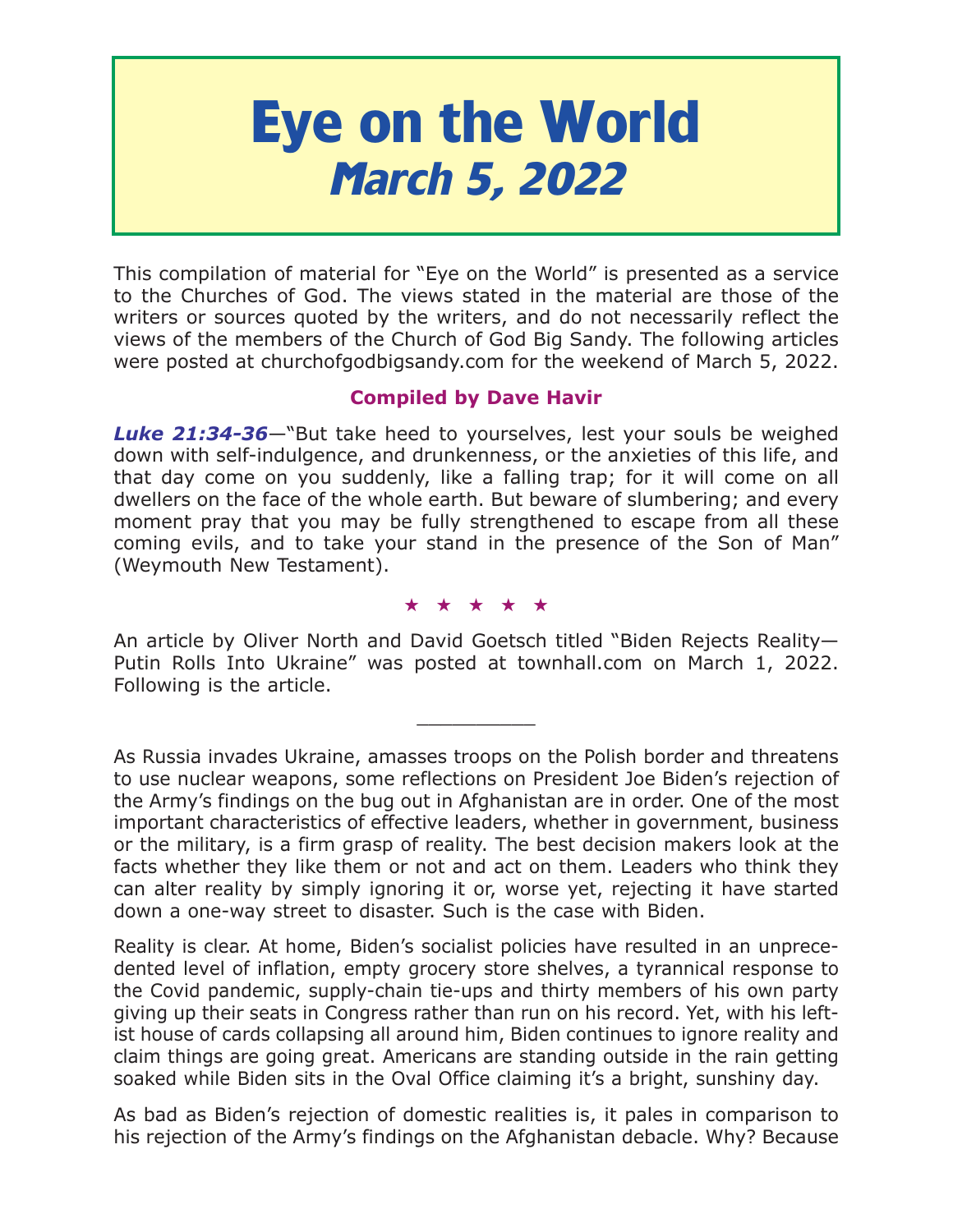his rejection of the Army's report may have even worse consequences in the long run than his failed socialist agenda. While Biden may have learned nothing from the Army's findings, Vladimir Putin and Xi Jinping certainly did. The most important fact they learned is Biden is a weak, feckless president who lacks the foresight, vision and courage to stand up to their expansionist plans.

Putin and Xi have been emboldened by Biden's rejection of reality. The president has unified our enemies rather than our allies. The hostile actions of Russia and China have already begun with Ukraine and Taiwan, but they won't stop there. Russia hopes to eventually dominate all of Europe, and China plans to dominate the rest of the world, including the United States. Thanks to Biden, both are making progress.

A hard reality Biden refuses to accept is you cannot stop Russian or Chinese aggression with empty words or symbolic sanctions. Sanctions that hurt the Russian people don't trouble Putin. Sanctions must be hard felt. Biden must lead in removing ALL of Russia's banks from the Society for Worldwide Interbank Financial Telecommunications and placing strong sanctions on Russia's oligarchs, including Putin. Anything less is like beating Putin with a pool noodle. Further, Xi must be shown conclusively the cost he will pay for invading Taiwan.

Another reality Biden cannot grasp—or refuses to—is Putin and Xi do not think like rational leaders of democratic nations. Putin couldn't care less about his people suffering. Suffering is a fact of life for the citizens of Russia. Biden gives the world words while Putin makes brutal war on the Ukrainian people. In the irony of ironies, the strongest response to Russia's aggression came from the president of France who, when Putin threatened the use of nuclear weapons, reminded the Russian tyrant NATO is nuclear armed, too.

Beyond sanctions, Biden needs to embrace reality and do what is necessary to nullify Russia's gas and oil stranglehold on Europe. He should complete the Keystone XL pipeline from Canada, lift his disastrous "green" sanctions on America's energy independence and export American liquified natural gas, crude oil and coal to our European friends. Until he is willing to take these important steps, his administration is helping finance Russia's invasion and occupation of Ukraine.

#### ★★★★★

An article by Spencer Brown titled "How the Left's 'Green' Climate Policies Enabled Putin's Aggression" was posted at townhall.com on Feb. 24, 2022. Following is the article.

While many critics of President Biden point to his weakness on the world stage as a large part of the reason Vladimir Putin decided now was the time to invade Ukraine, there's more than just Biden's disastrous withdrawal from Afghanistan and faltering foreign policy to blame.

"The United States was energy dominant, we had more energy production than consumption, more exports than imports, we were the largest producer of oil and gas," explained Marc Morano, author of Green Fraud and executive editor of Climate Depot. Then President Biden was elected and everything changed.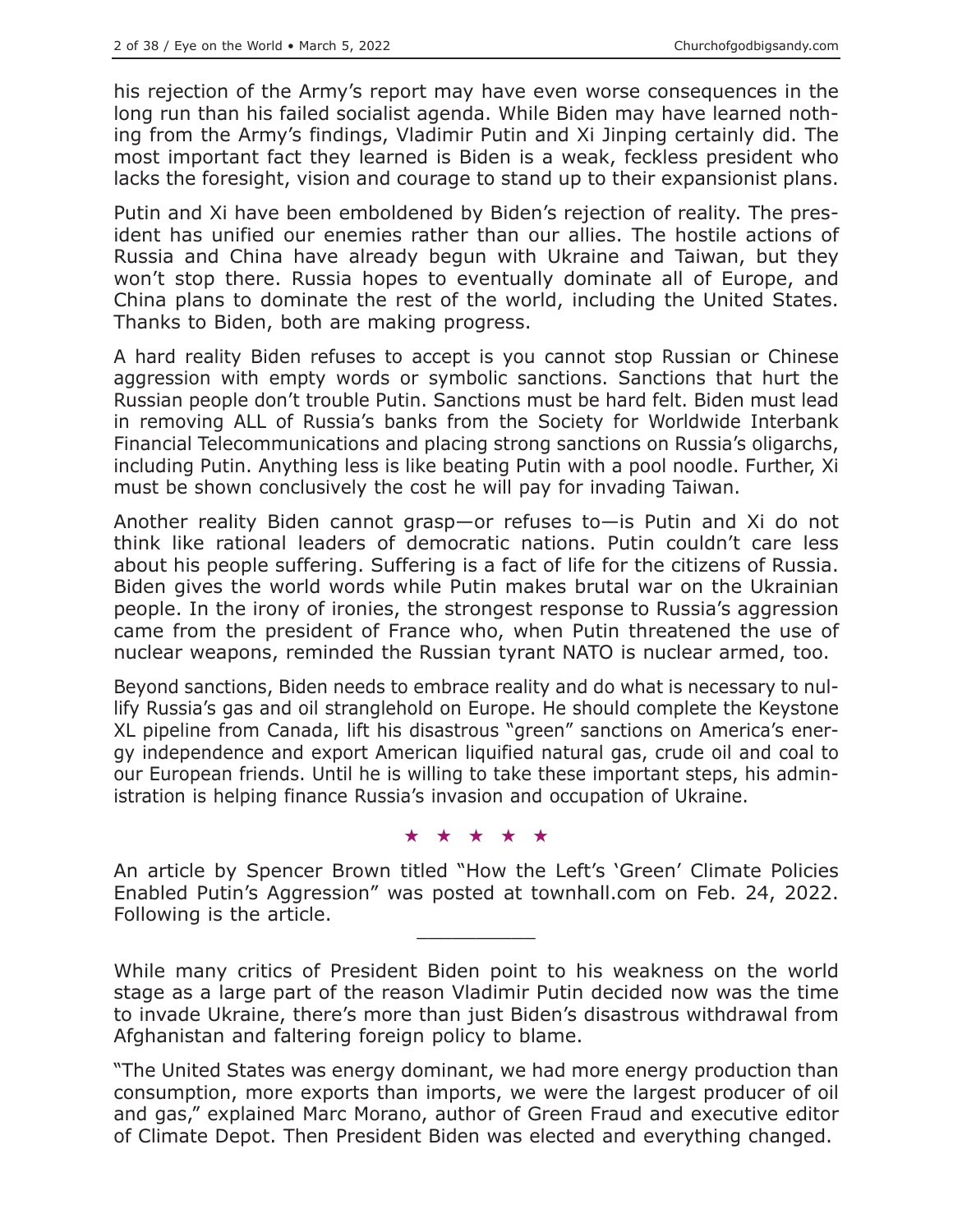"The president himself is clueless," Morano told Townhall. "What happened was Biden, he had a very bad energy policy, but when he got the nomination he made an unholy alliance with the Green New Deal wing of the Democratic party and that is what has taken over the climate policy" that Morano called "off the charts" bad.

Part of that radical climate contingent is embodied in John Kerry, Biden's climate czar who jets around the world warning other people about pollution. Morano pointed out that during the last week of turmoil and escalating tensions between Russia and Ukraine that culminated in Wednesday night's invasion, John Kerry was busy calling for an emergency climate summit.

"John Kerry will tell you with a straight face that climate change is the greatest national security threat we face," Morano noted. "John Kerry has it assbackwards," he said before pointing out that "the greatest national security threat we may face is their climate and energy policies, not climate change."

As the Biden administration has led the United States down the dangerous path to energy dependence by killing off American energy projects and pipelines, the same ideology espoused by the likes of Greta Thunberg has taken hold in Putin's backyard across Europe.

"The biggest thing that set [Putin] up," Morano explained, "was the European version of the Green New Deal. Europe for years now has been promoting this net-zero energy policy where [they'd] have net zero CO<sub>2</sub> emissions, so they've been systematically shutting down fossil fuel production in Europe on the mythical chance that solar and wind can come in and replace it—that hasn't happened." As a result of "green" policies in Europe, 38 percent of their natural gas now comes from Putin and they're "facing an energy crisis far worse than we've been facing here in the United States," Morano added. And while the United States relies less on Russian oil and fuel, America hit an 11-year high for Russian oil imports in 2021. "What's happened in Europe, they've shot themselves in the foot because of this green climate ideology," Morano said.

Thanks to Europe's embrace of Green New Deal policies and the Biden administration policies gutting American energy production, "we've enriched Vladimir Putin," Morano told Townhall. Because the United States and Europe have created oil and gas scarcity while countries like Russia haven't played by the same "green" rules, our foes like "Russia, OPEC, China, Iran, Venezuela, all these hostile regimes" have more power and wealth than the free world. "So that's how we're funding Putin," Morano explained. "His economy's growing, he has the power to put Europe into a deep recession by withholding energy."

Morano says that these real-world results of "green" policies are not a failure of the policy or an unintended consequence, this is exactly what the Green New Deal crowd wants to see happen. "They want to shut down fossil fuels, well this is the result. You have people who don't follow this ideology, and they become the power brokers."

With power over Europe and enrichment due to America's embrace of radical environmental policies, Russia might not even be the main event in the rebal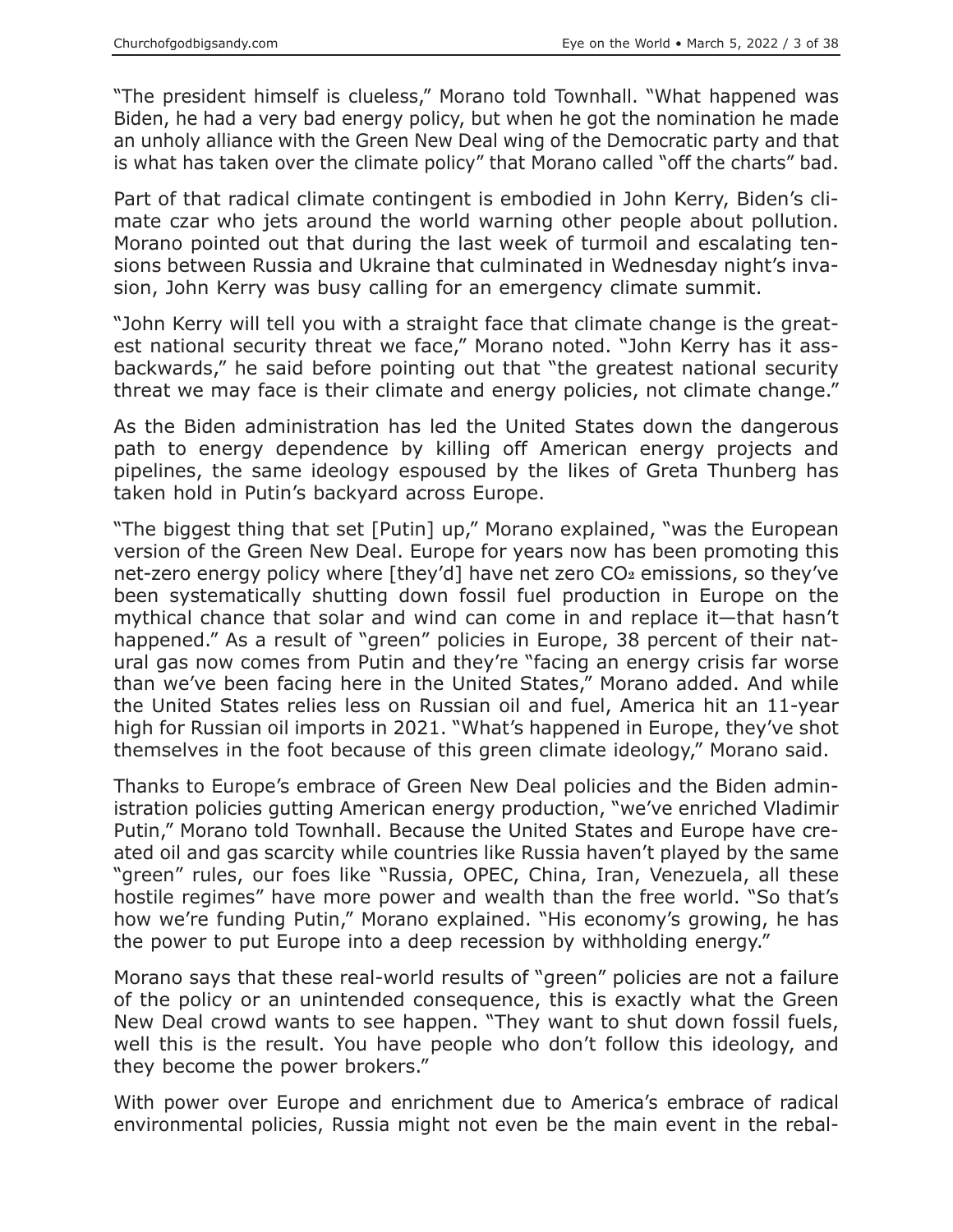ancing of global power. "Russia is just an appetizer when it comes to national security affairs over the Green New Deal agenda," Morano told Townhall. "China is the real one. We have traded energy independence and dominance for now reliance on Chinese [products]. 90 percent of our solar panels come from there."

"This is what we're facing: We've empowered the outlaws of the world, the hostile regimes, to have an inordinate amount of power and we've weakened ourselves," he added.

As for the kind of sanctions NATO threatened and Biden announced earlier on Thursday, Morano said the power has already been accumulated by Putin and "it's just irrelevant at this point. If Russia really wants to play hardball, they can start cutting off energy and tank the economies of Europe. I don't think Russia is that concerned right now and I think they're going to go full-steam ahead," he added. "No diplomatically strong worded letter from the Biden administration is going to change anything."

★★★★★

An article by Jack Hellner titled "It Is Imperative for the Public to Learn the Truth of Which Presidents Catered to Putin and Greatly Helped Him Fund His Evil War" was posted at americanthinker.com on March 1, 2022. Following is the article.

 $\overline{\phantom{a}}$  , where  $\overline{\phantom{a}}$ 

Trump absolutely did not praise Putin for invading Ukraine, contrary to what so many journalists; other Democrats; and people like Romney, Cheney, and other Trump-hating Republicans say.

What he said is that Putin is a genius. It related to how he hoodwinked the U.S. and NATO as he prepared for war. There have been and are a lot of evil geniuses. While Putin built up his troops and telegraphed everything he was going to do for months, Biden, NATO, and others just talked and threatened him with sanctions.

While Ukraine was asking for weapons, we were promising sanctions. Germany gave them helmets.

Hillary, Pelosi, and other Democrats are saying Biden's strategy on Ukraine and Russia has been brilliant. That is stupidity on steroids, yet the media, Democrats, Romney, Cheney, and others are not pointing out their pure ignorance. Of course, the media and other Democrats have always been more concerned about talking points than results.

## **Obama administration**

In 1994, during Clinton's presidency, the U.S. and U.K. coerced Ukraine to give up its nuclear weapons by promising to defend them if Russia ever attacked. No matter how many times in the last 28 years, The U.S. and U.K. have not kept their word.

In 2009, Obama backed out of a promise to put up missile shields in Poland and the Czech Republic, which certainly appeased Putin. It showed NATO members that the U.S. could not be trusted to keep its word.

In March 2012, Obama whispered to the Russian president that he would be more flexible after the election.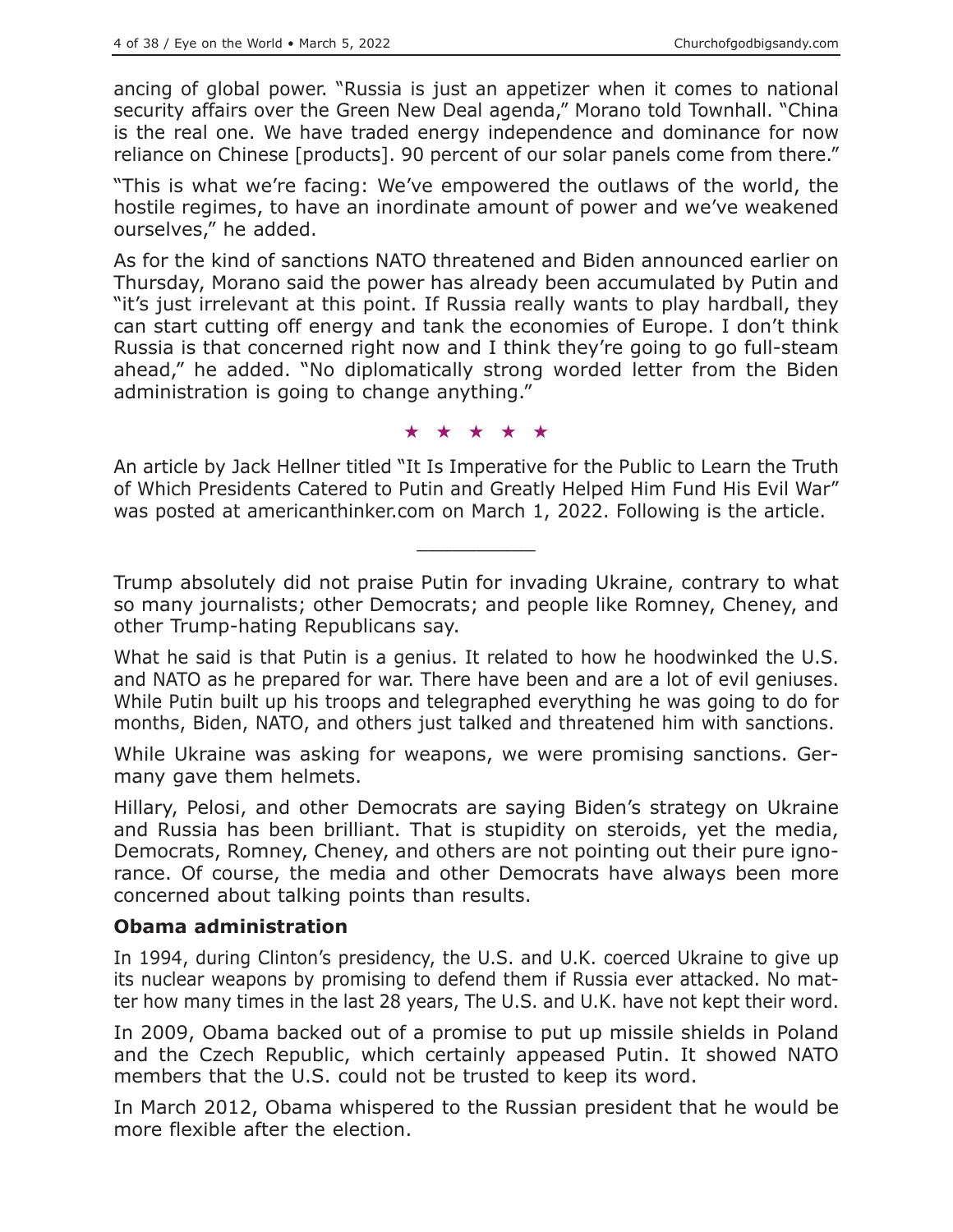Before the election in 2012, Obama laughed at Romney when Romney said Russia was a dangerous adversary.

In 2013, the Obama administration gave Russia permission to take over a uranium mine from Canada and America, and all Russia had to do was give massive kickbacks to the Clintons.

Obama drew a red line that if Syria ever used chemical weapons on his people, that country would be in big trouble. Yet Syria used them, and Obama essentially moved the red line and engaged Russia to monitor Assad, the Russians' buddy.

The Obama administration signed on to the worthless Paris agreement, which leaves Russia and OPEC more powerful to control oil prices and essentially does nothing about the climate. It destroys the U.S. economy by decimating our fossil fuel industry.

As Russia invaded Ukraine in 2014, Obama refused to give the Ukrainians weapons, which certainly had to please Putin.

It had to be pleasing to Putin that the Obama-Biden administration was so willing to lie to build up Iran with hundreds of billions as the Iranians pledged death to America.

The more money Iran had, the more it could spend on arms in Russia, one of its biggest trading partners.

## **Trump administration**

Unlike Obama, Trump gave Poland and Ukraine weapons, which would have ticked off Putin.

In 2018, Trump pushed NATO allies to pay more for their defense, which had to displease Putin. He also told Germany and other NATO countries that it was dangerous to be so dependent on Russia for their energy needs. Sadly, they didn't listen.

Trump pulled out of the worthless Paris climate accord and started producing more American oil, which reduced the pricing power of Russia and OPEC and helped Americans with lower prices, especially the poor and middle class.

Trump pulled out of the Iran deal and punished Iran with many sanctions and that harmed Russia.

Putin and other dictators had to be pleased that while Trump was in office, the media and other Democrats trashed our country as an unfair, systemically racist country and claimed that capitalism helps only the rich. They love propaganda that they can feed to their people to say how much better they are than us.

## **Biden took office**

One of the first things Biden did was block the Keystone pipeline and send a message that he would destroy the American fossil fuel industry. And prices started going up.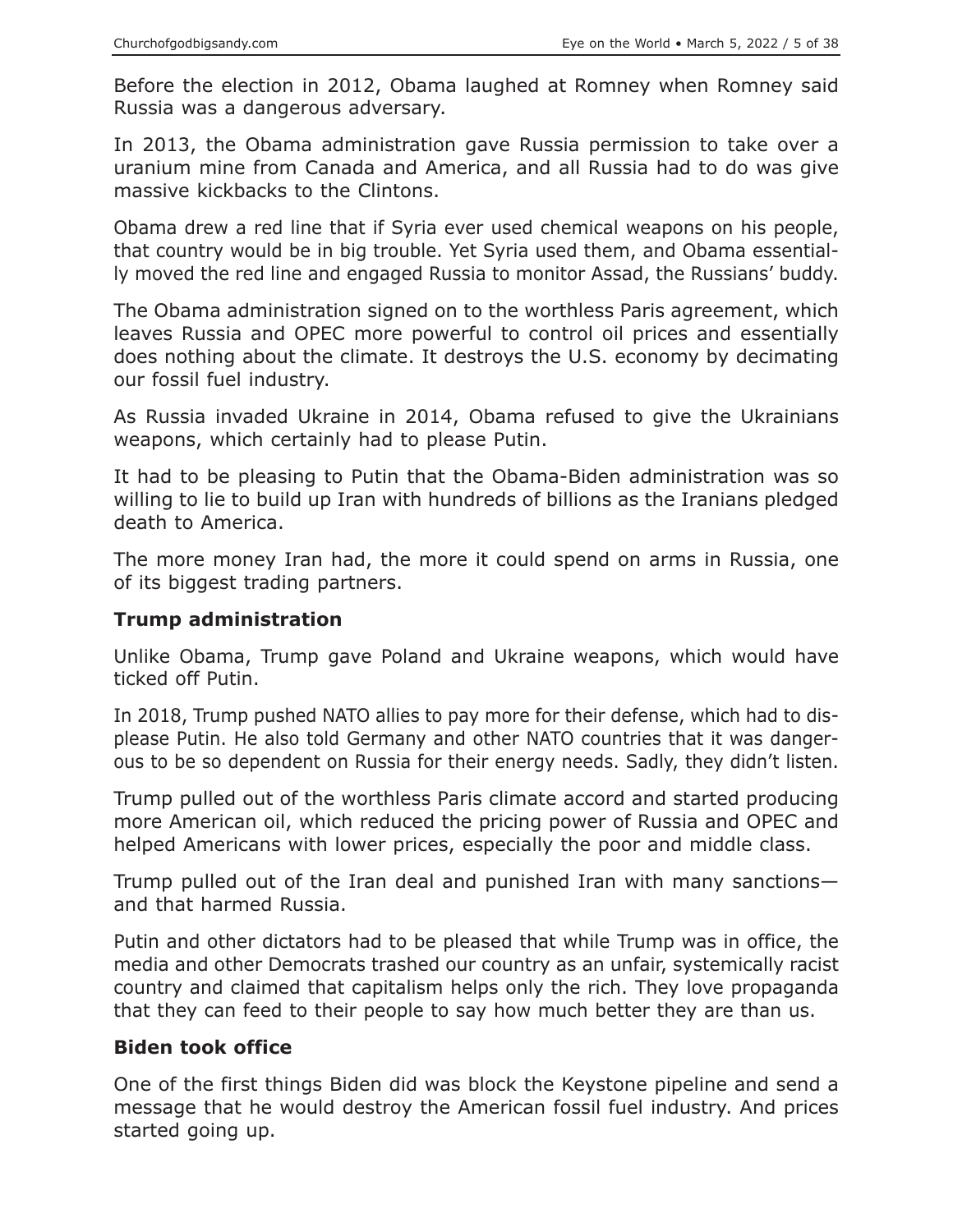We also rejoined the Paris climate accord, which further weakens America and further raises prices. Anyone who thinks Russia, China, Iran, Saudi Arabia, and other oil-producing countries care about their carbon footprint needs to have his head examined.

Biden waived the sanctions on Nord Stream 2, which helped Russia and harmed Ukraine.

While Putin was building troops around Ukraine, the U.S. and other NATO allies were essentially begging Iran to get back in the Iran deal so we could help them build their economy. A main spokesman for Iran is a Russian. That is as brilliant as having Russia monitor chemical weapons in Syria.

While Putin was preparing for war in Ukraine, the Biden administration was giving China intelligence, which the Chinese shared with Russia. Another brilliant strategy. What could go wrong?

While China was sharing intelligence with Russia, keeping the origin of the coronavirus secret, and committing genocide, the Biden Justice Department was deciding that it should stop investigating Chinese professors.

Here is how CBS described it: "The Justice Department is ending a controversial program, launched under the Trump administration, to hunt down Chinese spies. The "China Initiative" was designed to tackle a top national security priority: identifying and prosecuting those responsible for China's widespread theft of hundreds of billions of dollars a year in American trade secrets and intellectual property."

The media frequently insert the word "controversial" into news stories when they want to influence, not inform their audience. "Controversial" should be used in opinion pieces, not news pieces. What possibly is controversial about investigating Chinese professors when we know how much intellectual property China steals?

While Putin, Iran, and China prepare for war, the American military is focused like a laser on wokeness, computer-generated climate models, and kicking healthy people out of the military for refusing a vaccine that doesn't protect against a virus.

Will the media ever report on all the kickbacks to the Biden family from Russia, China, and Ukraine? Isn't it important to know if those kickbacks influence Biden's policies, or don't journalists care about pure corruption?

Journalists and others should pay attention to what politicians do instead of what they say. Make no mistake: Obama and Biden continually catered to Russia and Iran, and Trump held them at bay.

The main solution to controlling Putin has always been for other countries not to become dependent on him for their energy needs.

#### ★★★★★

An article by Dennis Prager titled "On Ukraine—Comedians, NATO, America and Environmentalists" was posted at townhall.com on March 1, 2022. Following is the article.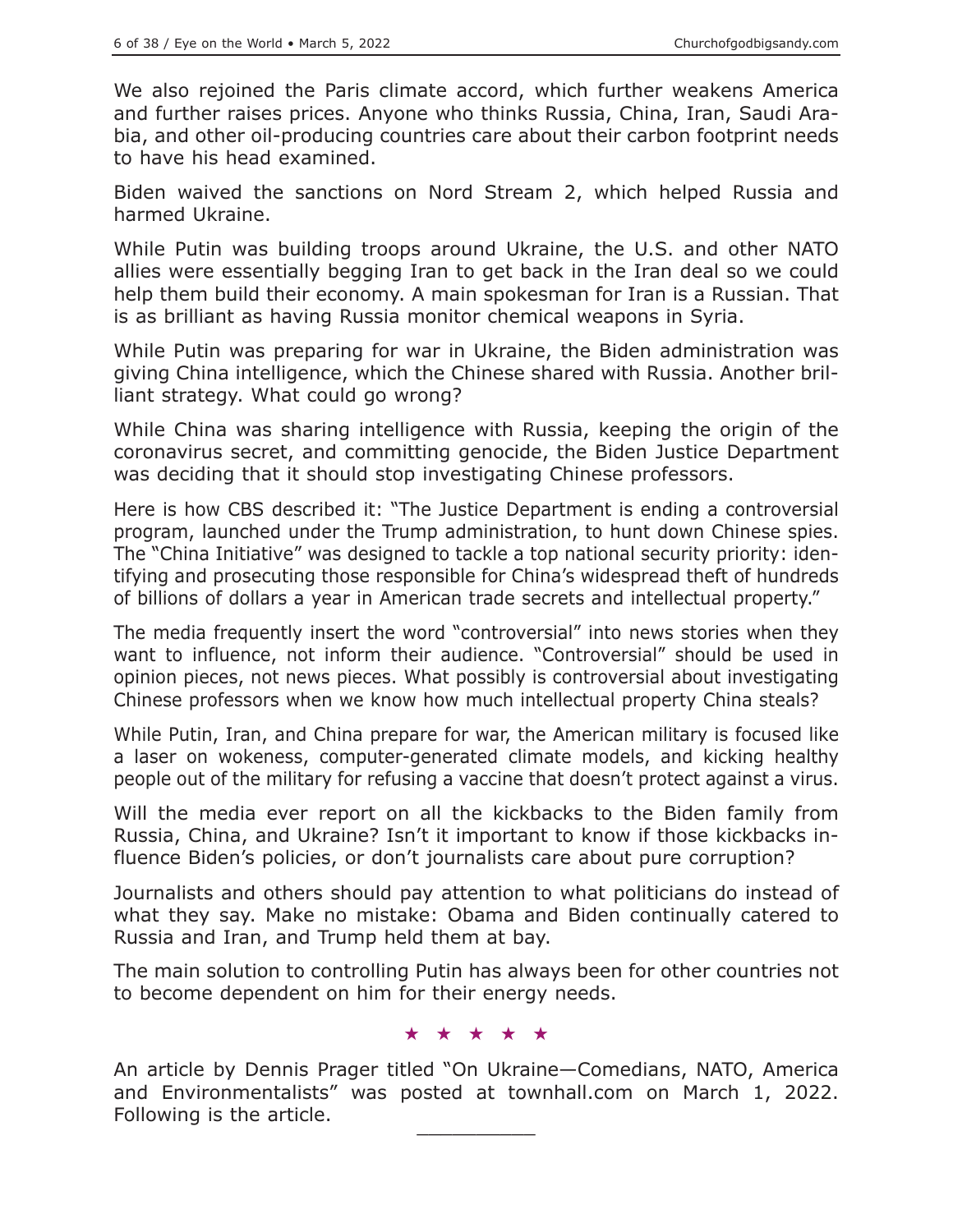# **No. 1: The NATO excuse**

A widely offered explanation for the Russian invasion of Ukraine is that Russia—which at this time essentially means President Vladimir Putin—fears the expansion of NATO to its borders, especially Ukraine. The argument is often presented as an analogy: How would the United States react if Mexico had a mutual defense pact with Russia and received weapons from Russia?

A second explanation is that Russia is "paranoid" as a result of its having been devastated by the invasions of Napoleon's France in the 19th century and Hitler's Germany in the 20th. This was the excuse that many professional excuse makers made for the Soviet Union's shooting down—without any warning— Korean Air Lines flight 007 in 1983, killing all 269 passengers and crew.

"The Russians are paranoid" became a widespread explanation. Seymour Hersh, the best-known New York Times investigative reporter for decades, wrote a book on the shooting down of KAL 007. As described in a 1986 New York Times book review, "On the Soviet side, writes Mr. Hersh, there was paranoia."

When I was a graduate student at Columbia University's Russian Institute, I regularly encountered the "paranoid" explanation for Soviet/Russian policies. It struck me then, and even more so now, as pathologic or false, or both. Russia is by far the largest country on Earth, spanning approximately one-ninth of all the world's land surface. When that fact is combined with Russia's vast nuclear weaponry, the "paranoia" explanation for Russian aggression is rendered absurd.

It is even more absurd when one considers the countries Russia allegedly fears will invade them. Which one of their Western-border countries—Latvia, Estonia, Lithuania, Moldova, Belarus, Ukraine—is likely to invade Russia? Wasn't every one of them invaded by Russia? Shouldn't every one of "them" be paranoid?

We'll end the "paranoid" discussion with this rule of history: Generally speaking, wars are either between two police states or between a police state and a free state. And the latter are nearly always initiated or provoked by the police state. Russia has nothing to fear from its neighbors. Its neighbors have plenty to fear from Russia.

# **2. America is watching, not intervening.**

I know of no American, on the Right or the Left, who has called for sending the U.S. military into Ukraine. But every American should feel awful—morally and as an American—about America sitting by and watching the first major invasion of a peaceful country since Hitler and Stalin. One reason is that since World War II, the weaker nations of the world have all held onto the hope that should they be attacked by a stronger nation, Americans would come to their aid.

America is aiding Ukraine with arms and economic sanctions, but as I watch peaceful Ukraine devoured by aggressive Russia, I can't help but think that it appears that evil will triumph—and lead to more evil on Earth. I have never agreed with the throwaway line, "America is not the world's policeman." Does the world not need a policeman? And if not America, who? China? Russia? The U.N.?

If the strongest boy in high school, one whom the weakest boys and girls looked to for protection, decided one day to watch rather than to protect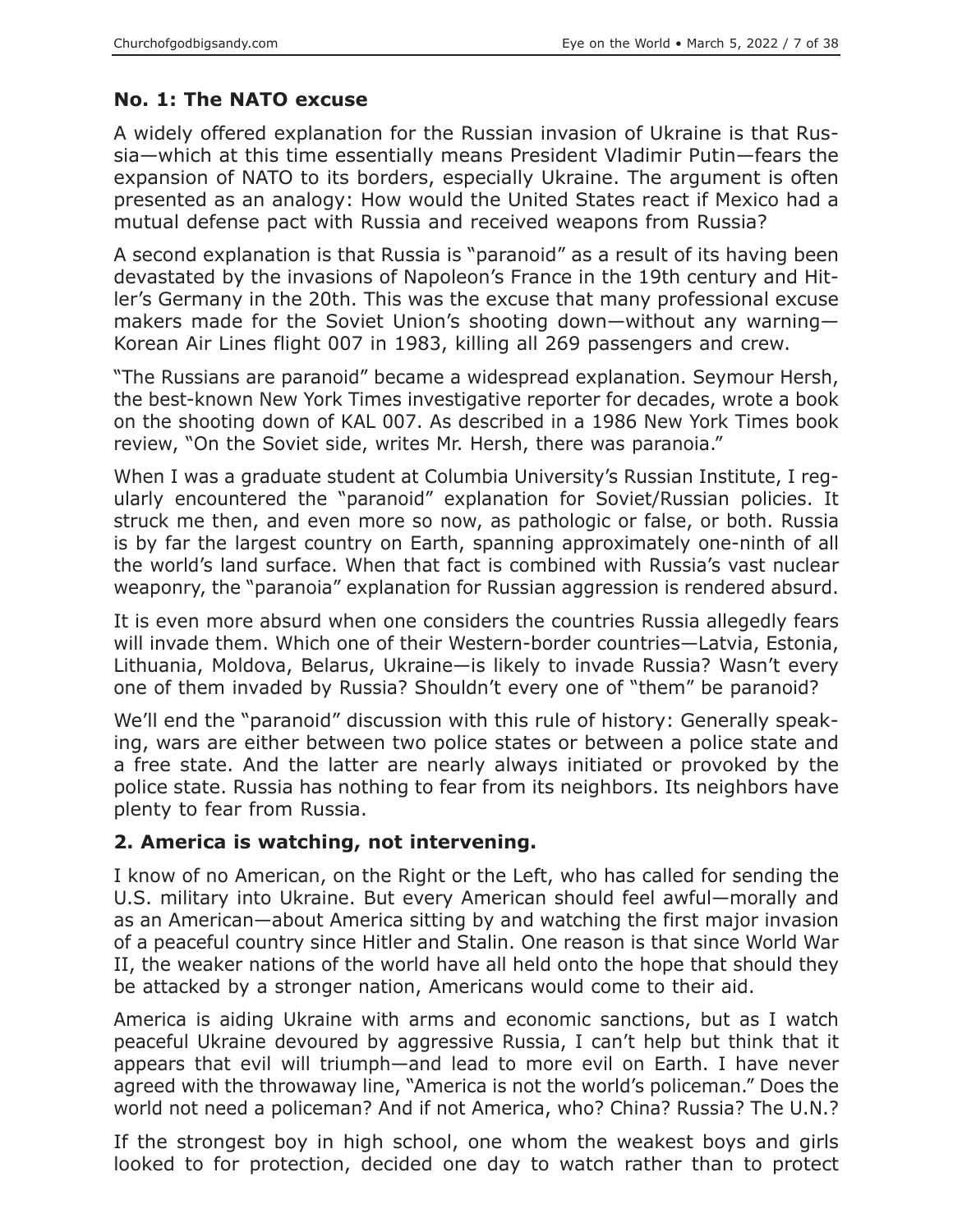them as they were beaten by the school bully, even if there was good reason for the lack of intervention, wouldn't that be a very sad day? And wouldn't it affect the way the protector saw himself?

Most Americans see themselves as protectors of the weak against bully nations. This is the first time in our lifetime that America has abandoned that role.

#### **No. 3: A comedian is the world's most courageous political leader.**

By general consensus among the world's media and world's nations, Ukraine's President Volodymyr Zelenskyy is the most courageous leader in the world today.

For many people, this is particularly remarkable since Zelenskyy's professional background is that of a comedian. It strikes most people as amazing that a comedian turns out to be the world's most inspiring leader.

That, of course, was the reason so many dismissed Donald Trump when he ran for president: "He has no political experience, he's just a wealthy real estate developer." However, that real estate developer also turned out to be the most courageous leader in the world. Honest haters of Trump must at least acknowledge his courage—just as supporters must acknowledge his lack of a filter between his brain and his mouth.

It was Trump who had the courage to demand that our NATO allies live up to their obligations with regard to military spending. Ironically, thanks to Putin, the NATO countries are finally doing so. It was Trump who uncovered a deep state of corruption in nearly every major American governmental institution. It was Trump who took on the mainstream media, regarded by half of America as little better than Pravda, the Soviet newspaper. It was Trump who had the courage to do what president after president and Congress after Congress called for but never acted on: moving the American embassy in Israel to Israel's capital city, Jerusalem. He did this despite the opposition of almost every world leader and his own State Department. If that's not courage, what is?

And it remains a fact that Putin did not invade Ukraine while Trump was president. Putin feared Trump. Neither Putin nor anyone else fears President Joe Biden.

It is therefore not at all surprising that a comedian is the world's most courageous leader. It is surprising that people still think a lifelong political career produces leaders. Biden is a lifelong politician and, as his behavior during covid-19 showed, may well be the least courageous president in American history.

## **4. Western environmentalists made the invasion possible.**

It is overwhelmingly likely that American and European environmentalists made the Russian invasion of Ukraine possible. Under Trump, America became energy independent and was even able to supply Europe with energy. But the environmental movement, which dominates the Democratic Party and nearly every Western European country, has made Russia the major supplier of natural gas to Europe, and especially to the most important country on the European continent, Germany.

The environmentalist movement uses climate change to achieve its primary objectives: undoing of the West's economic foundations, reshaping the Western way of life, dismantling capitalism and transferring wealth to the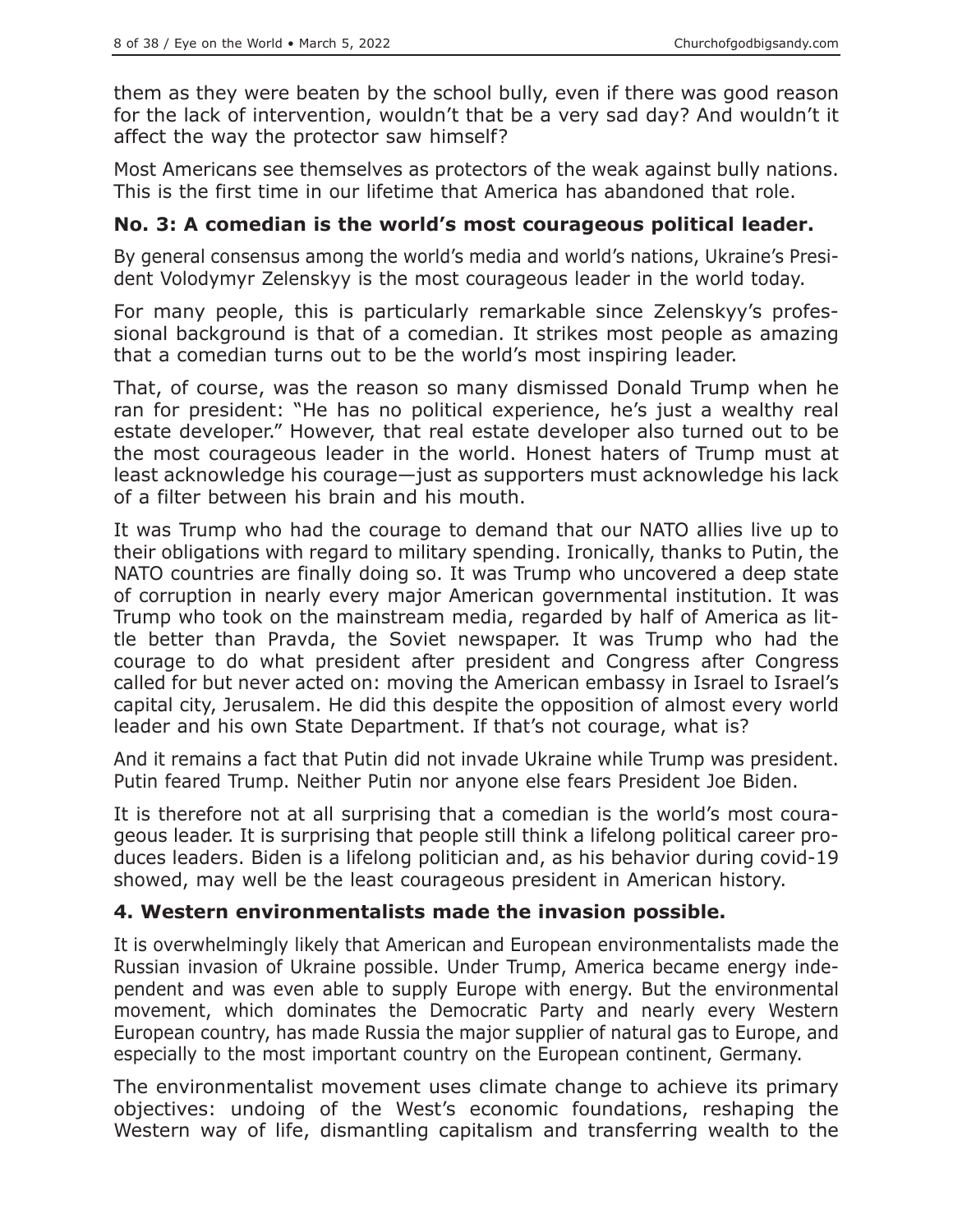Third World. They will pursue these aims at any cost—whether crippling inflation, energy blackouts, even the strengthening of Russia and China.

If you really believe climate change poses an "existential threat" to human life, there is no price too high to pay in order to eliminate fossil fuel-based energy. That includes empowering and enriching evil men.

★★★★★

"Eye on the World" comment: The following headlines involve articles that are considered international. The articles were not posted, but the headlines give the essence of the story.

 $\overline{\phantom{a}}$  , where  $\overline{\phantom{a}}$ 

**Russia and Ukraine fighting**

■ An article by Hannah Nightingale titled "Chinese Officials Reportedly Asked Russia to Delay Ukraine Invasion Until After Winter Olympics" was posted at thepostmillennial.com on March 2, 2022.

■ An article by Gabrielle Reyes titled " 'Ukraine Was Completely Created by Russia': Putin Recognizes 'Sovereignty' of Pro-Russian Separatists" was posted at breitbart.com on Feb. 21, 2022.

■ An article by Rob Crilly, Katelyn Caralle, Will Stewart and David Averre titled "Putin's 'Peacekeepers' in Tanks Roll Into Ukraine Separatist Regions: Biden Kicks Off Sanctions and UK Will Follow After Issuing Stark Warning 'The Invasion Has Begun' " was posted at dailymail.co.uk on Feb. 21, 2022.

■ An article by Kyle Smith titled "Biden Presidency Has Made the U.S. Look Weaker to Putin" was posted at nypost.com on Feb. 23, 2022.

 An article by Laurence Dollimore titled "Kremlin 'Sends More Than 400 Mercenaries From Private Militia Into Kyiv to Assassinate President Zelensky and His Government'—With Group Told Peace Talks Are 'Smoke and Mirrors' " was posted at dailymail.co.uk on Feb. 27, 2022.

■ An article by Tim Hume and Henry Langston titled "Foreign Fighters Are Rushing to Join Ukraine's New International Battalion" was posted at vice. com on Feb. 28, 2022.

■ A Reuters article by Eric Beech titled "Ukraine's Ambassador to U.S. Says Russia Used a Vacuum Bomb on Monday" was posted at reuters.com on Feb. 28, 2022.

■ An article by Maura Reynolds titled " 'Yes, He Would': [Russian Expert] Fiona Hill on Putin and Nukes" was posted at politico.com on Feb. 28, 2022.

■ An article by Gabrielle Reyes titled "U.N.: Half a Million People Have Fled Ukraine Since Russian Invasion" was posted at breitbart.com on Feb. 28, 2022.

■ An article by Chris Pleasance titled "Putin's Breath-Taking Hypocrisy: Russian Dictator Declares Ukrainians Are 'Extreme Gangsters' and Accuses Them of Using Civilians as 'Human Shields' as His Forces Relentlessly Bombard Families' Homes" was posted at dailymail.co.uk on March 3, 2022.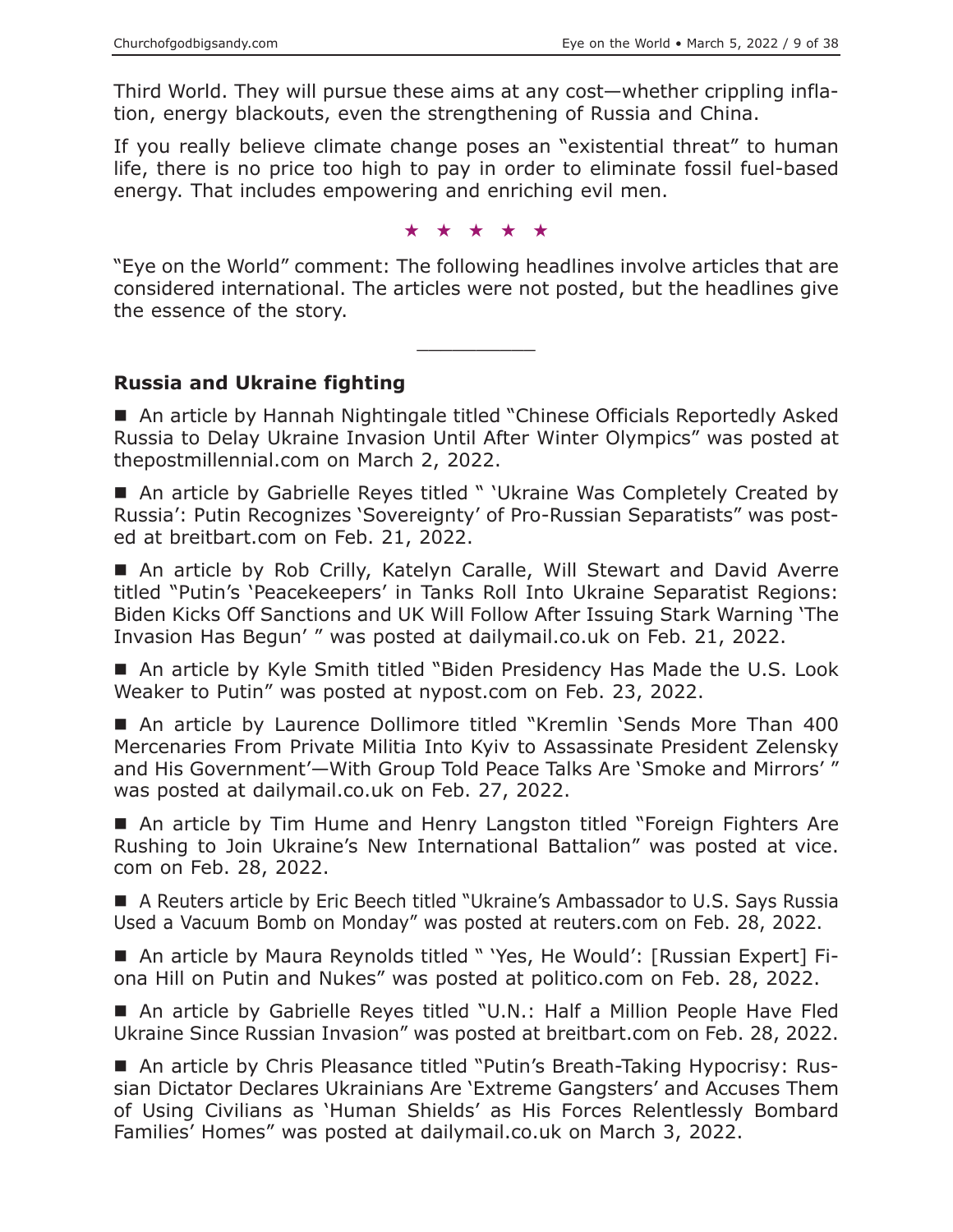■ An article by Xindi Wei titled "EU 'Picking Up Signs Russia May Bring In Martial Law' " was posted at gbnews.uk on March 3, 2022.

■ An article by Peter Allen and Joe Smith titled "Vladimir Putin Says Violence 'Will Get Worse' and Plans to Take Over All of Ukraine" was posted at mirror. co.uk on March 3, 2022.

#### **Ukrainian leaders**

■ An article by Laurie Churchman titled "[Ukraine] President [Volodymry] Zelensky Posts Video From Kyiv Street and Reassures Ukraine He's Staying Put" was posted at independent.co.uk on Feb. 25, 2022.

■ An article by Jonathan Sacerdoti titled "I'm Staying for Those Who Cannot Flee, Pledges Kyiv Chief Rabbi [Jonathan Markovitch]" was posted at thejc. com on Feb. 27, 2022.

■ An article by Tyler O'Neil titled "Ukrainian Bishop [Yevstratiy Zoria]: Putin Is the 'Anti-Christ of Our Current Time' " was posted at foxnews.com on Feb. 28, 2022.

#### **Reactions within Russia**

■ An article by Jack Wright titled "Russians Turn on Putin: Massive Anti-War Protests Break Out in Moscow and St. Petersburg for Fourth Day in a Row as Kremlin Threatens to Jail 'Traitors' Who Offer to Help Ukraine" was posted at dailymail.co.uk on Feb. 27, 2022.

#### **Reactions against Russia**

■ An article by Ian Birrell titled "Vladimir Putin Has Used These Identical Tactics and Trickery Before When He Sparked War in Georgia—the West Must Punish This Thug as He Rips Apart Another Nation" was posted at dailymail.co.uk on Feb. 21, 2022.

 An article titled "U.S., European Allies Freeze 'Putin's War Chest' as Russia Careens Toward Economic Crisis" was posted at washingtonpost.com on Feb. 28, 2022.

 An article by Michael Bimbaum, Missy Ryan and Souad Mekhennet titled "In Just 72 Hours, Europe Overhauled Its Entire Post-Cold War Relationship With Russia" was posted at washingtonpost.com on Feb. 28, 2022.

■ An article by Pedro Goncalves titled "Rouble Plunges Against U.S. Dollar as Russia Doubles Interest Rates" was posted at yahoo.com on Feb. 28, 2022.

■ An article by Keith Griffith titled "Mastercard and Visa Cut Off Russian Banks From Their Networks: Exodus of Foreign Firms Plunges Russia's Economy Into Freefall as Ruble Hits Record Low and Moscow Residents Continue Scramble for Hard Currency" was posted at dailymail.co.uk on March 1, 2022.

 A Reuters article by Michael Shields and Silke Koltrowitz titled "Neutral Swiss Adopt EU Sanctions Against Russia in Break With Past" was posted at reuters.com on Feb. 28, 2022.

■ An article by James Carstensen titled "Turkey Backs Ukraine on NATO and EU, Moves to Limit Russian Warships' Entry to Black Sea" was posted at cnsnews. com on March 1, 2022.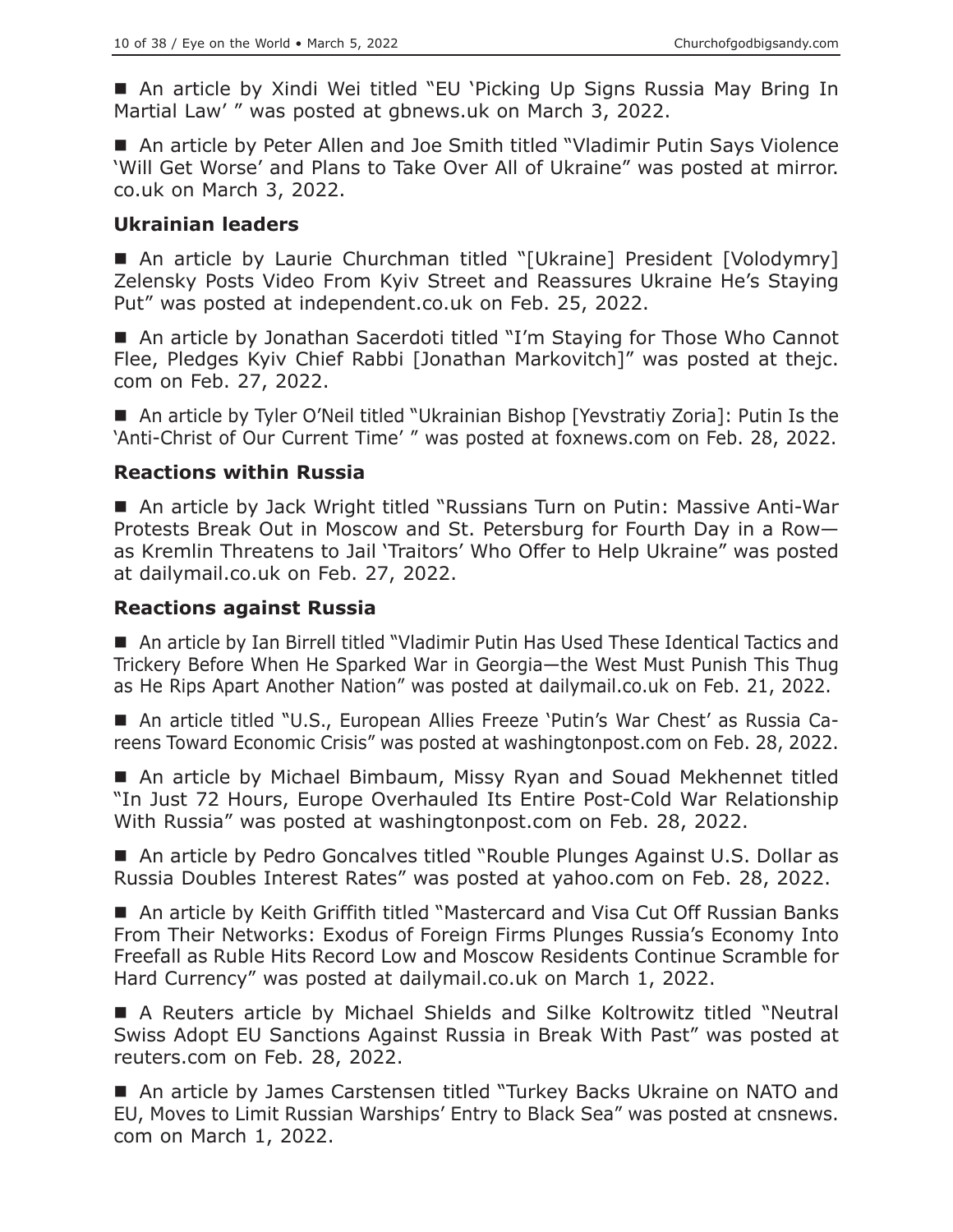■ An article by Zachary Evans titled "European Parliament Votes to Advance Ukraine's Application for EU Membership" was posted at nationalreview.com on March 1, 2022.

■ An article by Steven Erlanger titled "NATO Countries Pour Weapons Into Ukraine, Risking Conflict With Russia" was posted at nytimes.com on March 2, 2022.

 A Reuters article by Tassilo Hummel and Alasdair Pal titled "[Russian] Oligarch's Yacht Seized [by French] as Governments Ramp Up Sanctions on Russia's Super Rich" was posted at reuters.com on March 3, 2022.

■ An article by Patrick Goodenough titled "UN General Assembly Passes Resolution Condemning Russia's War, but Taking No Action" was posted at cnsnews. com on March 3, 2022.

## **Giving Biden credit for handling Russia-Ukraine conflict**

■ An article by Landon Mion titled "Pelosi Says It's Important to 'Understand the Brilliance' of Biden's Response to Russian Invasion of Ukraine" was posted at townhall.com on Feb. 25, 2022.

■ An article by Charlie Spiering titled "White House Boasts Joe Biden 'Leading' Opposition Against Vladimir Putin 'Behind the Scenes' " was posted at breitbart.com on Feb. 28, 2022.

#### **Recognizing Biden's mistakes in Russia-Ukraine conflict**

■ An article by Charlie Spiering titled "White House Sends Kamala Harris to Europe to Lead on Ukraine Crisis" was posted at breitbart.com on Feb. 9, 2022.

 An article by Craig Bannister titled " 'I'm the Only Person in This Field Who's Ever Gone Toe-to-Toe' With Putin, Dem Candidate Biden Boasted in 2020" was posted at cnsnews.com on Feb. 21, 2022.

■ An article by Charlie Spiering titled "Joe Biden Allows Vladimir Putin to Send More Russian Troops Into Ukraine Without Triggering Sanctions" was posted at breitbart.com on Feb. 21, 2022.

■ An article by Susan Jones titled "Pence: 'Weakness Arouses Evil'; 'The Only Response Is American Strength' " was posted at cnsnews.com on Feb. 24, 2022.

■ An article by Craig Bannister titled "Pence: 'Putin Only Understands Strength . . . the United States Economy Is 15 Times Larger Than Russia's Economy" was posted at cnsnews.com on Feb. 25, 2022.

■ An article by Spencer Brown titled "This Biden Quote on Ukraine From 2019 [Imagine What Can Happen in Ukraine If Trump Is Reelected] Is Coming Back to Bite Him" was posted at townhall.com on Feb. 25, 2022.

■ An article by David Harsanyl titled "Biden's Putin Appeasement Has Been Years in the Making" was posted at townhall.com on Feb. 25, 2022.

■ An article by Leah Hammer titled "Of Course Vladimir Putin Invaded Ukraine Under Joe Biden's Watch" was posted at townhall.com on Feb. 25, 2022.

■ An article by Charlie Spiering titled "Joe Biden Leaves for Delaware as Russians Prepare to Take Kyiv" was posted at breitbart.com on Feb. 25, 2022.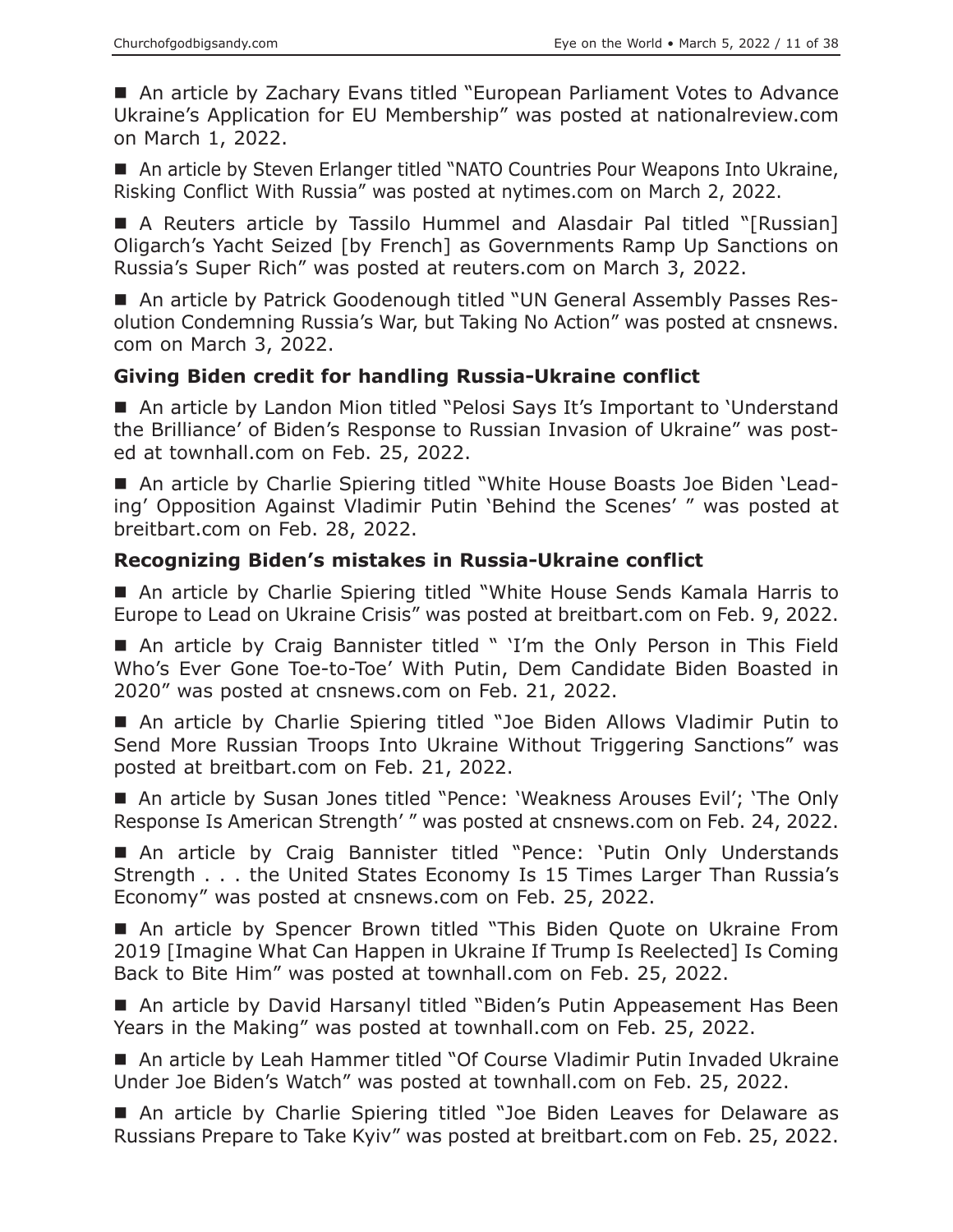## **U.S. disastrous oil policies**

■ An article by Emily Roberton titled "GOP's Don Bacon [of Nebraska] on Killing Keystone: Biden Approves a Russian Pipeline and Cancels Ours—'It's Outrageous' " was posted at cnsnews.com on Feb. 4, 2022.

 An article by Terence P. Jeffrey titled "Russia Was Second-Largest Net Exporter of Crude Oil and Petroleum Products to U.S. in 2020" was posted at cnsnews.com on Feb. 25, 2022.

 An article by Ian Hanchett titled "Alaska Gov. [Mike] Dunleavy: Our Oil Is Cleaner Than Russia's, We Can Supply Ourselves and Allies, 'If We're Allowed to' by Biden" was posted at breitbart.com on Feb. 28, 2022.

■ An article by Katie Pavlich titled "Top Democrat [Brad Sherman] Begs for More Oil—From a Foreign Country [Saudi Arabia]" was posted at townhall. com on Feb. 28, 2022.

■ An article by Terence P. Jeffrey titled "U.S. Petroleum Imports From Russia Set a Record in Biden's First Year" was posted at cnsnews.com on March 1, 2022.

 An article by Melanie Arter titled "Former UN Ambassador Nikki Haley: Biden Needs to Cut Off Russian Oil Coming to U.S.; Sanction All Russian Energy" was posted at cnsnews.com on March 1, 2022.

 An article by Geoff Earle titled "Joe Manchin Tears Into the 'Hypocritical' White House for Buying 500,000 Russian Oil Barrels a Day While Putin Is Using 'Energy Bombs' and Urges U.S. to Ramp Up Domestic Production" was posted at dailymail.co.uk on March 1, 2022.

■ An article by Audrey Conklin titled "Times Square Billboard Urges Biden to Reject Russian Oil Amid War With Ukraine" was posted at foxbusiness.com on March 1, 2022.

■ An article by Tristan Justice titled "Biden Plans to Double Down on Energy Agenda While Dependency Hampers Diplomacy" was posted at thefederalist. com on March 1, 2022.

■ An article by Keith Griffith titled "U.S. and Allies Agree to Emergency Release of 60 Million Barrels of Oil From Strategic Reserves as Crude Jumps 10% to \$106—the Highest Since 2011—Over Fears Russia's War Could Disrupt Supply" was posted at dailymail.co.uk on March 1, 2022.

■ An article by Virginia Kruta titled " 'Aren't We Financing the War?': Fox Reporter [Jacqui Heinrich] Corners Jen Psaki on U.S. Buying Russian Oil" was posted at dailywire.com on March 3, 2022.

# **Blaming climate change for Russia/Ukraine**

 An article by Emily Robertson titled "Climate Experts: Biden's 'Failed Energy Policies' Are Benefitting Russia and Putin" was posted at cnsnews.com on Feb. 25, 2022.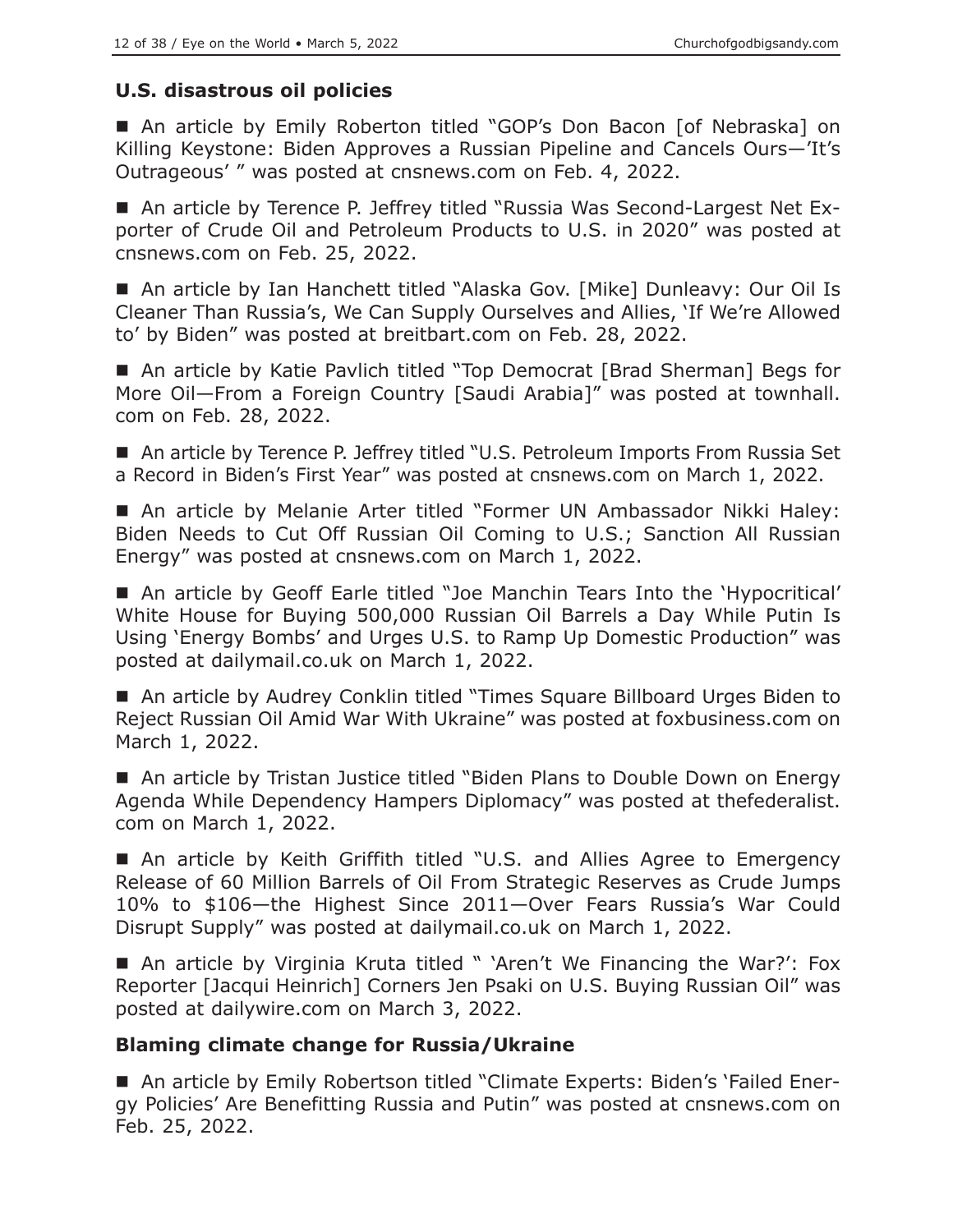An article by Yaron Steinbuch titled "John Kerry Blasted for Saying He Hopes Putin Will Focus on Climate Change as Russia Attacks Ukraine" was posted at nypost.com on Feb. 25, 2022.

## **U.N. pushing climate change**

■ An article by Penny Starr titled "U.N. Report: Billions of People Around the Globe in Danger From 'Climate Change' " was posted at breitbart.com on Feb. 28, 2022.

## **Comments about China**

■ Looking back to January 2022, an article by Peter Schweizer titled "Chinese Elite Have Paid Some \$31 Million to Hunter [Biden] and the Bidens" was posted at nypost.com on Jan. 27, 2022.

■ An article by Charlotte Pence Bond titled "China Takes Steps to Cut Down on Abortions Amid Low Birth Rate" was posted at dailywire.com on Feb. 15, 2022.

■ An article by Kurt Zindulka titled "China Claims America Is 'Real Threat to the World' Amid Russian Invasion of Ukraine" was posted at breitbart.com on Feb. 27, 2022.

■ An article by Rob Crilly titled "Will China Make Its Move While World Is Looking the Other Way? U.S. Sends Delegation to Taiwan Led by Former Joint Chiefs of Staff Mike Mullen Amid Fears Beijing Could Invade the Island During Ukraine Crisis" was posted at dailymail.co.uk on Feb. 28, 2022.

# **Comments about Israel**

 An article by Joel B. Pollak titled "Ukraine Invasion Means Israel Likelier to Launch Pre-emptive Strike on Iran" was posted at breitbart.com on Feb. 27, 2022.

■ An article by Carrie Keller-Lynn titled "Netanyahu Tells Government to Be Quiet on Russia and Focus on Iran" was posted at timesofisrael.com on Feb. 28, 2022.

# **Comments about Iran**

 An article by Deborah Brand titled "Israeli PM Bennett: New Iran Deal 'Weaker'—Will Allow 'Stadiums of Centrifuges in 2.5 Years' " was posted at breitbart.com on Feb. 20, 2022.

## **"Freedom convoy" truckers**

 An article by Derek Decloet and Brian Platt titled "Covid Rebellion Brews in Canada, Sending Warning Across Globe" was posted at bloomberg.com on Feb. 8, 2022.

■ An article by Chris Tomlinson titled "Justin Trudeau Grabs Powers Under Never-Before Used Emergencies Act to Stomp Out Trucker Protests" was posted at breitbart.com on Feb. 14, 2022.

■ An article by Tim Pierce titled "Trudeau Announces Unprecedented Action, Freezing Bank Accounts of 'Freedom Convoy' Protesters" was posted at dailywire.com on Feb. 14, 2022.

■ An article by John Rigolizzo titled "Alberta Border Blockade Disbanded, Truckers Roll Out After Police Midnight Raid" was posted at dailywire.com on Feb. 15, 2022.

■ An article by Harriet Alexander titled "Ottawa's 'Progressive' Police Chief Resigns After Trudeau's 'Martial Law' Declaration to Combat Freedom Convoy: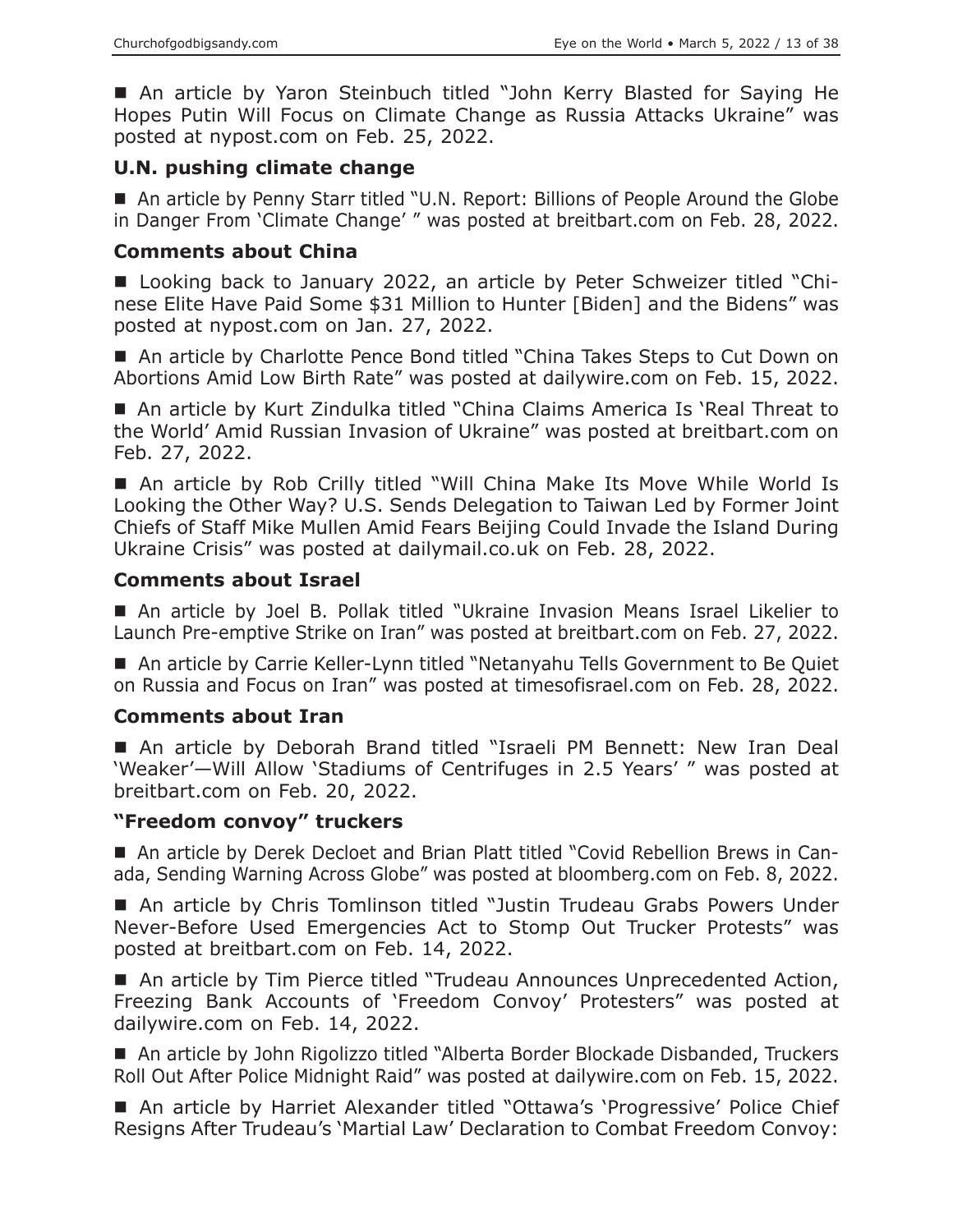Hack Reveals 42% of Donations to Truckers Came From U.S. as 'People's Convoy' of 1,000 American Protesters Say It's Ready to Roll on DC" was posted at dailymail.co.uk on Feb. 16, 2022.

■ Pictures and an article by Jack Montgomery titled "Pics: More Arrests as Canadian Cops Sweep Through Ottawa With Clubs, Stun Grenades, Rifles" were posted at breitbart.com on Feb. 20, 2022.

■ An article by John Hayward titled "Canada: Justin Trudeau Insists on Emergency Powers Despite No Active Protests" was posted at breitbart.com on Feb. 21, 2022.

■ An article by Chris Tomlinson titled "Canadian Parliament Votes for Emergencies Act Motion" was posted at breitbart.com on Feb. 21, 2022.

■ An article by Harriet Alexander titled " 'They Broke My Body a Little Bit, but Not My Spirit': Canada Truck Driver Tells of Being Beaten by Police After Surrendering in Ottawa as Trudeau Extends Emergency Powers to Crack Down on Protesters" was posted at dailymail.co.uk on Feb. 22, 2022.

 An article by Katie Pavlich titled "Trudeau Revokes the Emergency Act He Never Should Have Implemented" was posted at townhall.com on Feb. 24, 2022.

■ An article by Nicole Williams titled "The Trucks Have Left Ottawa, but 'Phantom Honking' Lingers for Many Downtown" was posted at cbc.ca on Feb. 26, 2022.

## **International miscellaneous news**

■ An article by Jessica Klein titled "The Millennials Choosing Friends as Sperm Donors" was posted at bbc.com on Feb. 1, 2022.

■ An article by Jacques Poitras titled "Unvaccinated New Brunswick Dad Loses Custody of At-Risk Child" was posted at cbc.ca on Feb. 4, 2022.

■ An article by Allish Delaney titled "Community Furor After Police Stop St. Bernadette's Glenalough Church Service [a Catholic Mass] to Check Masks [of Parishioners]" was posted at 7news.com.au on Feb. 4, 2022.

■ An article by Asim Tanveer titled "Man Accused of Blasphemy Stoned to Death by Mob in Pakistan" was posted at apnews.com on Feb. 13, 2022.

■ An article by Charlotte McLaughlin titled "The Tiny Scottish Island That Has Been the Source of All the Olympic Curling Stones for Nearly a Century" was posted at dailymail.co.uk on Feb. 15, 2022.

■ An article by Andrea Blanco titled "The Final Bullfights in Mexico City After 500 Years? New Law Could Make Matadors a Thing of the Past After Pressure From Animal Rights Protesters" was posted at dailymail.co.uk on Feb. 21, 2022.

 An article by Tristan Bove titled "Putin Might Have Just Kick-Started Europe's Green Energy Revolution—Too Bad Germany Doubled Down on Natural Gas" was posted at fortune.com on Feb. 25, 2022.

#### ★★★★★

An article by Michael Brown titled "The All-Out Assault on Our Children" was posted at townhall.com on March 1, 2022. Following is the article.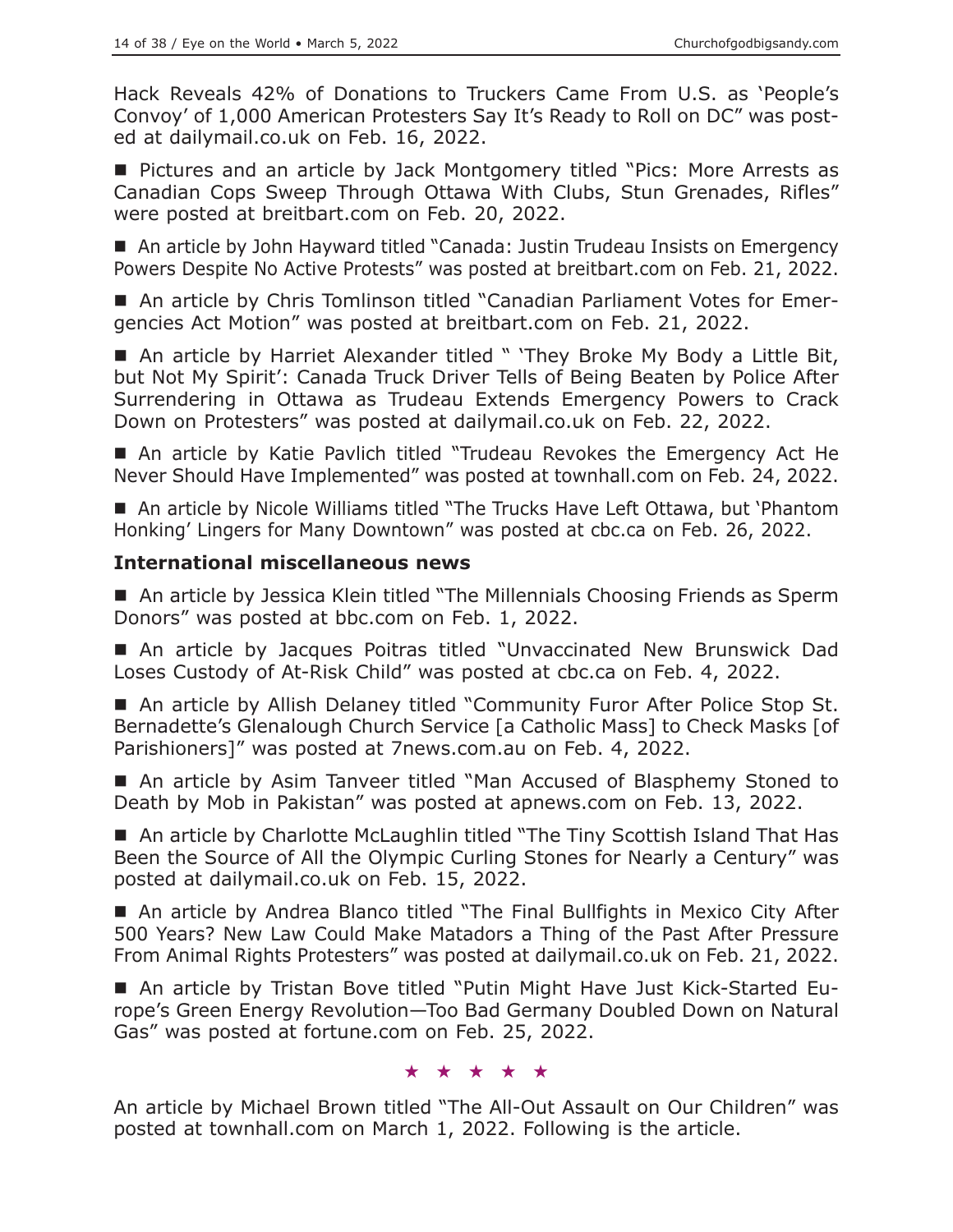Satan is not just trying to silence the next generation. He is seeking to wipe it out, declaring an all-out war on our children. They are being slaughtered in the womb. They are being kidnapped and sold into sex slavery. They are being raped and abused and neglected and used. They are being brainwashed by their teachers and bullied by their peers. They are lost and lonely, depressed and suicidal. They cut themselves and kill themselves. Their innocence is being robbed and their security is being stolen.

 $\overline{\phantom{a}}$  , where  $\overline{\phantom{a}}$ 

Without exaggeration, we can say that no generation in American history has been subject to such a concerted, demonic attack. Just put yourself in the place of a child today, starting your dangerous journey to adulthood from within the womb. From the moment of conception, your life is at risk. Will you make it out of the womb, or will you be like the multiplied millions who have been cut down before they could breathe their first official breath?

The demonic attack against you is especially acute if you are a black baby. You have less than a 75 percent chance of making it out of the womb alive because of abortion. If you are a black baby conceived in New York City, you have less than a 50 percent chance of making it out of the womb alive. As a result, "According to the Centers of Disease Control and Prevention, abortion kills more black people than HIV, homicide, diabetes, accident, cancer, and heart disease… combined." Can anyone spare some tears?

Let's look at some nationwide trends, affecting tens of millions of young people.

We'll start with suicide.

Suicide is the SECOND leading cause of death for ages 10-24.

Suicide is the SECOND leading cause of death for college-age youth and ages 12-18.

More teenagers and young adults die from suicide than from cancer, heart disease, AIDS, birth defects, stroke, pneumonia, influenza, and chronic lung disease, COMBINED.

Each day in our nation, there are an average of over 3,703 attempts by young people grades 9-12. If these percentages are additionally applied to grades 7 & 8, the numbers would be higher.

Along with issues like suicide, here is what else will occur in the next twenty-four hours in the United States.

- 2,795 teenage girls will become pregnant.
- 15,006 teens will use drugs for the first time.
- 3,506 teens will run away.
- 2 teens will be murdered.

What about children being sexually abused?

During a one-year period in the U.S., 16% of youth ages 14 to 17 had been sexually victimized.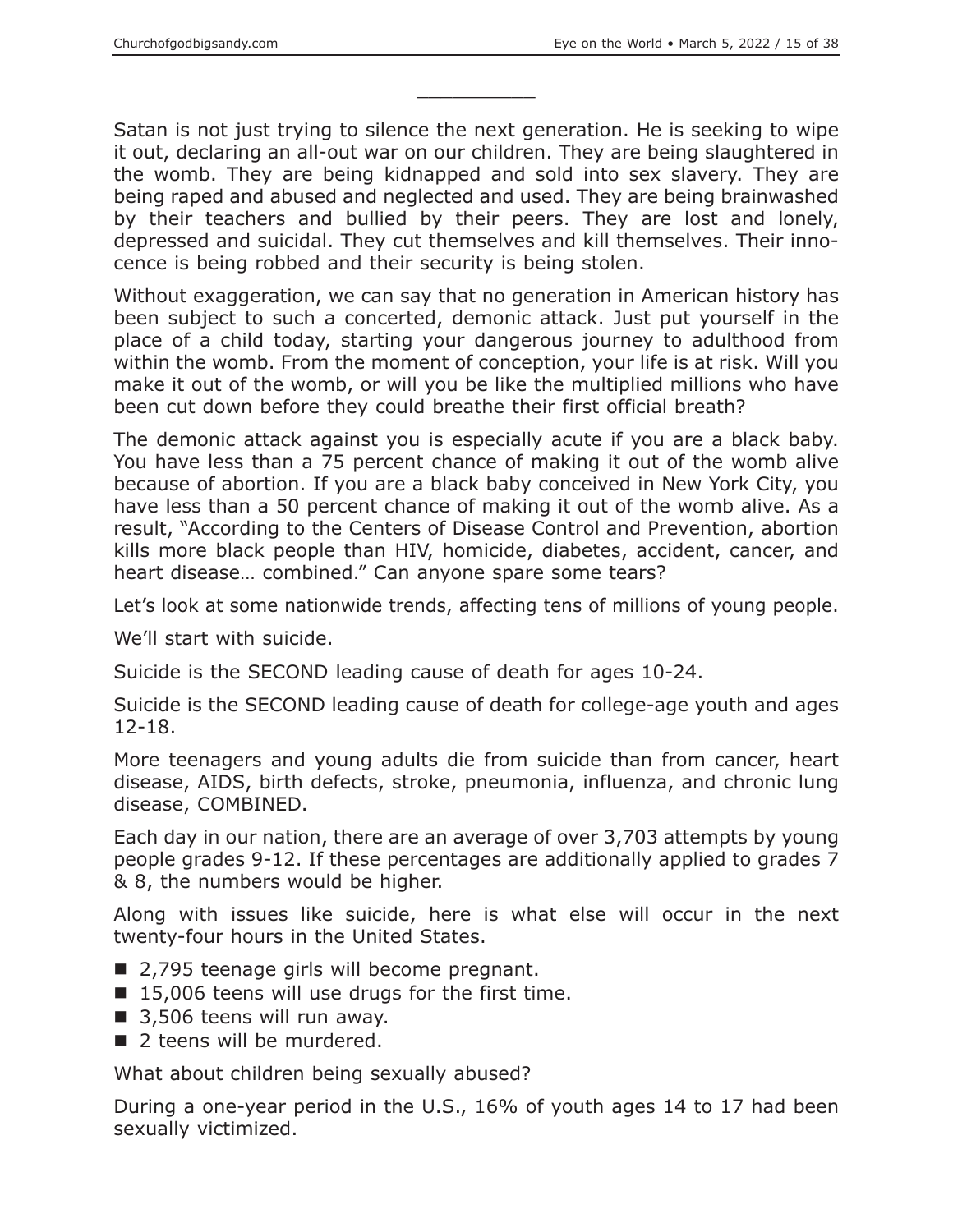Over the course of their lifetime, 28% of U.S. youth ages 14 to 17 had been sexually victimized.

Children are most vulnerable to CSA [child sexual abuse] between the ages of 7 and 13.

Even more shockingly, "according to a 2003 National Institute of Justice report, 3 out of 4 adolescents who have been sexually assaulted were victimized by someone they knew well." And in a major, government-sponsored report, "Among the eye-opening statistics shared," was the fact that "one website on Tor hosted 1.3 million images depicting children subjected to violent sexual abuse."

Focusing on the incalculable damage done by porn,

■ 64% of young people, ages 13-24, actively seek out pornography weekly or more often.

**Porn sites receive more website traffic in 2020 than Twitter, Instagram,** Netflix, Zoom, Pinterest, and LinkedIn & Twitter combined.

■ Recorded child sexual exploitation (known as "child porn") is one of the fastest-growing online businesses.

■ 624,000+ child porn traders have been discovered online in the U.S.

Is your heart bursting yet?

Is your holy blood boiling now?

To every parent reading these words, to every educator, to every coach or mentor, to every big brother or sister, to every responsible adult or older teen, I ask: Isn't it time to say, "Enough is enough!"? Isn't it time to shout from the rooftops, "Not on my watch!"?

Even the effects of social media can be devastating for young people, as they literally become addicted to digital stimuli. Some of the negative side effects include depression, anxiety, sleep deprivation, and communication issues.

What, then, must we do to protect the most vulnerable ones in our society?

How do we save them from a demonically planned destiny and send them out to fulfill their God-given future?

It starts right here, with each of us. It starts with holy indignation. With broken hearts. With godly determination. With Holy Spirit resolve. It starts right here with every one of us doing what we can to turn this sickeningly destructive tide. Satan must take his hands off our children!

How this, too, smacks of the influence of Jezebel. Jezebel represents the spirit of baby killing–in past generations, inspiring parents to burn their babies on idol altars and today, inspiring them to snuff out their little ones in the womb. She represents the spirit of radical feminism: hating men, mocking motherhood, and despising the traditional family structure. And Jezebel rep-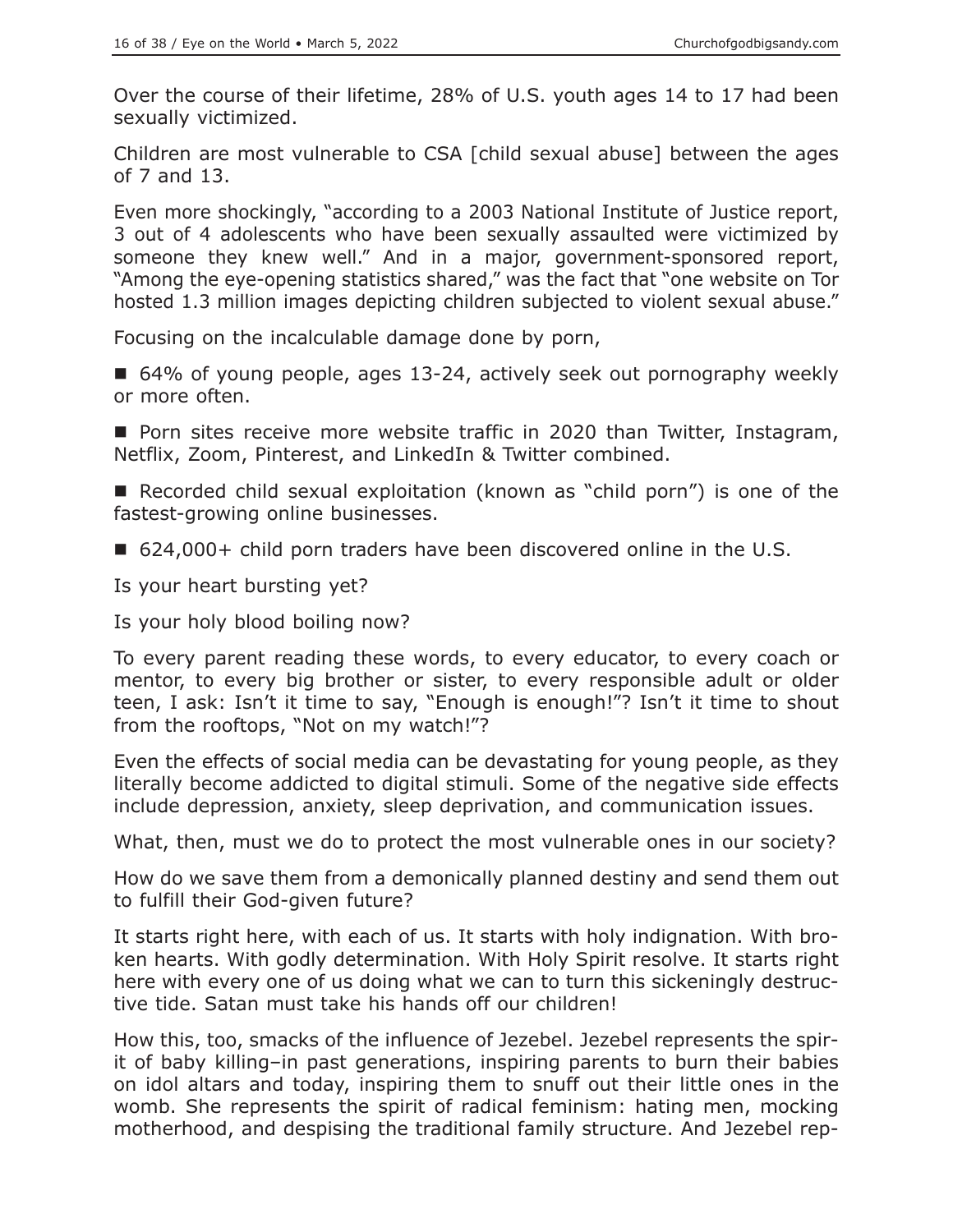resents the spirit of seduction, drawing youngsters into sexual activity and selling them into slavery. She is out to annihilate our kids.

So, to every demonic spirit who is dead set on destroying our children, we say, "Take your hands off our kids! They belong to us, not to you, and you will not destroy their lives. We declare this together in Jesus' name!"

Then, in the sight of God, pledge yourself afresh to be the guardians of your children. Your words must be backed by your actions.

We must not downplay the urgency of the hour. The matter is grave, and we cannot underestimate the intensity of the battle. We must be tenacious in God if we are to win the war for our children.

★★★★★

An article by Ken Blackwell titled "Clarence and Ginni Thomas Embody Integrity in Public Service" was posted at townhall.com on Feb. 28, 2022. Following is the article.

 $\overline{\phantom{a}}$  , where  $\overline{\phantom{a}}$ 

The militant Left is attacking the principled public service of Justice Clarence Thomas again, this time by targeting his wife Ginni in a malicious attempt to delegitimize Supreme Court decisions that are faithful to the original meaning of the Constitution.

The Left has targeted Clarence all his career. We all saw his promise when President Ronald Reagan appointed him as assistant secretary of education for civil rights in 1981, and then promoted him at the first opportunity, nominating him as chairman of the Equal Employment Opportunity Commission (EEOC) in 1982.

The Reagan White House thought very highly of Clarence. And in the next administration, we were thrilled to see President George H.W. Bush nominated this brilliant and principled young leader to be a judge on the U.S. Court of Appeals for the D.C. Circuit in 1990 to occupy the seat left vacant by another exceptional jurist, Judge Robert Bork.

President Bush could not have done better when he later nominated Clarence to the U.S. Supreme Court. Justice Thomas has been the Rock of Gibraltar, steadfast in his principled commitment to originalism, the idea that the Constitution should be interpreted according to the meaning of its words when the American people adopted them, and that judges must faithfully adhere to the text of written laws, leaving it to elected leaders to decide when change is called for and to enact that change through the democratic process.

Yet in recent weeks, national publications have penned lengthy hit pieces on Ginni, who is not a public official. Ginni is outspoken in public life, but as a grassroots activist in the Republican Party and the conservative movement, not in the courtroom where her husband serves. She has often been erroneously described as operating a lobbying company, but has not been a registered lobbyist since her husband joined the court.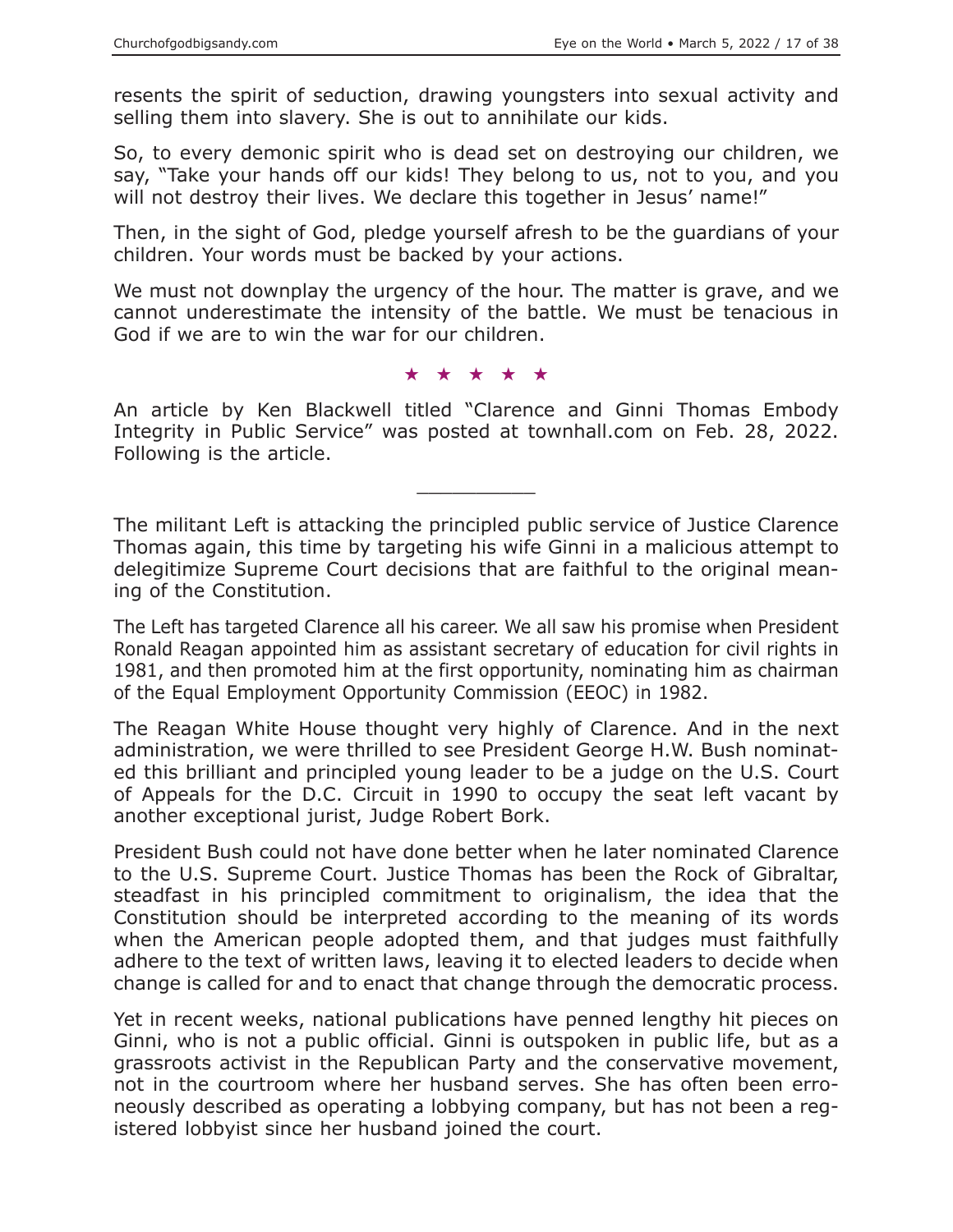What does Ginni do? She brings leaders and groups together to collaborate and share information and explore ways to synchronize messaging for greater impact. Her focus is on coalition-building, and working in the public affairs space to maximize impact of messaging for clients and causes she believes in.

The situation might be different if Ginni was engaged in litigation, such as arguing before a court or having her name appear on legal briefs, but she does not touch the courtroom arena. No matter how strongly she feels about a matter, she steps back if it moves toward litigation, even before it reaches the Supreme Court.

One recent smear involved breathlessly attacking Ginni for her leading role in the Impact Awards, celebrating leaders who put great effort into nonprofits and similar causes, often at great personal cost. This annual tradition fills a niche in the center-right movement, and it is astounding that anyone could find fault with it or spend time criticizing it.

Far gone on the days when a public official's family was considered off limits to most journalists. But what is really going on here is much more insidious. It is a new low of targeting the latter for destruction in an effort to bring down the former.

This is cancel culture taken to a level that threatens our institutions of government. What began years ago as the politics of personal destruction has metastasized into attempts to delegitimize a distinguished and senior member of the best-functioning branch of the federal government by smearing his wife for making a private-sector career out of her principles and patriotism, doing it in a manner that avoids an appearance of impropriety by not engaging in her husband's realm of responsibility.

Such demonization must end. Citizens will no longer want to participate in our constitutional republic if they conclude that doing so will incur years of relentless harassment targeting their spouses. And federal judges in particular have lifetime appointments so they can rise above politics, and not be subject to a lifetime of political attacks. We must rise above this noxious miasma and frame these facts truthfully, starting with the Thomases.

That truth is this: Clarence and Ginni Thomas show how a top federal judge can have a patriotic spouse with a public career, where both can faithfully pursue their respective callings with honor and integrity. We should commend their example to our fellow citizens.

#### ★★★★★

An article by Star Parker titled "Blacks Saying Bye-Bye to Biden" was posted at cnsnews.com on Feb. 23, 2022. Following is the article.

 $\overline{\phantom{a}}$  , where  $\overline{\phantom{a}}$ 

A new report from Pew Research shows that the sharpest drop in approval for President Joe Biden is among the Democratic Party's most loyal and consistent supporters—black Protestants.

In March 2021, shortly after he took office, Biden's support among black Protestants stood at 92%. By January 2022, this was down to 65%, a drop of 27 points.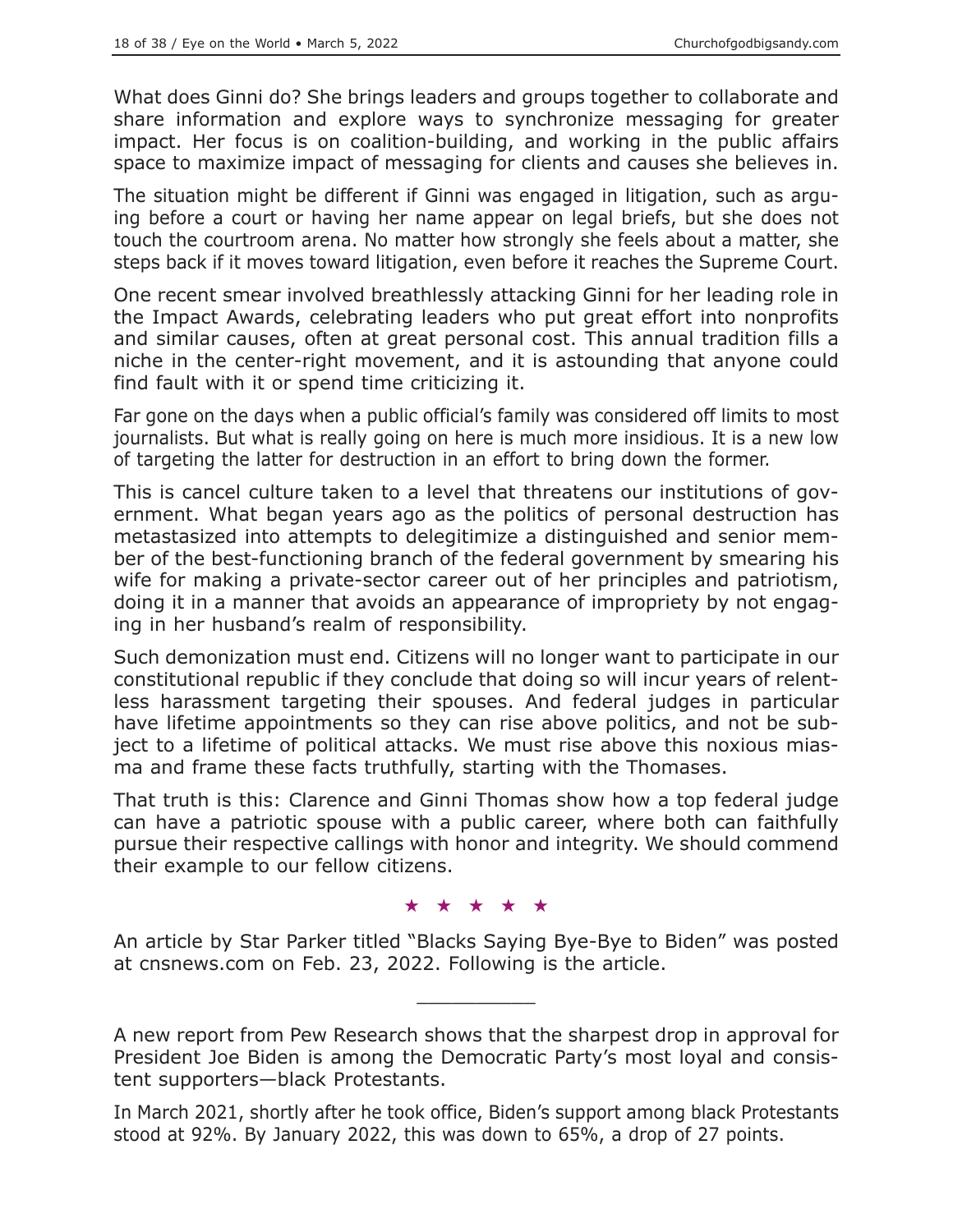Over the same period, overall national approval for the president, per Gallup, was down from 54% to 40%—14 points. About half the drop among black Protestants.

Other polls among all black voters tell the same story.

An NBC poll shows black approval for Biden dropping from 83% last April to 64% now. A Quinnipiac University poll shows black approval during Biden's first year in office dropping from 78% to 57%.

What's going on? Should Democratic strategists be worried that a sea-change is occurring among voters on whom they could always most depend?

Trying to define some new grand reality is always a dangerous game in political analysis.

But what we can do is note two major areas of great concern to black Americans, where they have reason to be dissatisfied with the leadership they see in Washington.

One is inflation.

The president and his Federal Reserve chairman bear responsibility for the new round of inflation now rearing its head and disrupting American lives.

*The Wall Street Journal* recently noted in an editorial that the now 7.5% annualized increase in the price level is the worst in 40 years. During January, "some 73% of the items saw annual price rises of 3% or higher" and "some 55% of items saw inflation of 5% or higher."

A Gallup poll in December showed that 71% of households earning \$40,000 per year or less reported hardship as a result of price increases; 28% reported "severe hardship"; and 42% reported "moderate hardship".

These are households that are disproportionately black households. According to Statistica, whereas 37% of all American households earn \$50,000 or less, 55% of black households are in this income category.

*The Wall Street Journal* calls this new round of inflation the result of a "historic policy failure" at the White House and the Federal Reserve.

But also, prominent Democratic Party economists and businessmen are calling out this administration.

Wall Street businessman Steven Rattner, who was counselor to the Treasury secretary in the Obama Administration, wrote a piece recently in *The New York Times* titled "Biden Keeps Blaming the Supply Chain for Inflation. That's Dishonest."

Rattner calls on the president to set a priority for reducing spending and the deficit, the complete opposite direction in which they have taken things, despite many warnings.

The terrible irony is that a major rationale for all the spending was to allegedly help the very low-income Americans who are now being hurt.

 $\blacksquare$  The other issue is covid-19.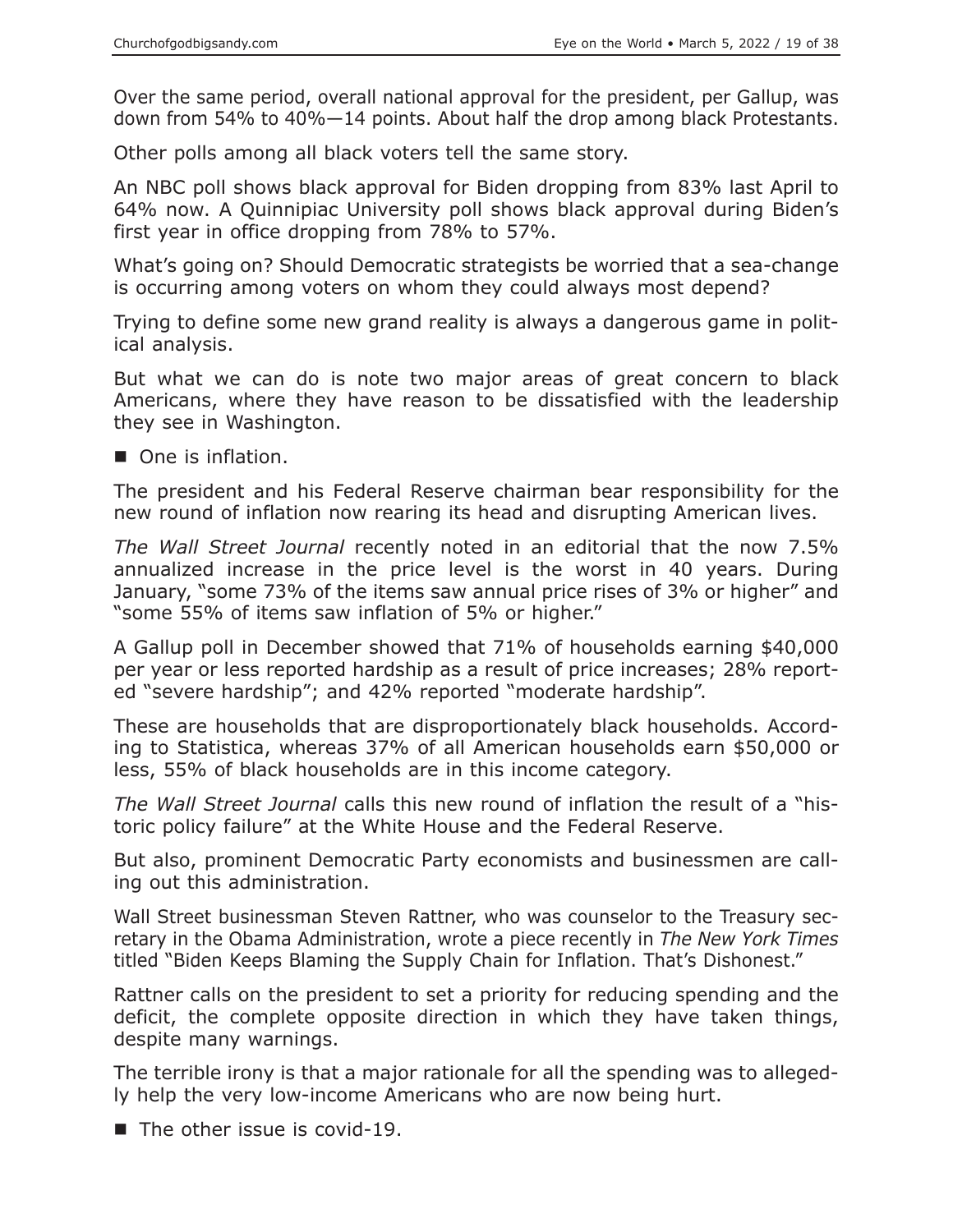According to the Kaiser Family Foundation, after adjusting for age differences, the incidence of hospitalization due to covid-19 has been almost three times higher among black than white Americans. And the incidence of death almost twice as high.

A new Gallup survey shows 69% of black Americans reporting being "very stressed" or "somewhat stressed" because of threat of covid-19 infection, compared with 57% of white Americans.

Morning Consult reported that in the three weeks following Biden's announcement of federal rules mandating vaccines, black approval for Biden's handling of the crisis dropped nine points from 70% to 61%. Among unvaccinated blacks, Biden's net approval—approve less disapprove—dropped 17 points.

One might say that the Biden administration has been operating in a fashion detached from the very real and challenging realities—day-to-day life and the cost of living, and health concerns during a terrible pandemic—with which black Americans have been struggling,

Good reason to believe this is what is causing Biden's approval ratings with blacks to plummet.

#### ★★★★★

An article by Leticia Munoz titled "Hispanics Saying 'Adios' to Democratic Party" was posted at lcsun-news.com (Las Cruces, N.M.) on Feb. 13, 2022. Following is the article.

 $\overline{\phantom{a}}$  , where  $\overline{\phantom{a}}$ 

After the 2020 presidential election, it's evident that more and more Hispanics are taking a right turn. They are leaving the Democratic Party in droves as they realize their values are more aligned with those of Republicans—a core value system of family, faith and freedom.

I once called myself a Democrat, but as I recognized that party was heading down a more progressive path, I, too, became a Republican.

As I lead the Republican Party's voter registration team across New Mexico, we are witnessing more Hispanic families change their party affiliation to Republican. There's an excitement and a vibrant hope in the eyes of new, young Hispanic voters registering as a Republican.

Many of our young volunteers like Xavier Chavez of Rio Rancho and Solomon Peña of Albuquerque have converted as this change becomes more prominent. The wave is here: At one Albuquerque event 36 Hispanics switched parties and registered Republican—all in just two hours.

This enthusiasm and the desire to embrace the Republican Party are spreading in New Mexico and around the nation.

President Trump can be largely credited for this exodus to the right. In 2020 Trump captured 32% of the Hispanic vote, 4% more than what he received in 2016. And even Democratic pollsters agree Hispanics have become less dependable to vote Democratic—becoming true swing voters. And the trend to vote Republican and feel comfortable in the GOP nest is growing.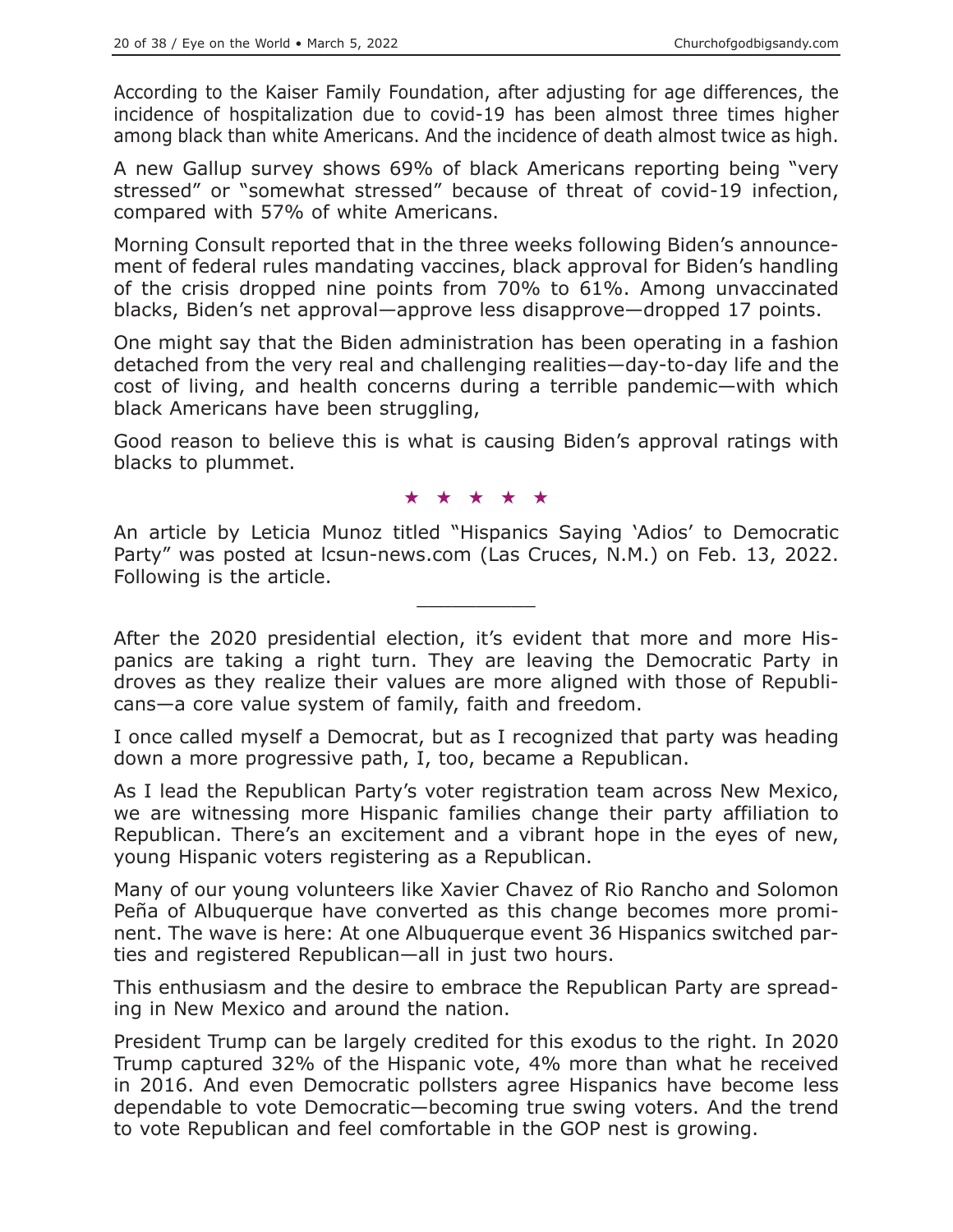#### Why?

Radical extremism. While for years Hispanics have voted Democratic, they don't identify with the party or the direction it is going—further to the left. The propensity for Hispanics to vote Democratic is no longer happening.

Democrats are losing their hold on Hispanics. Democrats are taking them for granted. Hispanic communities are increasingly dissatisfied by the Democrats and feel disengaged.

The Republican Party, one of notable inclusion, embraces this and welcomes Hispanics to the GOP's practical and sensible ideologies and traditional values. Now more than ever, Hispanics feel a genuine sense of belonging with the GOP. They identify with Republicans. Hispanics are fairly conservative on education and social issues, and they tend to be pro-gun and pro-life. Hispanics want lower taxes, religious freedom and school choice.

In 1984 President Reagan said "Hispanics are already Republicans. They just don't know it."

The Hispanic vote recently made a big impact in 2021 where Republicans won races in traditionally blue districts in Texas and Virginia. This vital voting block will make a difference in the 2022 midterms.

The sheer numbers tell the story. Hispanics make up the largest group of non-whites in the nation and comprise of nearly one-fifth of the U.S. population. Between 2008 and 2020, the Hispanic share of the electorate increased by about 30 percent, and this trend is expected to grow. Hispanic voters will be an integral part of New Mexico turning red and thus restoring traditional values that so many New Mexicans love about our great state.

★★★★★

A letter to the editor by Dave Ball titled "Letter: Why You're Not Hearing About Durham Probe" was posted at observer-reporter.com (in Washington, Pa.) on Feb. 28, 2022. Following is the letter.

 $\overline{\phantom{a}}$  , where  $\overline{\phantom{a}}$ 

Special Counsel John Durham's investigation of criminal activity in the Steele Dossier hoax is developing an increasingly clear picture of conspiracy among Clinton Campaign operatives and is moving ever closer to Hillary Clinton. There now seems little doubt that the Clinton cabal spied on the Trump campaign as well as on the Trump presidency.

In 2016, a series of allegations, supported largely by the Steele Dossier, alleged that President Trump conspired with the Kremlin to win the election. Today, five years later, the credibility of the Steele Dossier has gone up in smoke and it is accountability time.

It has been fairly well known since 2017 that the Steele Dossier was financed by Hillary Clinton's campaign, reportedly through the law firm Perkins Coie.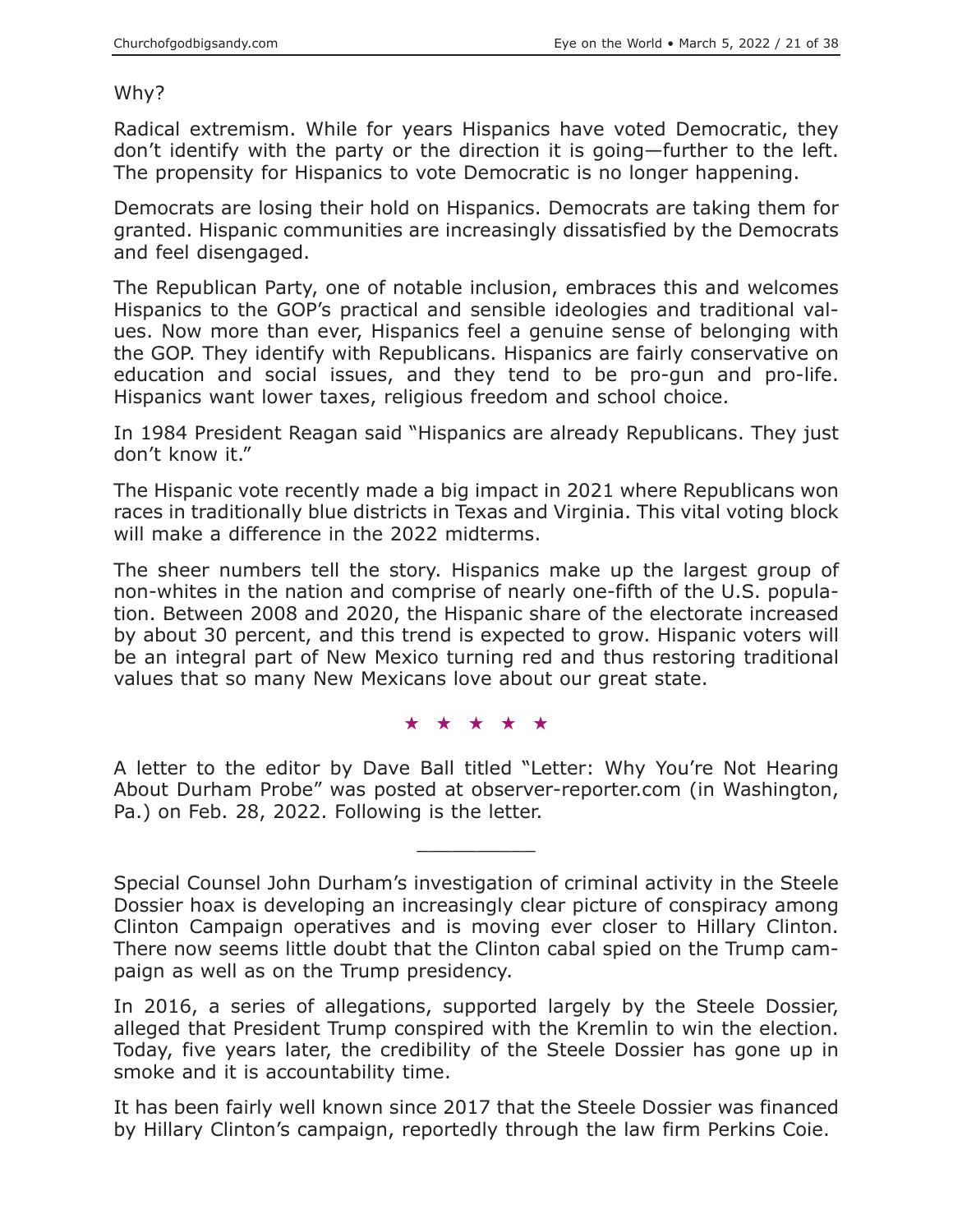In March 2019, Robert Mueller submitted the report on his Russian investigation to Attorney General William Barr. The press had spent better than a year salivating at the prospect of what salacious things the report would contain about Trump.

The Mueller Report was, for them, a dud. It pretty much called the Steele Dossier a fabrication. Disappointed, the media chatter died down. No apologies, no contrition for jumping to unsupported conclusions, no self-examination for shoddy to non-existent journalism.

Segue forward to the Durham Report, which the left hoped would spotlight Trump as villain. It turned out to be a terrible week for the Democrats and probably for Hillary Clinton.

First, John Durham indicted Michael Sussman, a lawyer tied to Hillary Clinton, for lying to the FBI. The importance of Sussman's indictment was, at first, not clear to most. Then, when Durham filed his second indictments, Sussman's role became clear and pivotal. In Durham's latest filing, the name of tech executive Rodney Joffe emerged. According to Durham, Joffe was involved in stealing information from Trump and his campaign and coordinated his efforts through Sussman. A big light shines at Hillary. The same networks that spent 2,634 minutes on the Mueller investigation have only mentioned the Durham probe 20 times in over three years.

Joffe, according to the Durham Report, worked for or with Sussman, Perkins Coie, the Clinton Campaign and the Democratic Party. In this role, according to Durham, he "exploited his access to non-public and/or proprietary internet data." The data Joffe analyzed came from Trump Tower as well as Trump's apartment building. This activity continued after Trump became president and included sensitive information.

The data that Sussman was trying to pass to the FBI and the CIA was purportedly "proof" that Trump was colluding with Russia (it wasn't). Sussman was indicted for lying to the FBI to hide his connection to the Clinton campaign in these transactions.

It was this fallacious data and the concocted "journalism" that went with it that became a piece of the spurious Steele dossier. It was the FBI investigation into this phony data stream that eventually became the Mueller investigation.

The Durham report really came into focus recently with a number of disclosures. The key was the indictment of Igor Danchenko. The fact that the FBI knew that Danchenko had lied to them in 2017 and it wasn't until Durham got involved and charged him in 2022 tells us that James Comey's FBI was covering up the fact that the Steele dossier was Russian bologna and there was criminal activity involved in its generation. The media knew that Danchanko was the source for Steele as early as 2017 during the time they were pushing Trump "collusion" theories.

It is stated in Durham's indictment that *The Washington Post* knew in January 2017 that the primary source for the Steele dossier was a "Russian agent" (Danchenko), according to the Democratic operative who employed him. According to Durham, much of the Steele narrative came from Charles Dolan, Hillary Clinton's PR person. Danchenko was the pass-through for the Clinton campaign to send its campaign misinformation targeting Trump to Steele,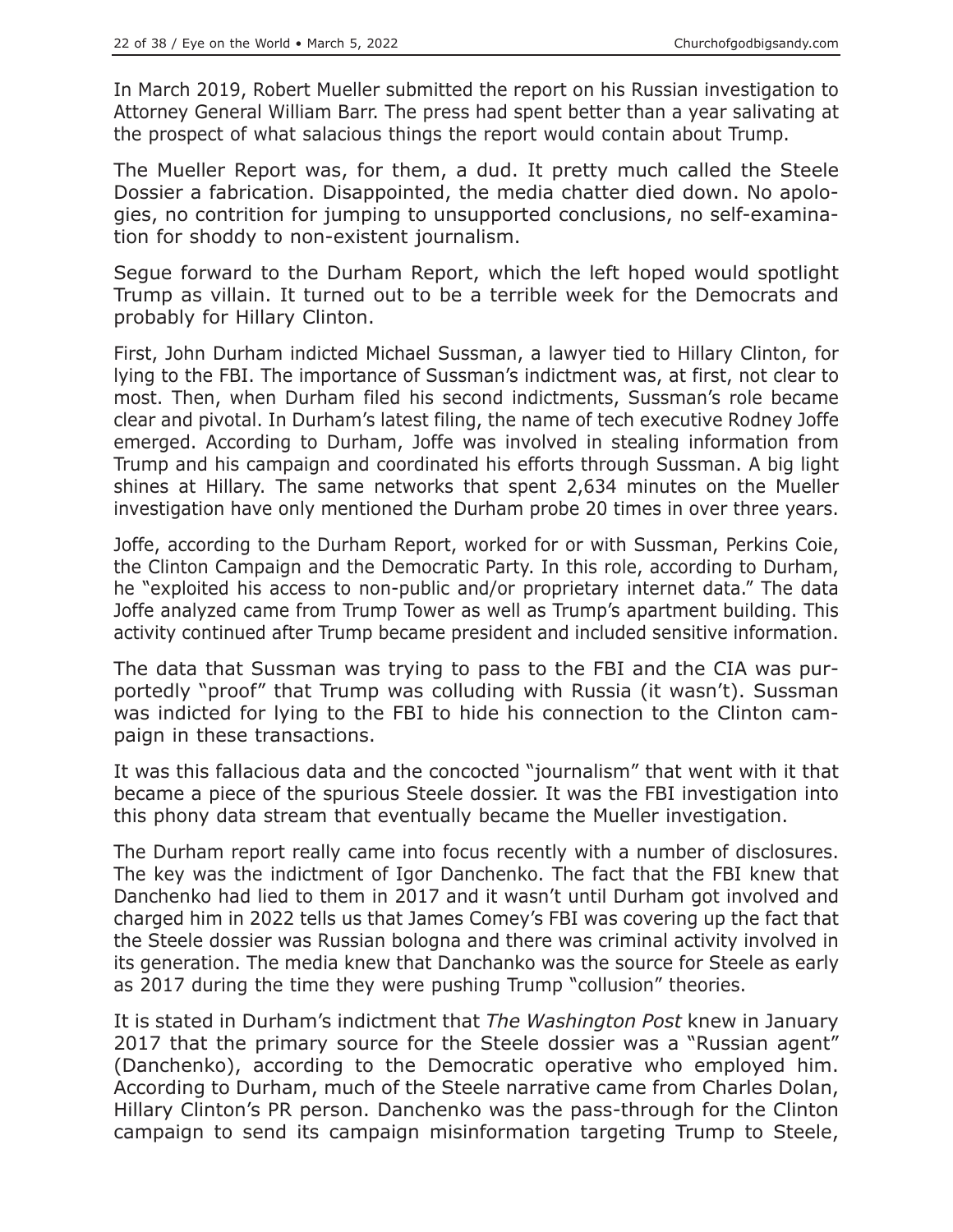who would make the claims appear to have originated in Russia. They would then get "leaked" to the media to substantiate the dossier.

Where is the media while all of this unfolds? AWOL. You are not hearing about this because it all leads back to Hillary Clinton.

★★★★★

"Eye on the World" comment: The following headlines are about articles that involve the United States. The articles were not posted, but the headlines give the essence of the story.

 $\overline{\phantom{a}}$  , where  $\overline{\phantom{a}}$ 

#### **Comments about abortion**

 An article by Rebecca Downs titled "Radical Abortion-Up-Until-Birth-Bill Defeated in Senate, Thanks to Filibuster and Joe Manchin" was posted at townhall.com on Feb. 28, 2022.

■ An article by Madeline Leesman titled "Study Claims Abortion Pill Usage Spiked in Texas After the 'Heartbeat' Law Went Into Effect" was posted at townhall.com on Feb. 28, 2022.

#### **Ratings for "state of the union" speech**

■ An article by Hank Berrien titled "Unpopular: Biden's SOTU Got Lowest Ratings for First Official Address in 30 Years" was posted at dailywire.com on March 3, 2022.

#### **Compliments about "state of the union" speech**

■ An article by Ian Schwartz titled "Van Jones on SOTU: 'Uncle Joe Is Back'—This Was Biden at His Best" was posted at realclearpolitics.com on March 1, 2022.

 An article by Kristine Parks titled "MSNBC's Joy Reid Complains Biden Was Too Nice to Republicans in SOTU" was posted at foxnews.com on March 2, 2022.

#### **Democrats criticizing "state of the union" speech**

■ An article by Amanda Prestigiacomo titled " 'The Squad' Sit in Seats When Biden Says Fund the Police, Cori Bush Starts Shouting" was posted at dailywire. com on March 1, 2022.

■ An article by Wendell Husebo titled "SOTU Rebuttal: Rashida Tlaib Calls Biden Out for 'Green New Deal' Failure" was posted at breitbart.com on March 1, 2022.

#### **Republicans heckling "state of the union" speech**

■ An article by Ryan Saavedra titled "[Lauren] Boebert [of Colorado] Heckles Biden During Speech as He Talked About Soldiers in Coffins: 'You Put Them In, 13 of Them' " was posted at dailywire.com on March 1, 2022.

■ An article by Virginia Kruta titled "Marjorie Taylor Greene [of Georgia] Tries to Disrupt SOTU With 'Build the Wall' Chant" was posted at dailywire.com on March 1, 2022.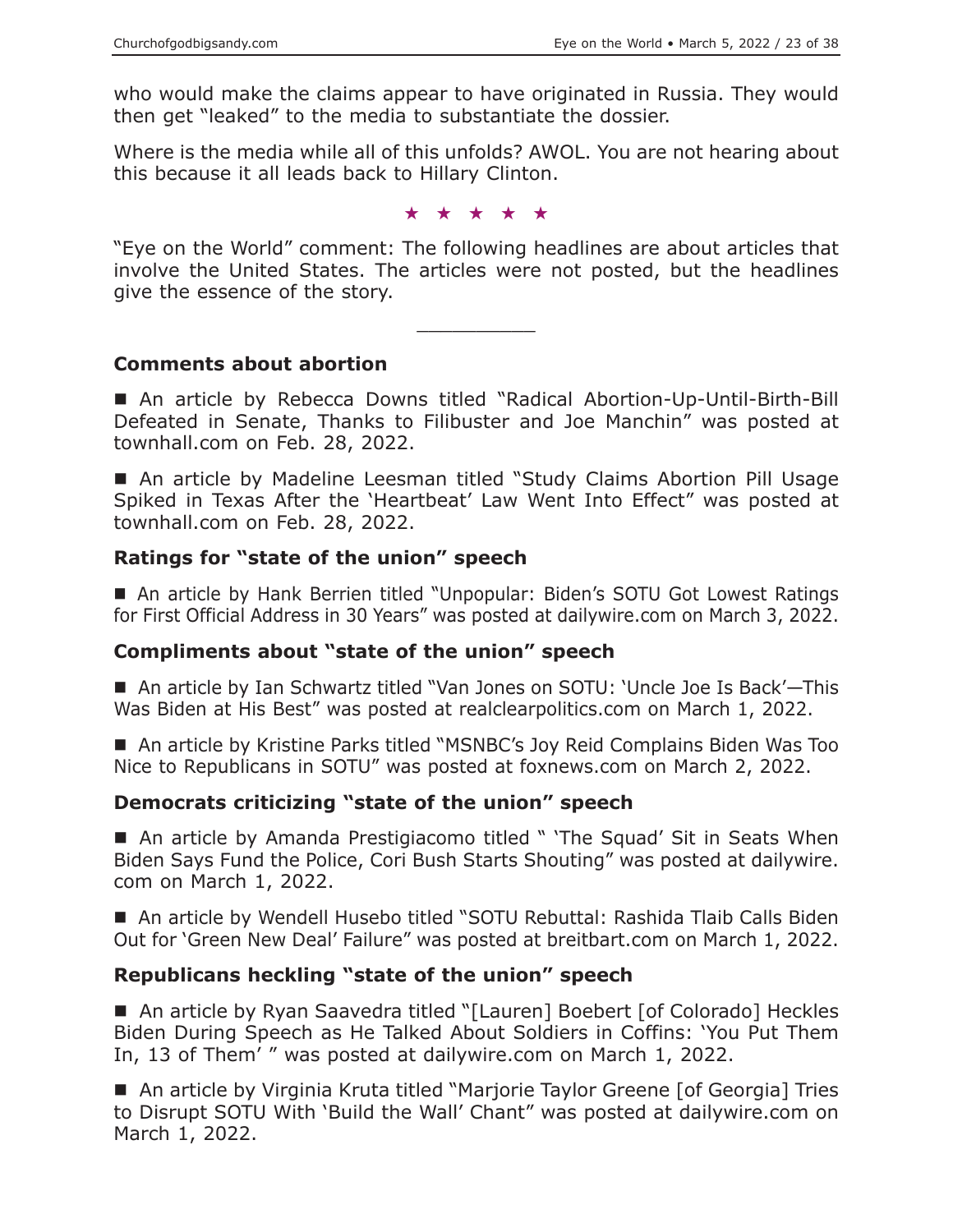# **Polls influence Biden flip-flops**

■ An article by Katherine Hamilton titled "Yale University Study: Americans Overwhelmingly Reject 'Defund the Police'—Support Reform" was posted at breitbart.com on Feb. 17, 2022.

■ An article by Craig Bannister titled "More Hispanics Than Dems Favor Border Security, Funding Police—More Asians Than Dems Call China a Threat to U.S.—Poll" was posted at cnsnews.com on Feb. 21, 2022.

■ An article by Julio Rosas titled "Oh, Now Biden Wants Our Southern Border to Be Secured?" was posted at townhall.com on March 1, 2022.

 An article by Joel B. Pollak titled "SOTU: After Flood of Migrants, Biden Calls on Congress to 'Secure the Border' " was posted at breitbart.com on March 1, 2022.

## **Criticism about "state of the union" speech**

■ An article by Ben Shapiro (responding to the Biden SOTU) titled "The Great American Renewal Begins When Their Control of American Lives Ends" was posted at dailywire.com on March 1, 2022.

■ An article by Jordan Boyd titled "17 Absurd Lies Biden Told During His State of the Union Speech" was posted at thefederalist.com on March 1, 2022.

■ An article by Ryan Saavedra titled "Biden Tries to Paint Situation in Ukraine as Positive as Russian Military Forces Continue to Advance" was posted at dailywire.com on March 1, 2022.

 An article by Ben Zeisloft titled "Elon Musk Hits Joe Biden Hard After State of the Union" was posted at dailywire.com on March 1, 2022.

■ An article by Emily Goodin titled "Biden Tries to Kickstart His Stalled Agenda With Clean Energy Tax Credits and Green Investments as Democratic Senator Joe Manchin Sits With Republicans Throughout the State of the Union" was posted at dailymail.co.uk on March 1, 2022.

■ An article by Alexander Bolton titled "Manchin Pours Water on Biden's Attempt to Revive Build Back Better" was posted at thehill.com on March 1, 2022.

■ An article by John Binder titled "Fact Check: Biden Touts 'Buy American' Rules While Allowing Feds to Offshore U.S. Manufacturing" was posted at breitbart.com on March 1, 2022.

■ An article by Staff titled "Nikki Haley Rips Biden's 'Bizarre' SOTU Remarks on Russia-Ukraine War: 'He Followed the Europeans' " was posted at foxnews. com on March 2, 2022.

## **Numerous gaffes in SOTU speech**

■ An article by Amanda Prestigiacomo titled " 'Saucers, Squinting, Slurring': Social Media Reacts to Biden Flubs in SOTU Address" was posted at dailywire. com on March 1, 2022.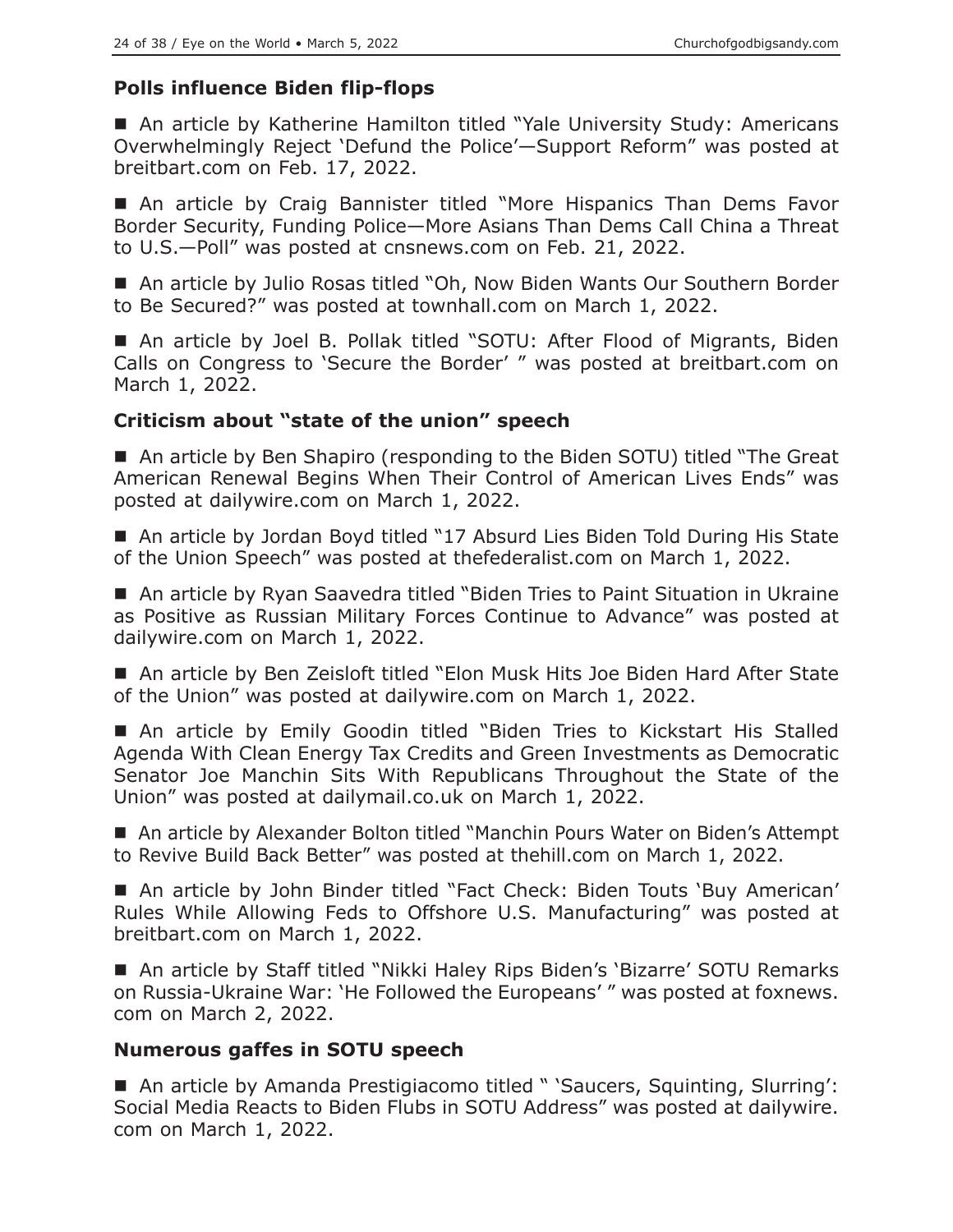■ An article by Charlie Spiering titled " 'A Pound of Ukrainian People'? 10 Brain Freezes in Joe Biden's State of the Union Delivery" was posted at breitbart.com on March 1, 2022.

 An article by Staff titled "Biden: 'Putin May Circle Kyiv With Tanks, But He Will Never Gain the Hearts and Souls of the Iranian [Instead of Ukrainian] People' " was posted at dailywire.com on March 1, 2022.

## **Comments about government and corporate snooping**

■ Looking back to January 2022, an article by Ryan Saavedra titled "Federal Agency Making Lists on 'Personal Religious Information' of Vaccine-Objecting Employees" was posted at dailywire.com on Jan. 11, 2022.

■ An article by John Hanson titled "New Report Shows NSA Still Monitoring American Citizens Without a Warrant" was posted at thepoliticalinsider.com on Feb. 3, 2022.

## **Comments about government and corporate censorship**

■ Looking back to January 2022, an article by Allum Bokhari titled "Microsoft's Linkedin Censors Post of Peter Schweizer's 'Red-Handed' Criticizing Big Tech Ties to China" was posted at breitbart.com on Jan. 24, 2022.

■ Looking back to January 2022, an article by Allum Bokhari titled "1.7 Million Teachers Will Receive Newsguard Licenses to "Spot Disinformation' " was posted at breitbart.com on Jan. 26, 2022.

■ Looking back to January 2022, an article by Allum Bokhari titled "Twitter Censored 4.7 Million Tweets in First 6 Months of 2021" was posted at breitbart.com on Jan. 26, 2022.

 An article by Tom Parker titled "YouTube to Censor 'New Misinformation' Preemptively" was posted at reclaimthenet.org on Feb. 17, 2022.

## **Comments about rich getting richer**

■ Looking back to January 2022, an article by Trent Baker titled "[Peter] Schweizer: Biden Family Received 'Some \$31 Million' From Individuals Linked to 'Highest Levels of Chinese Intelligence' " was posted at breitbart.com on Jan. 23, 2022.

■ An article by Steve McCann titled "The Treason of the Ruling Class" was posted at americanthinker.com on Feb. 23, 2022.

# **Illegal immigration**

■ An article by Mark Krikorian titled "Open Borders Historically Doom Jobs for Black Americans" was posted at nypost.com on Feb. 3, 2022.

■ An article by Julio Rosas titled "DeSantis Promises This Is Where [Delaware, Washington D.C. and Hollywood] He'll Send Illegal Immigrants If They Keep Being Brought to Florida" was posted at townhall.com on Feb. 25, 2022.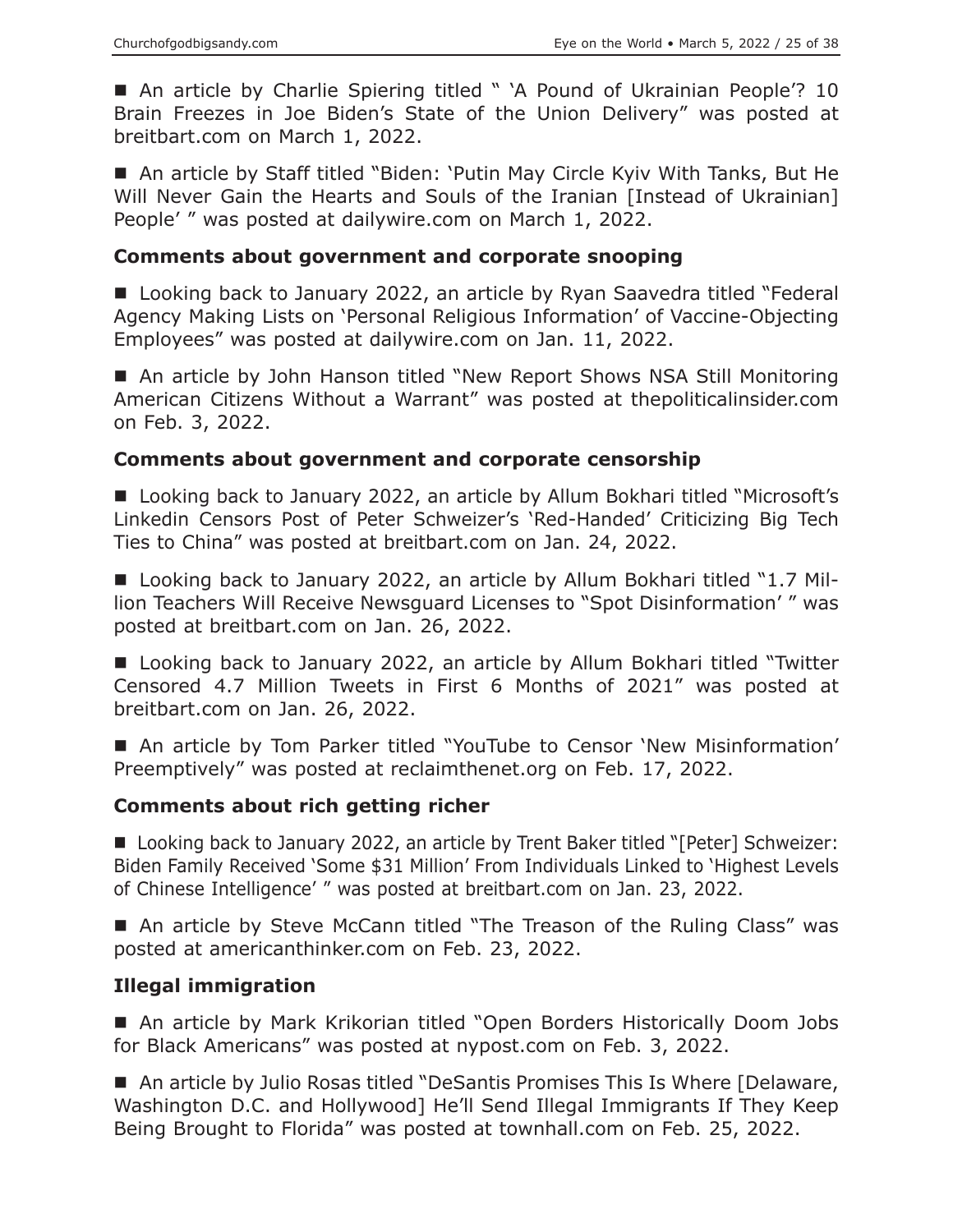An article by John Binder titled "Joe Biden SCOTUS Nominee [Ketanji Brown Jackson] Refuses to Use 'Illegal Alien'—Opts for 'Noncitizen' " was posted at breitbart.com on Feb. 28, 2022.

## **Comments about election news**

■ An article by Timothy Nerozzi titled "Beijing Olympics: Coca-Cola Quiet on Uyghur Genocide After [Erroneously] Criticizing Georgia Election Law" was posted at foxbusiness.com on Feb. 5, 2022.

■ An article by Spencer Brown titled "Stacey Abrams Likens Her Activisim [Against People Requiring Voter IDs] to the Plight of Ukraine—Where ID Is Required to Vote" was posted at townhall.com on March 3, 2022.

■ An article by Margot Cleveland titled "Wisconsin Special Counsel Finds 'Widespread Election Fraud' in 2020 Nursing Homes" was posted at thefederalist. com on March 3, 2022.

## **Afghan refugees**

 An article by Hannah Nightingale titled "Loudoun County Sheriff Raises Concerns With Biden Administration's Plan to House Up to 1,000 Afghan Refugees Near Local Schools" was posted at thepostmillennial.com on Feb. 18, 2022.

#### **Comments about climate warriors**

■ An article by Jessica Chasmar titled "Pelosi Spent Over \$500,000 on Private Jets Despite Claiming 'We Have a Moral Obligation' to Reduce Emissions" was posted at foxnews.com on Feb. 7, 2022.

 An article by Yaron Steinbuch titled "John Kerry Blasted for Saying He Hopes Putin Will Focus on Climate Change as Russia Attacks Ukraine" was posted at nypost.com on Feb. 25, 2022.

 An article by Katie Pavlich titled "Biden's Other Climate Czar [Gina Mc-Carthy] Confirms Disastrous Energy Policy Will Continue" was posted at townhall.com on March 1, 2022.

#### **Comments about electric vehicles**

■ An article by Brittany Chang titled "A Major RV Maker Announced Both a Fully Electric Camper Van and Airstream Trailer" was posted at businessinsider. com on Feb. 4, 2022.

 An article by Kate Duffy titled "Electric Vehicle Firm Polestar Roasted Tesla CEO Elon Musk and Volkswagen in Its Super Bowl Ad, With References to 'Conquering Mars' and 'Dieselgate' " was posted at businessinsider.com on Feb. 14, 2022.

■ An article by Bryan Hood titled "Five All-Electric Pickup Trucks That Will Be on the Road by Next Year" was posted at robbreport.com on Feb. 14, 2022.

## **Inflation**

■ An article by Nikki Schwab titled "Biden Requests \$30 Billion More to Help Fund the Covid Response: White House Sets Up Clash With Republicans With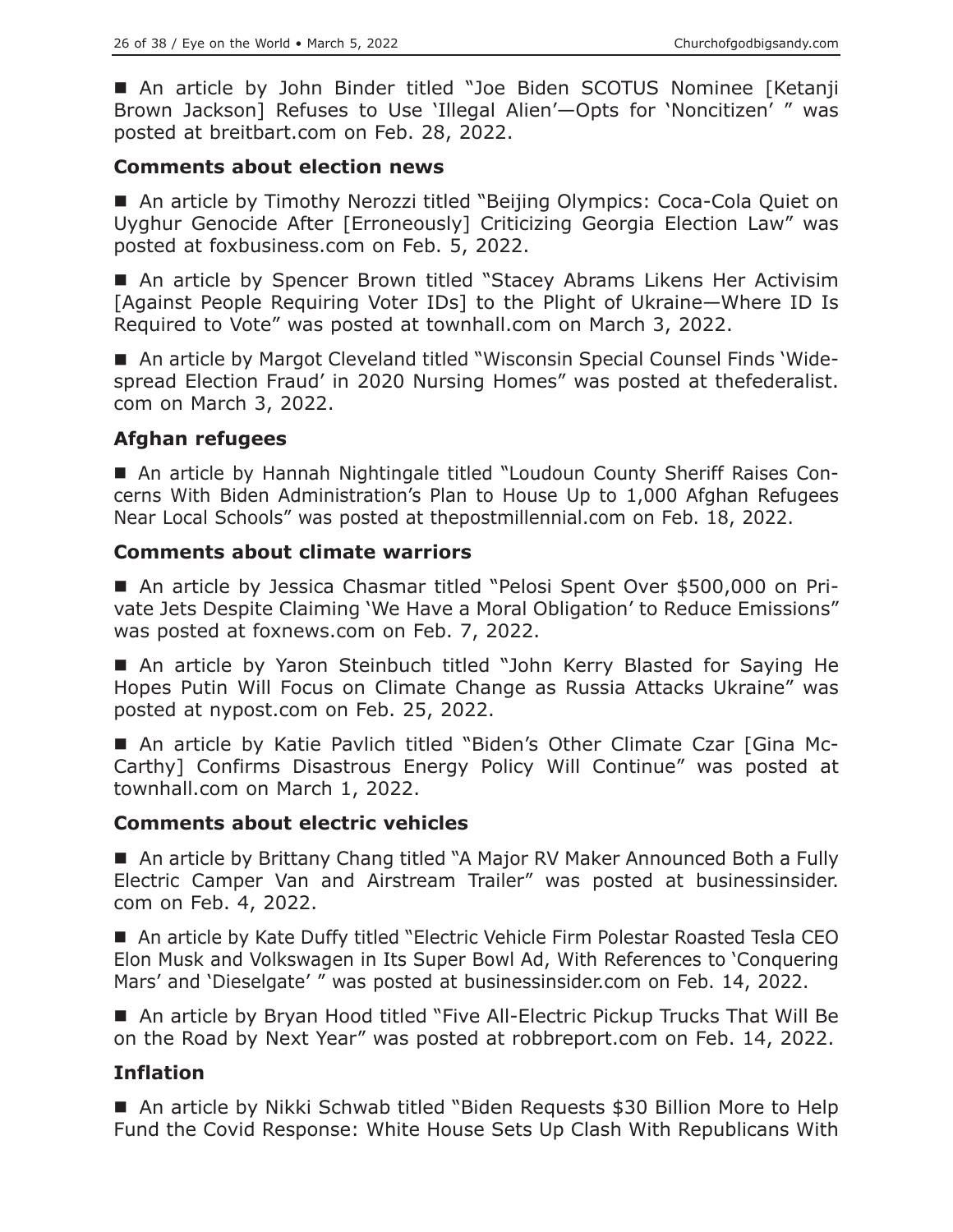Another Request for Stimulus Despite Surging Inflation" was posted at dailymail.co.uk on Feb. 15, 2022.

 An article by Craig Bannister titled "Sen. Bernie Sanders: 'The Problem Is Not Inflation' " was posted at cnsnews.com on Feb. 16, 2022.

■ An article by Craig Bannister titled "Sen. Cruz's Three-Word Rebuttal to Schumer's Claim Republicans Don't Have a Plan to Curb Inflation [Is 'Stop Spending Money']" was posted at cnsnews.com on Feb. 16, 2022.

#### **Government taxation**

 An article by Terence P. Jeffrey titled "\$1,516,952,000,000: Federal Tax Collections Set Record Through January" was posted at cnsnews.com on Feb. 10, 2022.

## **Covid relief funds**

■ An article by Gabe Kaminsky titled "Labor Unions Took \$37 Million of Ineligible Covid Relief From Government" was posted at dailywire.com on Feb. 3, 2022.

## **Comments about defunding the police**

■ Looking back to June 2020, an article by Paige Fernandez titled "Defunding the Police Will Actually Make Us Safer" was posted at aclu.org on June 11, 2020.

■ Looking back to November 2021, an article by Chris Cillizza titled "Even Democrats Are Now Admitting 'Defund the Police' Was a Massive Mistake" was posted at cnn.com on Nov. 5, 2021.

■ An article by Landon Mion titled "Pelosi Distances From Progressive Dems, Says 'Defund the Police' Is 'Not the Position of the Democratic Party' " was posted at townhall.com on Feb. 13, 2022.

■ An article by Julio Rosas titled "Shocking Video Shows How Far Seattle Has Fallen Into Lawlessness and Squalor" was posted at townhall.com on Feb. 28, 2022.

■ An article by Andrew Mark Miller titled "Biden Slammed by Both Sides of the Aisle for SOTU Claim That Defunding Police 'Not the Answer' " was posted at foxnews.com on March 1, 2022.

## **Comments about excessive violent crime**

■ An article by Stephanie Pagones titled "Chicago Police Nab Smash-and-Grab Suspect Allegedly Behind Theft of at Least \$2 Million in Luxury Watches" was posted at foxnews.com on Feb. 4, 2022.

 A video and an article by Andrea Cavalier titled "Video Captures the Moment Shoppers and Clerks Try to Stop Brazen Thieves Looting Swanky Louis Vuitton Store in New York While Mall Security Look On and Do Nothing" were posted at dailymail.co.uk on Feb. 6, 2022.

■ An article by Gina Martinez titled "More Cops Were Killed During Biden's First Year in Office Than Any Other Year Since 1995; 73 Officers Died in the Line of Duty an Increase of 59% on 2020" was posted at dailymail.co.uk on Feb. 6, 2022.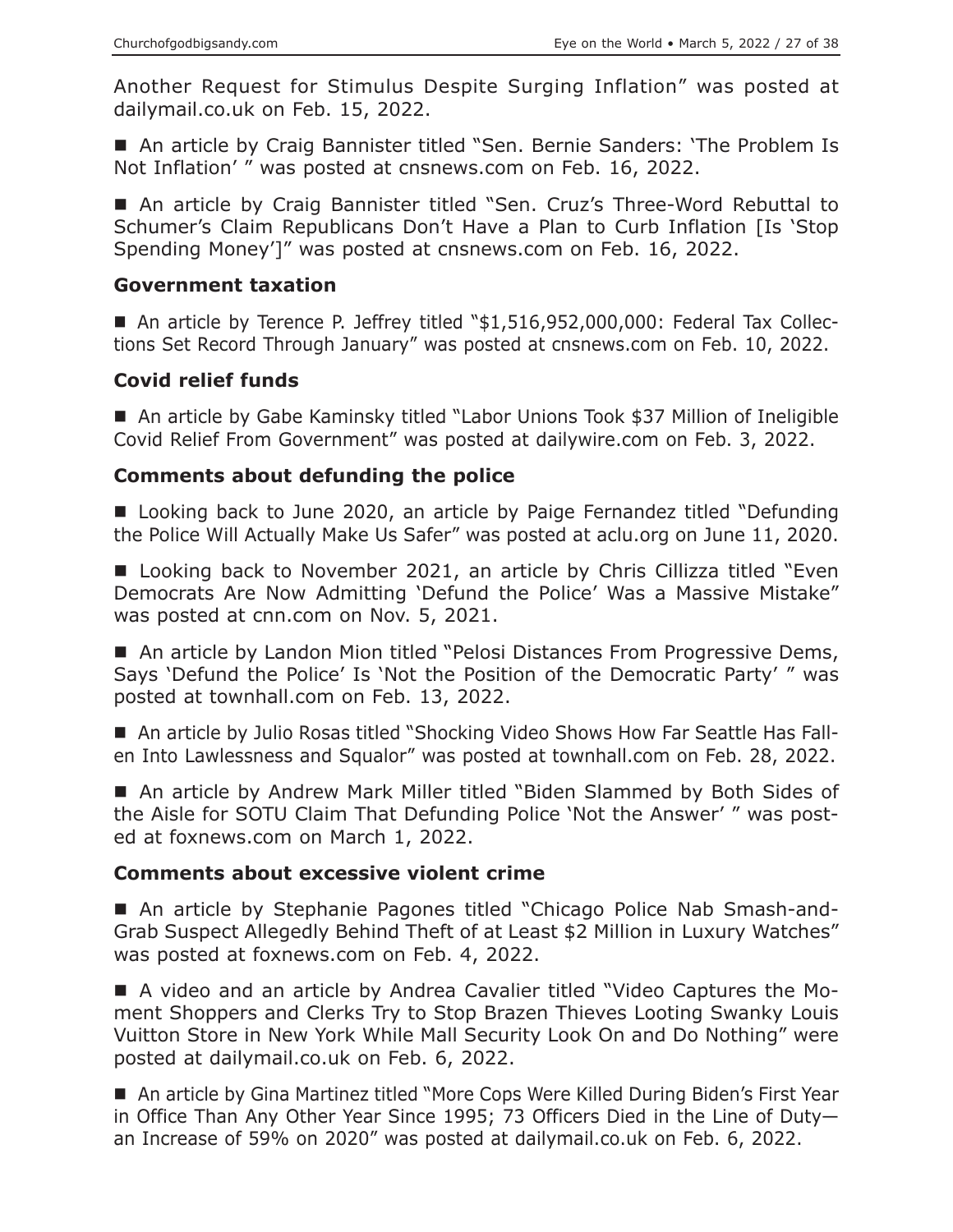# **Comments about Jan. 6 Capitol riot**

 An article by Bill Donahue titled "Non-Violent Rioters [on January 6] Punished More Than Violent Ones [for Months With Antifa and BLM]" was posted at cnsnews.com on Feb. 23, 2022.

■ An article by Aruna Viswanatha and Alexa Corse titled "Jan. 6 Defendant Is First to Plead Guilty to Seditious Conspiracy" was posted at wsj.com on March 2, 2022.

# **Comments about investigation by John Durham**

■ An article by Joel B. Pollak titled "John Durham Filing Suggests Clinton Operatives Spied on Trump in 2016 and in White House" was posted at breitbart.com on Feb. 12, 2022.

■ An article by Spencer Brown titled "Biden's Current National Security Adviser [Jake Sullivan] Played a Key Role in the Russian Collusion Hoax" was posted at townhall.com on Feb. 14, 2022.

■ An article by Rob Crilly, Katelyn Caralle and Michelle Thompson titled " 'I Can't Speak to That': Biden's Deputy Press Secretary Karine Jean-Pierre Tells Reporter Three Times to Go to DOJ When Pressed on Durham's Bombshell Allegations That Hillary Spied on Trump When He Was President—and That Biden and Obama Knew" was posted at dailymail.co.uk on Feb. 14, 2022.

■ An article by Matt Palumbo titled "Flashback: Media Ridiculed Trump for Clinton Campaign Spying Allegations" was posted at bongino.com on Feb. 14, 2022.

■ An article by David Harsanyl titled "The Media's Blackout on Durham Revelations" was posted at nationalreview.com on Feb. 14, 2022.

■ An article by Joseph A. Wulfson titled "Durham Probe: Media Outlets Avoid, Downplay Latest Developments Implicating Clinton Campaign" was posted at foxnews.com on Feb. 15, 2022.

■ An article by Jonathan Turley titled "Durham Probe Proves Some Media Would Rather Ignore a Major Story Than Expose Their Role in Covering It Up" was posted at foxnews.com on Feb. 16, 2022.

■ An article by David Cohen titled "Cruz Says Trump May Be Proved Right on Spying Talk" was posted at politico.com on Feb. 20, 2022.

■ A letter to the editor by Dave Ball titled "Why You're Not Hearing About Durham Probe [Is 'Because It All Leads Back to Hillary Clinton']" was posted at observer-reporter.com (Washington, Pa.) on Feb. 28, 2022.

# **Comments about educating our youth**

■ An article by Amanda Prestigacomo titled "How Public Schools Are Sneaking Woke Ideology to Your Kids Behind Your Back—and in Your Own Home" was posted at dailywire.com on Feb. 15, 2022.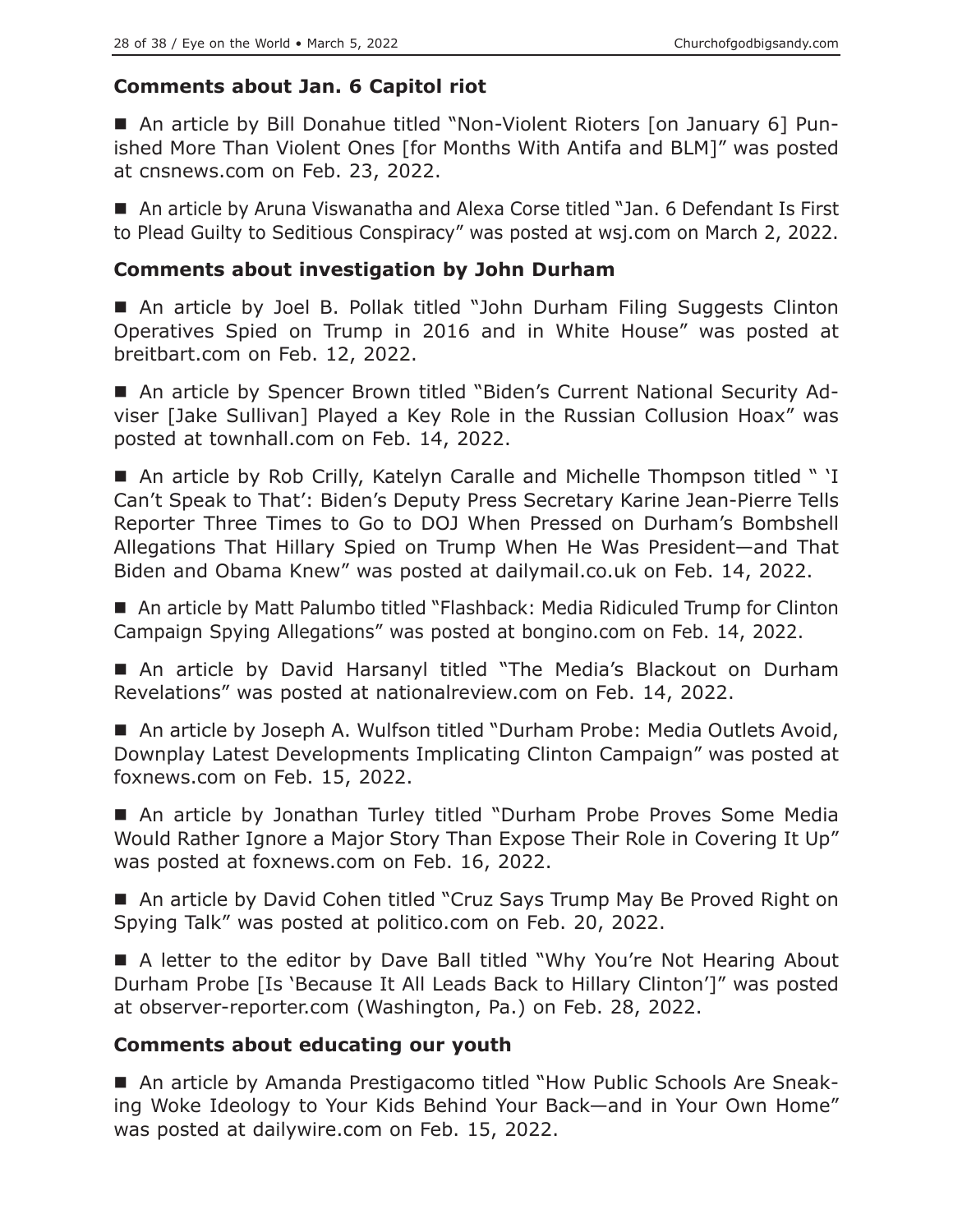## **Comments about racism and white supremacy**

■ Looking back to January 2022, an article by Allum Bokhari titled "ADL [Anti-Defamation League] Quietly Changed Its Definition of Racism to Exclude White People" was posted at breitbart.com on Jan. 31, 2022.

■ An article by Ronny Reyes and Alyssa Guzman titled "NYC Mayor Eric Adams Suggests White Reporters Are Racist in Their Coverage of Bail Reforms and Surging Crime and His Story Is Being Told by 'People Who Don't Look Like Me': Threatens Press Boycott" was posted at dailymail.co.uk on Feb. 15, 2022.

■ An article by Hannah Nightingale titled "Black [Female] Student Confesses to Vandalizing [Sacramento] California High School With Racist Graffiti [Making It Appear That a White Person Wrote the Messages]" was posted at thepostmillennial.com on Feb. 18, 2022.

■ An article by Joshua Klein titled "Washington Post: Ahmaud Arbery Killers Represent 'Millions' of Racist Americans 'Everywhere' " was posted at breitbart.com on March 1, 2022.

## **Comments about Winsome Sears**

 An article by Virginia Kruta titled "Winsome Sears Proposes Starting the 'You're Not Black Enough' Caucus After GOP Delegate Is Barred From Black Caucus" was posted at dailywire.com on Feb. 4, 2022.

■ An article by Rebecca Downs titled "Racism of Virginia Democrats Is on Full Display Over Hysterical Reaction to Winsome Earle-Sears Day" was posted at townhall.com on Feb. 24, 2022.

## **Comments about critical race theory**

■ An article by Christopher F. Rufo titled "Critical Race Theory Is About to Segregate America Like an Open-Air Prison Yard" was posted at nypost.com on Feb. 4, 2022.

 An article by Shawn Fleetwood titled "New Report Shatters Media Lie That CRT Isn't Taught in Virginia Schools" was posted at thefederalist.com on March 1, 2022.

## **Comments about 1619 Project Author**

 An article by Joshua Klein titled "New York Times' Hannah-Jones Claims 'Radicalized' Bias Coverage of Russia Invasion Due to Ukrainians' 'White' Appearance" was posted at breitbart.com on Feb. 28, 2022.

■ An article by Landon Mion titled "Nikole Hannah-Jones Claims Europe Is 'Not a Continent'—Concerned Over Ukraine Is Due to Racial 'Dog Whistle' " was posted at townhall.com on Feb. 28, 2022.

 An article by Brad Slager titled "Crafter of the 1619 Project [Nikole Hannah-Jones] Doesn't Know Her History—Or Geography" was posted at townhall. com on March 1, 2022.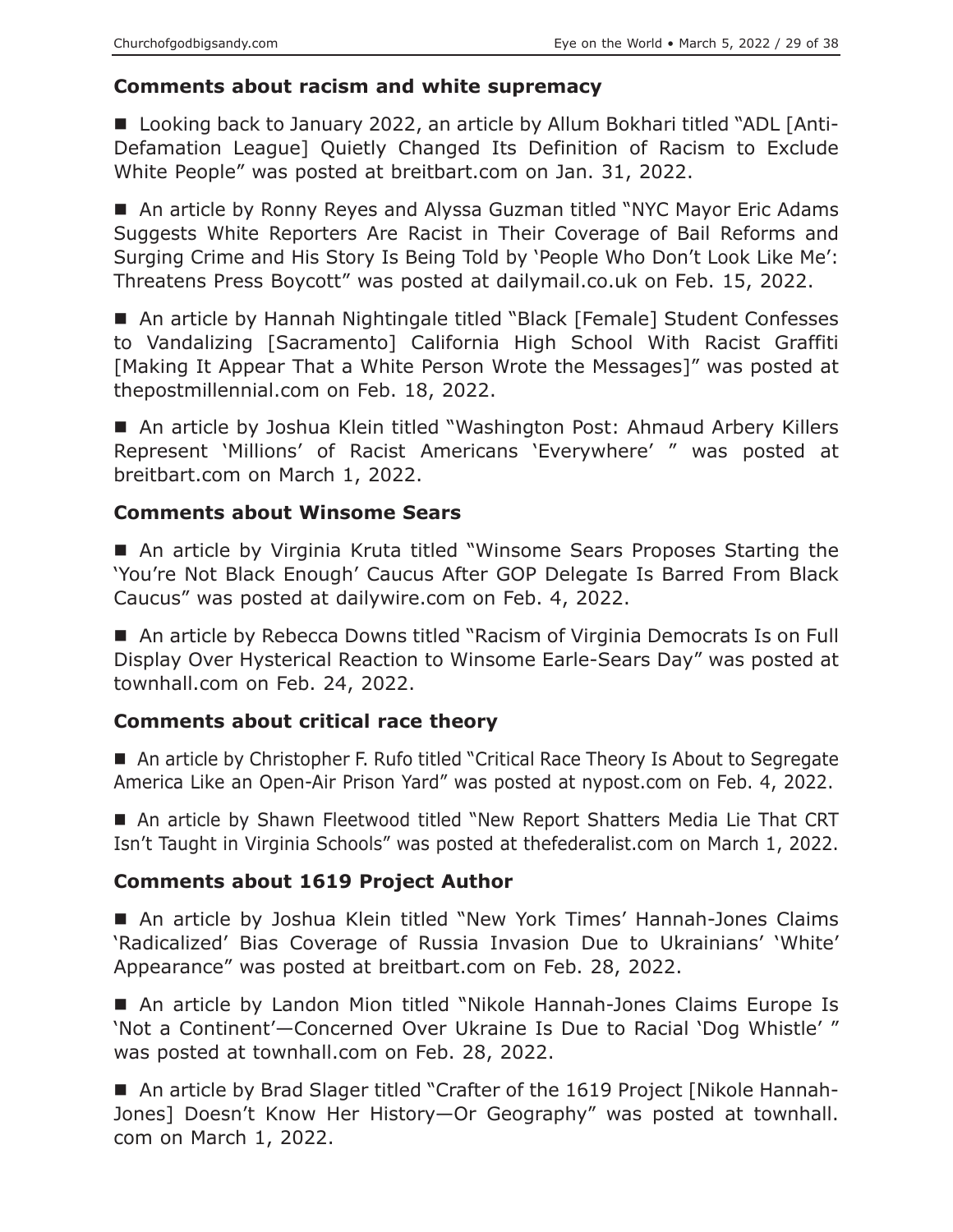## **Comments about harassment of Asian citizens**

■ An article by Hannah Parry titled "Thai Model, 23, Who Was Put in Chokehold and Punched in the Face on Manhattan Subway Reveals Her Injuries Have Finally Healed After Three Months: Lawyer Slams Woke DA for Allowing Her Career Criminal Attacker Out on the Streets" was posted at dailymail. co.uk on Feb. 15, 2022.

 An article by Nicole Fallert titled "New Yorkers Gathered to Protest After an Asian Woman Was Stabbed to Death in Her Apartment" was posted at buzzfeednews.com on Feb. 15, 2022.

■ An article by Michelle Malkin titled "Who Murdered All the Asian Womenand Who's Covering It Up?" was posted at cnsnews.com on Feb. 16, 2022.

## **Comments about harassment of Black citizens**

■ An article by Ronny Reyes titled "Black Doctor Sues Chase Bank for Racial Discrimination After She Was Told Her \$16,000 Paycheck Was Fraudulent When She Tried to Open an Account" was posted at dailymail.co.uk on Feb. 4, 2022.

■ An article by Stephanie Guerilus titled "Kansas Man Pleads Guilty to Hate Crime After Threatening Black Minor With Knife" was posted at thegrio.com on Feb. 13, 2022.

■ An article by Harriet Alexander titled "Ahmaud Arbery's Three Killers 'Regularly Used Racial Slurs and Murdered the Jogger Because He Was Black'— Georgia Prosecutors Tell the Jury as High-Stakes Federal Hate Crime Trial Gets Underway" was posted at dailymail.co.uk on Feb. 15, 2022.

■ An article by Nicole Duncan-Smith titled " 'Despicable': Pennsylvania Firehouse Company Temporarily Shut Down After Audio Surfaces of Members Using Racist Language and Mocking an 8-Year-Old Black Girl Killed by Local Police" was posted at atlantablackstar.com on Feb. 15, 2022.

## **Comments about Marxist BLM corporation**

■ An article by Gabe Kaminsky titled "Minneapolis Rioter Sentenced to Five Years Probation After Trying to Light High School on Fire" was posted at dailywire.com on Feb. 5, 2022.

 An article by Alyssa Guzman titled "Activist Who Founded Black Lives Matter Memphis Is Sentenced to Six Years in Prison for Illegally Voting When She Was Still on Probation for Felonies Including Stalking" was posted at dailymail.co.uk on Feb. 6, 2022.

■ An article by Caroline Downey titled "BLM Pays \$100,000 Bond for Release of Activist Charged With Attempted Murder of Louisville Mayoral Candidate" was posted at nationalreview.com on Feb. 16, 2022.

■ An article by Jonathan Turley titled "Black Lives Matter's Finances Deserve the Scrutiny They're Finally Getting" was posted at usatoday.com on Feb. 20, 2022.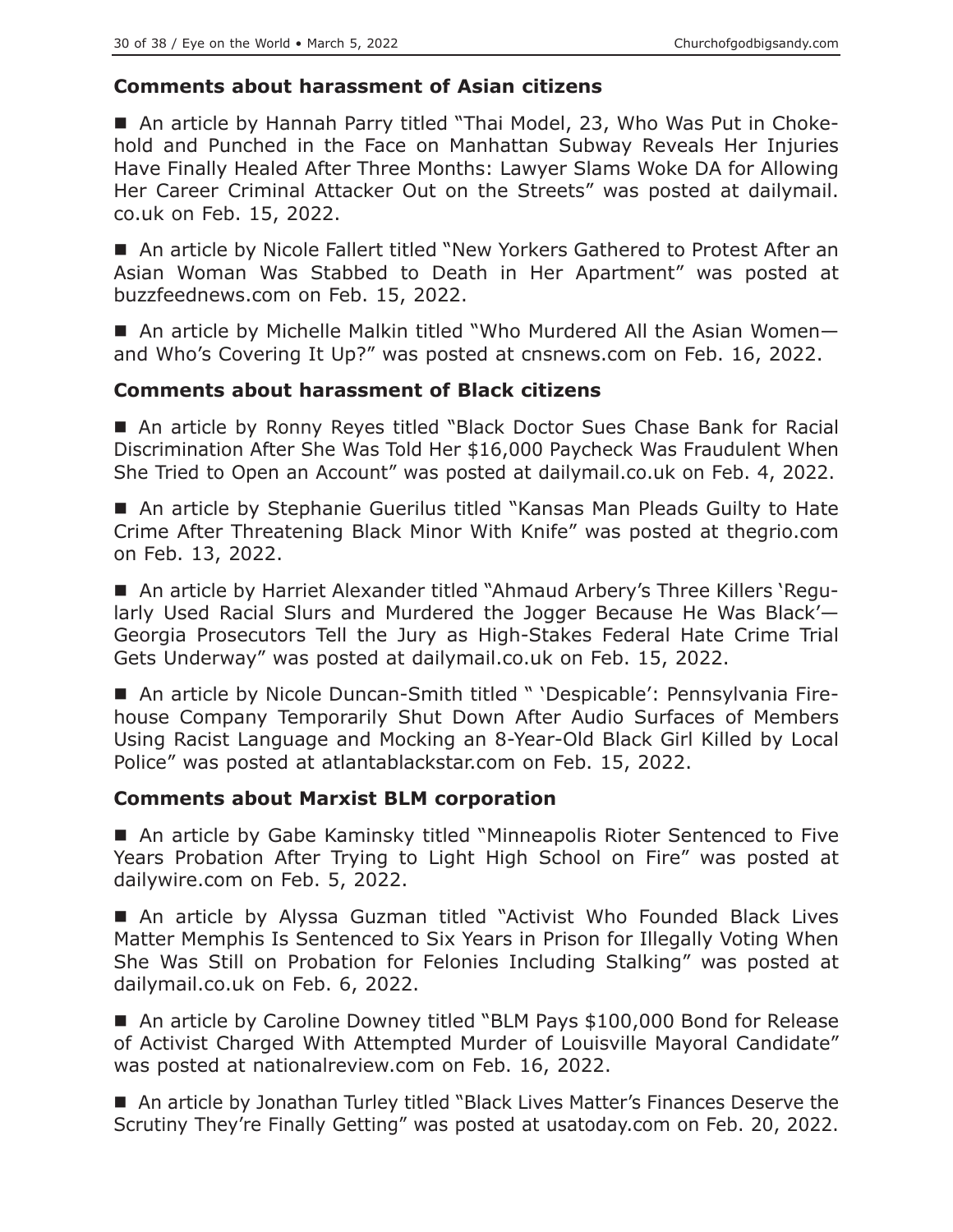■ An article by Jack Newman, David Averre and Gina Martinez titled "BLM Activist Quintez Brown Who Was Arrested for Trying to Kill a Jewish Mayoral Candidate Showed 'Allegiance to Anti-Semitic Causes Including Lion of Judah Armed Forces' on His Social Media Accounts" was posted at dailymail.co.uk on Feb. 21, 2022.

■ An article by Janon Fisher titled "Biden's Choice to Help With His SCOTUS Pick Is a BLM Board Member, CRT Promoter and Defund-the-Police Supporter—None of Which He Mentioned When He Announced Her" was posted at dailymail.co.uk on Feb. 22, 2022.

■ An article titled "Former BLM Leader [Rashad Turner] Says Disagreement Over Charter Schools Led Him to Leave the Movement" was posted at yahoo.com on Feb. 28, 2022.

■ An article by Natasha Anderson titled "People's Convoy Will Continue Its Trek to DC Through Illinois Despite State Police Threatening Legal Actions: Supporters of the 100-Vehicle Convoy Slam the State for Hypocrisy After Troopers Cleared Path for BLM March" was posted at dailymail.co.uk on Feb. 28, 2022.

#### **Comments about police misconduct**

■ An article by Katie Balevic titled "A Purdue University Police Officer Was Placed on Leave After Video Showed He Used His Elbow to Pin a Black Student to the Ground by His Neck" was posted at businessinsider.com on Feb. 12, 2022.

■ An article by Chauncey Alcorn titled "South Carolina Police Officer Out on Bond After Killing Unarmed Black Man" was posted at thegrio.com on Feb. 13, 2022.

■ An article by Brian Stieglitz titled "Louisiana Man Is Freed After 44 Years for Raping 14-Year-Old Twins After Judge Rules He Had an Alibi: Victims Still Insist He Was Guilty Despite No Physical Evidence" was posted at dailymail. co.uk on Feb. 15, 2022.

■ An article by Cheryl Teh titled "Viral Video of Police Officers Pinning Down and Handcuffing a Black Teen at a New Jersey Mall While a White Teen He Was Fighting Watched From a Couch Sparks Investigation" was posted at businessinsider.com on Feb. 15, 2022.

■ An article by Rebecca Downs titled "Ex-Police Officers Found 'Guilty' in Civil Rights Charges Related to Death of George Floyd" was posted at townhall. com on Feb. 24, 2022.

■ An article by Staff titled "Black Teen Receives \$900,000 and Apology in Settlement With Police Over Wrongful Arrest" was posted at thegrio.com on Feb. 24, 2022.

#### **Comments about district attorney misconduct**

■ An article by Taiyler Simone Mitchell titled "Two Black Death Row Inmates Were Executed Despite One Having an Intellectual Disability and the Other Having a Severe Mental Illness" was posted at businessinsider.com on Feb. 4, 2022.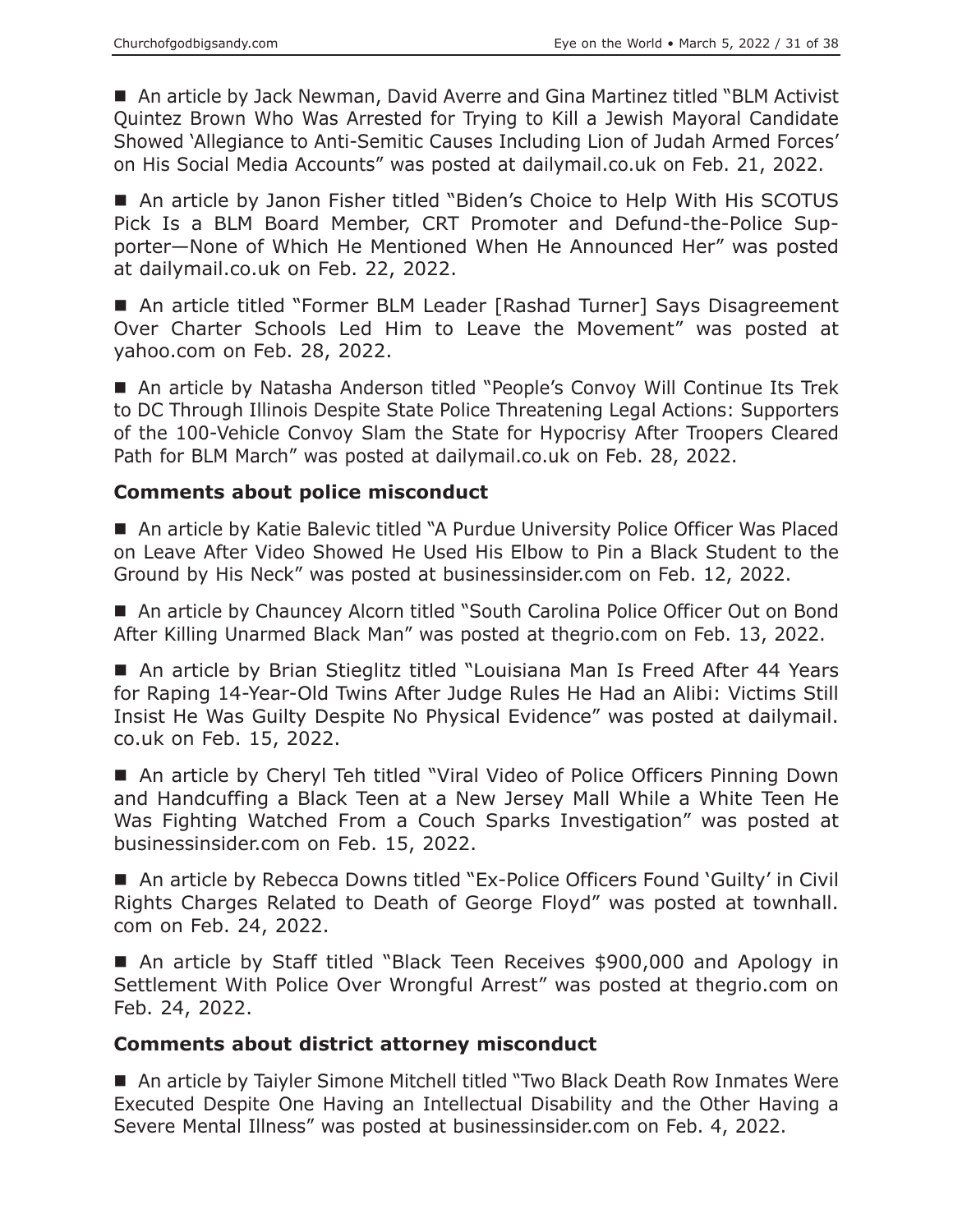■ An article by Stephen M. Lepore titled "Queens Man Appears in Court for 'Slashing Man's Face With Wooden Stake While Hurling Racist and Homophobic Slurs on NYC Subway': 55-Year-Old, Who Has Been Arrested 90 Times, Was on Bail at Time of Assault" was posted at dailymail.co.uk on March 1, 2022.

# **Hiding information about covid**

 An article by Mansur Shaheen titled "More Than One-in-Four 'Covid Hospitalizations' Are People Receiving Treatment for Another Condition, Study Finds" was posted at dailymail.co.uk on Feb. 17, 2022.

# **Resisting the jab**

■ An article by Alastair Talbot titled Unhappy Valentine's Day! NYC Mayor Eric Adams Fires 1,400 Government Workers Who Failed to Get Covid Vaccine by Deadline, Including 36 Cops, 25 FDNY Workers and 914 Education Workers" was posted at dailymail.co.uk on Feb. 14, 2022.

■ An article by Gina Martinez titled " 'I Will Not Get Vaccinated!'-Yellowstone Star Forrie J. Smith Says He Won't Attend Upcoming SAG Awards Because of Jab Rule: Hasn't Had Vaccine Since He Was a Child and Thinks Flu Shots 'Compromise Your Immunities' " was posted at dailymail.co.uk on Feb. 17, 2022.

## **Health repercussions concerning vaccines**

■ Looking back to January 2022, a video on the Stew Peters Show titled "Worldwide Exclusive: Embalmers Finds Veins and Arteries Filled With Never-Before-Seen Rubbery Clots" was posted at rumble.com on Jan. 26, 2022.

■ A Reuters article by Nancy Lapid titled "Antibodies Induced by mRNA Shots Improve for Months; Blood Cells Damaged by Covid Cause Blood Vessel Problems" was posted at reuters.com on Feb. 18, 2022.

 An article by Nick Monroe titled "Texas Children's Hospital Denies Teen Kidney Transplant Over Vaccination Status: Report" was posted at thepostmillennial. com on Feb. 18, 2022.

■ An article by Yasmeen Abutaleb and Christopher Rowland titled "Moderna Faces New Lawsuit Over Lucrative Coronavirus Vaccine" was posted at washingtonpost.com on Feb. 28, 2022.

■ An article by Dr. Joseph Mercola titled "Health Agencies Admit to Hiding Covid Data" was posted at mercola.com on March 1, 2022.

■ An article by Dr. Joseph Mercola titled "Covid Jab Deadlier Than Covid for Anyone Under 80" was posted at mercola.com on March 1, 2022.

## **Vaccine mandates finally lifted**

■ An article by Doha Madani titled "New York City to Lift Vaccination Mandate for Businesses, Events" was posted at nbcnews.com on Feb. 27, 2022.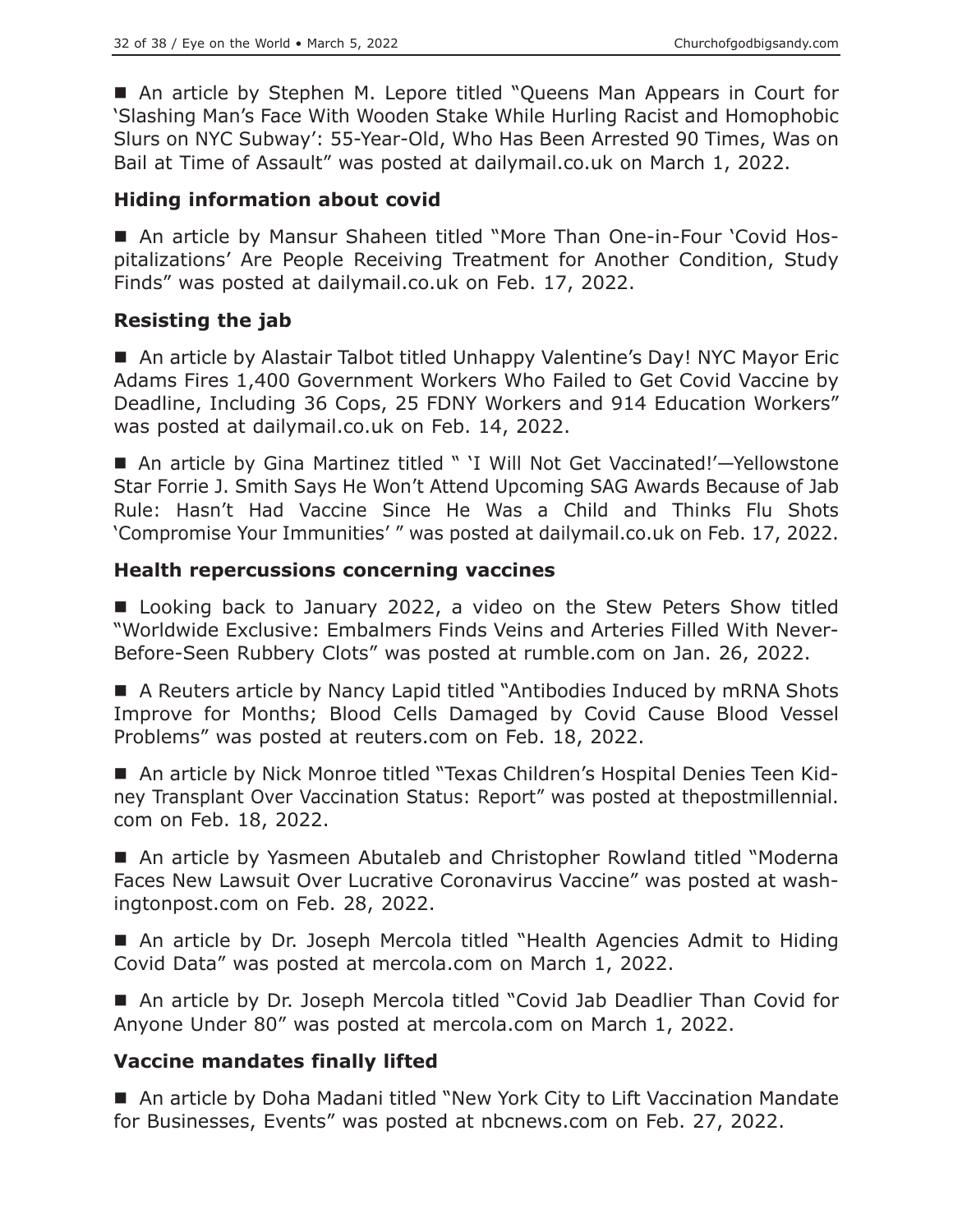# **Comments about school lockdowns**

■ An article by Ashley Lutz titled "Levi's President [Jennifer Sey] Quit and Walked Away From \$1 Million in Severance So She Could 'Be Free' to Speak Out Against School Closures" was posted at fortune.com on Feb. 14, 2022.

#### **Some mask nuttiness**

■ An article by Ian Hanchett titled "[Bill] Maher: Making Kids Wear Masks 'Is Unnecessary and Horrible'—and Hurts 'Their Education, Their Sanity and Their Social Skills' " was posted at breitbart.com on Feb. 4, 2022.

■ An article by Gina Martinez titled " 'Masks Harm Children': Tucker Carlson Slams Virginia Elementary School for Threatening to Arrest Kids Who Don't Wear Face Coverings, NY School That Treats Unmasked Students as Truants and School That Puts Masks on Musical Instruments" was posted at dailymail.co.uk on Feb. 4, 2022.

■ An article by Ian Haworth titled " 'Let Them Breathe': Hundreds of High School Students Protest Mask Mandate, Segregated From Classroom in Oakdale, California" was posted at dailywire.com on Feb. 4, 2022.

■ An article by Jeff Poor titled "Rand Paul: Mask Mandates About Submission, Collectivism" was posted at breitbart.com on Feb. 5, 2022.

■ An article by Andrea Blanco and Matt McNulty titled " 'Mask Fascist' Stacey Abrams Plays the Race Card: Georgia Politician Complains Critics of Her 'Hypocritical' Maskless Photo With School Kids Are 'Using a Black History Month Event' to Launch a 'False Political Attack' " was posted at dailymail. co.uk on Feb. 6, 2022.

■ An article by Melissa Koenig titled "Another Democrat Is Caught Flouting Mask Mandates: New York Rep. Jamaal Bowman Is Seen Smiling in Photo With Masked Students at High School Just Days After Urging People to Wear Face Coverings" was posted at dailymail.co.uk on Feb. 7, 2022.

 An article by Charlie Spiering titled "White House Coronavirus Team Refuses to Budge: 'Most of the Country' Still Needs to Wear Masks" was posted at breitbart.com on Feb. 9, 2022.

■ An article by Ian Hanchett titled "[Bill] Maher Mocks Continued Mask Mandates: In San Francisco, You Have to Wear a Mask 'When You're Shoplifting Indoors' " was posted at breitbart.com on Feb. 11, 2022.

■ An article by Scott Morefield titled "Covidians Back Themselves Into a Corner on Forced Masking" was posted at townhall.com on Feb. 14, 2022.

 An article by Andrew Miller titled "California Mask Mandate Ignored by High-Profile Celebrities Spotted Enjoying Super Bowl LVI" was posted at foxnews.com on Feb. 13, 2022.

 An article by Emily Gooden and Michelle Thompson titled "So Much for Back to Normal Then; Triple-Vaxxed and Double-Masked Jill Biden Takes Kids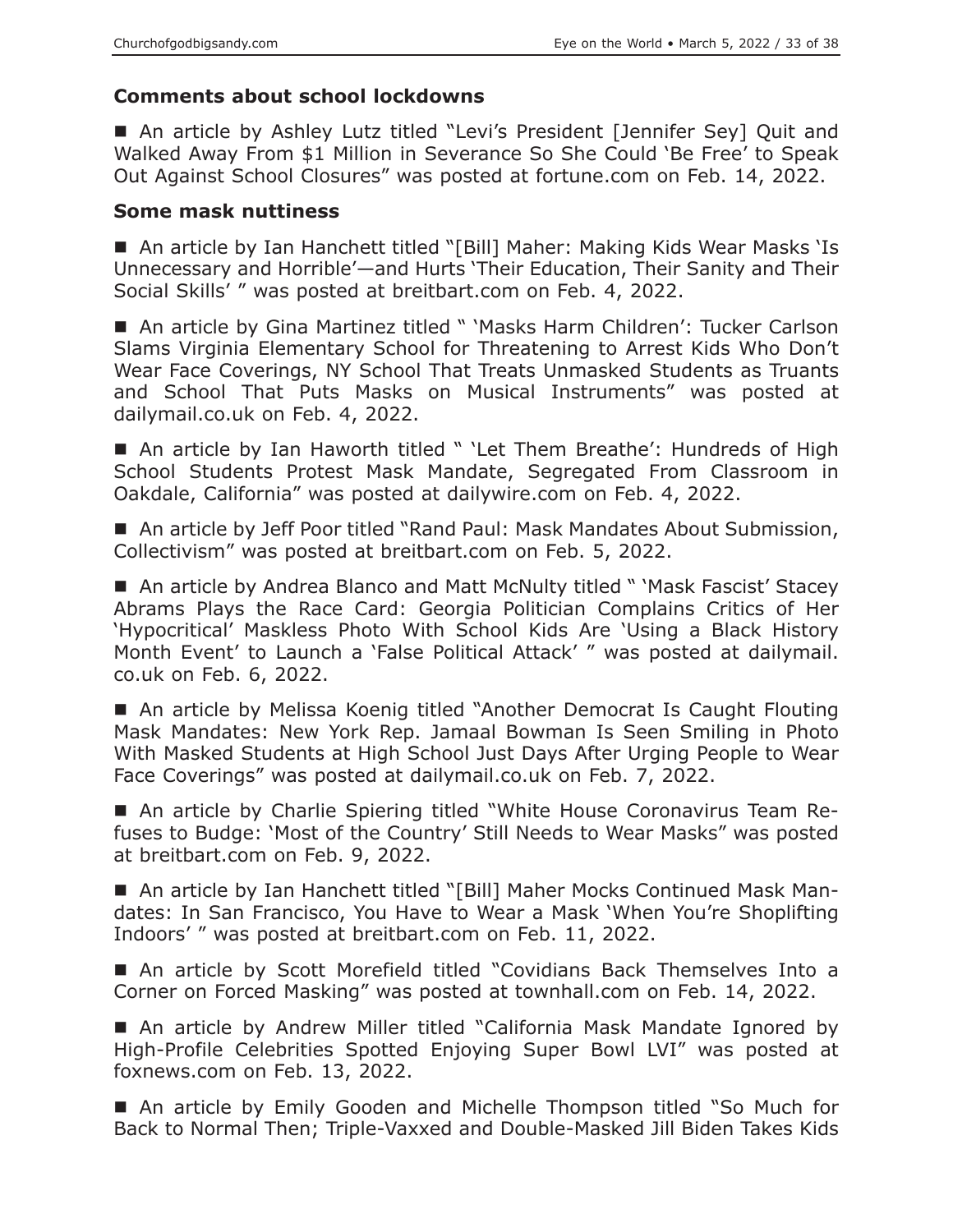Around the White House Grounds to Celebrate Valentine's One Day After 70,000 Maskless Fans Packed Into LA Stadium to Watch the Super Bowl" was posted at dailymail.co.uk on Feb. 14, 2022.

■ An article by Nicole Gaudiano and Kayla Epstein titled "Democrats Are in Mask Messaging Chaos as Republicans Gleefully Shame AOC and Stacey Abrams for Going Without Face-Coverings" was posted at businessinsider.com on Feb. 14, 2022.

■ An article by Virginia Kruta titled "Rep. Pramila Jayapal Compares Refusing to Mask Up in the Elevator to . . . January 6" was posted at dailywire.com on Feb. 14, 2022.

■ An article by Tim Meads titled "D.C. Will Still Require Masks for Students, Despite Dropping Mandates at Bars, Restaurants and Strip Clubs" was posted at dailywire.com on Feb. 14, 2022.

■ An article by Meghan McCain titled "I Congratulate, Not Condemn, the Super Bowl Mask Hypocrites for Finally Joining the Real World—Now They Just Need to Set Their Children Free" was posted at dailymail.co.uk on Feb. 15, 2022.

■ An article by Gina Martinez titled "Joy Behar Is Branded a Hypocrite After Being Pictured Unmasked Inside a NYC Restaurant 'And Walking Through It Without a Face Covering' Hours After Piously Declaring She Plans to Wear One Indoors 'Indefinitely' " was posted at dailymail.co.uk on Feb. 19, 2022.

 An article by Katie Pavlich titled "Bill Gates Just Made an Absurd Comparison on Mask Mandates [Comparing Wearing Masks to Wearing Pants]" was posted at townhall.com on Feb. 21, 2022.

■ An article by Janon Fisher titled "New Orleans Democrat Mayor Latoya Cantrell Is Seen Partying Maskless at Mardi Gras Party Just Weeks After Reintroducing Mask Mandate: Latest Dem Caught in Covid Hypocrisy Storm" was posted at dailymail.co.uk on Feb. 22, 2022.

■ An article by Mansur Shaheen titled "So, What Was the Point? Cloth Masks Allow 90% of Particles to Filter Through Giving Them Little Ability to Prevent Covid Transmission, Study Finds" was posted at dailymail.co.uk on March 1, 2022.

## **Mask mandates finally lifted**

■ An article by Rebecca Downs titled "CDC Announces Loosened Mask Guidelines, Allowing School Children to Finally Get Relief From Mandates" was posted at townhall.com on Feb. 25, 2022.

 An article by Alastair Talbot titled "School Children Across the U.S. Will Be Free From Masks in Every State Aside From Hawaii From March 12 as California, Oregon and Washington Announce Plans to End Their Mask Mandates" was posted at dailymail.co.uk on Feb. 28, 2022.

## **Media comments about Bill Maher**

■ An article by Nick Arama titled "[Bill] Maher Lights Up Biden, Dems on Covid Restrictions: 'How Much Wrong Do You Get to Be?' " was posted at redstate.com on Feb. 6, 2022.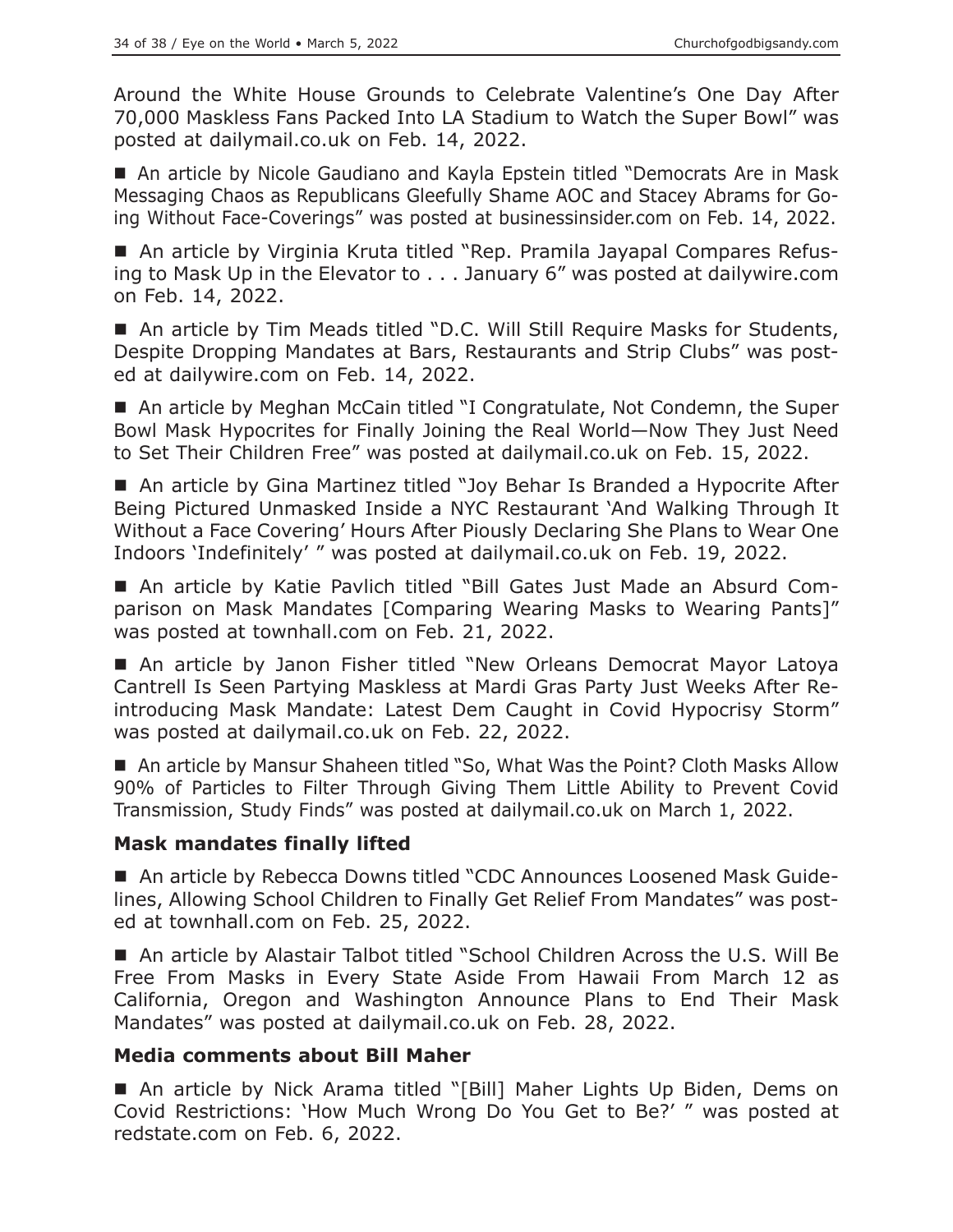■ An article by Landon Mion titled " 'It's Like Sacking Your Own Quarterback': Bill Maher Rips Rashida Tlaib Over [Scheduled] Rebuttal to Biden's SOTU" was posted at townhall.com on Feb. 26, 2022.

#### **Media comments about Joy Behar**

■ An article by Stephen M. Leport titled " 'I'm Worried About My Trip to Italy': While the World Watches Putin's Invasion of Ukraine in Horror, The View's Joy Behar Complains It Could Ruin Her Vacation to Europe" was posted at dailymail.co.uk on Feb. 24, 2022.

■ An article by Landon Mion titled " 'The View' Host Says Republicans Are the Ones Wanting to 'Cancel Everything' " was posted at townhall.com on March 1, 2022.

#### **Media comments about Joe Rogan**

■ An article by Ryan Saavedra titled "CNN Slammed for Article Comparing Joe Rogan Controversy to January 6 Riot, Rwandan Genocide" was posted at dailywire.com on Feb. 13, 2022.

#### **Other comments about the media**

 An article by John L. Dorman titled "Biden Calls the NBC News Anchor Lester Holt a 'Wise Guy' After the Veteran Journalist Presses Him on Inflation" was posted at businessinsider.com on Feb. 13, 2022.

■ An article by Virginia Kruta titled "Jake Tapper Levels Biden Over Outright 'Rejection' of Army Report [About Afghanistan Withdrawal]: 'It's Difficult to Overstate How Insulting It Is' " was posted at dailywire.com on Feb. 13, 2022.

■ An article by Charles Passy titled "At MSNBC, Ratings Have Dropped Almost 30% for Rachel Maddow's Replacements" was posted at marketwatch. com on Feb. 16, 2022.

■ An article by Rebecca Downs titled "Washington Post Is the Latest Outlet to Get Wrecked for Blaming Economy Woes on Ukraine" was posted at townhall.com on Feb. 25, 2022.

 An article by Harper Lambert titled "Bill O'Reilly Blasts Fox News Hosts' Ukraine Coverage: 'A Disservice to the American People' " was posted at thewrap. com on March 1, 2022.

■ An article by Matt Vespa titled "Bombs Are Falling All Over Ukraine, So CBS News Decided to Report on the One Thing No One Cares About [the Hard Life of Transgenders in Ukraine]" was posted at townhall.com on March 1, 2022.

## **Comments about Robert Francis O'Rourke**

■ Looking back to November 2021, an article by Taylor Ardrey titled " 'I Still Hold This View': Beto O'Rourke Stands Firm on 2019 Presidential Debate 'We're Gonna Take Your AR-15, Your AK-47' Remarks" was posted at businessinsider.com on Nov. 21, 2021.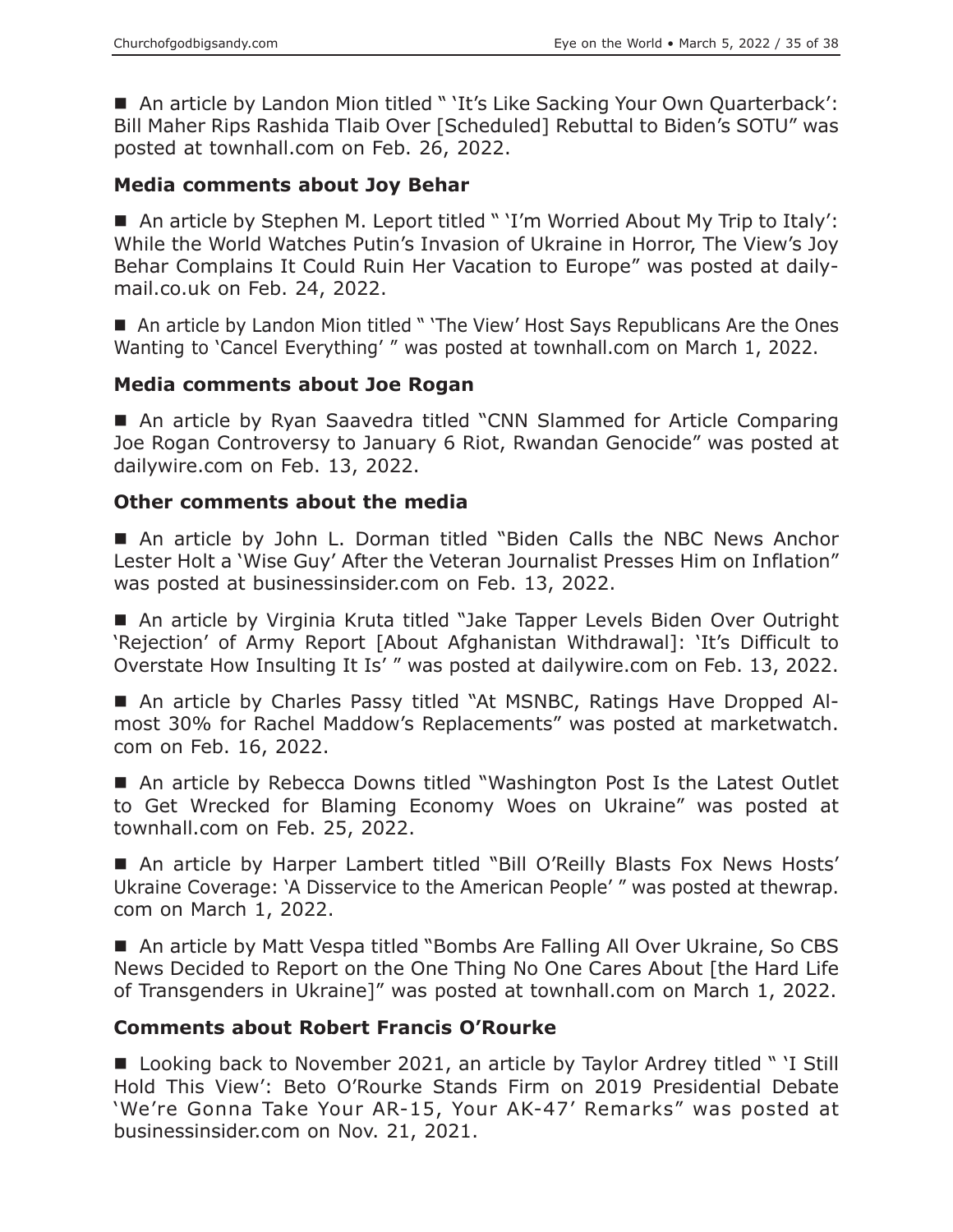■ An article by Awr Hawkins titled "Beto O'Rourke Pivots: 'I'm Not Interested in Taking Anything From Anyone' " was posted at breitbart.com on Feb. 9, 2022.

# **Replacement for Justice Stephen Breyer**

 An article by Valerie Richardson titled "Biden Accused of Hypocrisy for Filibuster Against Black Female Jurist's Nomination [Before She Was Finally Approved in 2005]" was posted at washingtontimes.com on Feb. 1, 2022.

 An article by Samuel Benson titled "Former Clerk [of Ketanji Brown Jackson Negatively] Rewrites SCOTUS Contenders' Wikipedia Bios " was posted at politico.com on Feb. 4, 2022.

■ An article by Staff titled "Black Federal Judge [U.W. Clemon] Asks Biden Not to Name Ketanji Brown Jackson to Supreme Court" was posted at thegrio.com on Feb. 15, 2022.

■ An article by Kevin Breuniger titled "Biden Nominates Ketanji Brown Jackson to Be Next Supreme Court Justice" was posted at cnbc.com on Feb. 25, 2022.

# **Democrats worried about Kamala Harris**

■ An article by Charlie Spiering titled "Kamala Harris Goes Off Script: Folks Voted for Joe Biden and 'Got What They Asked For' " was posted at breitbart.com on Feb. 28, 2022.

 A video and an article by Luke Gentile titled "Watch: Kamala Harris Struggles to Defend Administration on Morning Shows" were posted at washingtonexaminer.com on March 2, 2022.

# **Is Hillary sneaking into the picture?**

■ An article by Wendell Husebo titled "Report: Hillary to Reenter Political Sphere at New York Democrat Convention" was posted at breitbart.com on Feb. 12, 2022.

■ An article by Landon Mion titled "CPAC Straw Poll Results Are In: Respondents Back Trump, Predict a Clinton Democratic Nomination in 2024" was posted at townhall.com on Feb. 27, 2022.

## **Keep an eye on Michelle Obama**

■ An article by Elizabeth Elkind and Rob Crilly titled "Michelle Obama Would Put Republicans 'In a Very Difficult Position' If She Ran for President Because She Is 'Popular and Immune to Criticism'—Former Trump Aide [Monica Crowley] Warns" was posted at dailymail.co.uk on Feb. 28, 2022.

# **Biden's mental capacity**

■ A video and an article by Isa Cox titled "Watch: Biden Exhibits Symptom of Dementia, Speaks Complete Gibberish for 11 Seconds" were posted at westernjournalism.com on Feb. 5, 2022.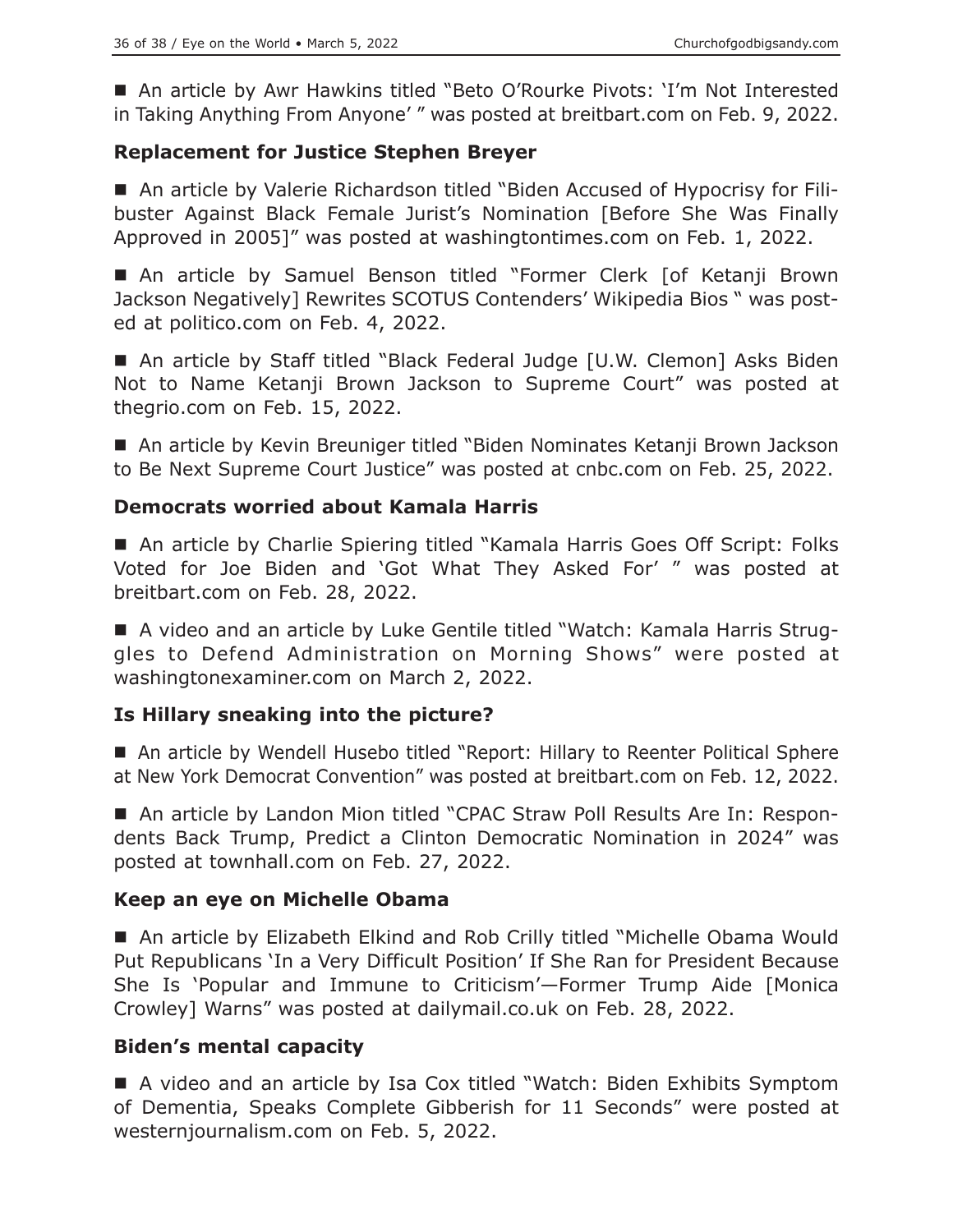## **Biden and Harris supporters and detractors**

■ An article by Gianno Caldwell titled "Biden Has Given Blacks the Opposite of Prosperity, Safety and Security" was posted at nypost.com on Feb. 5, 2022.

 An article by John Rigolizzo titled "Biden Sees Double-Digit Drop in Approval Among Black Voters, Even Worse Among Young Black Voters" was posted at dailywire.com on Feb. 5, 2022.

■ An article by Marisa Kendall titled "Bay Area Calls on Homeowners to Help House Homeless Residents" was posted at arcamax.com on Feb. 7, 2022.

■ An article by Tim Meads titled "David Axelrod [Key Political Adviser to Barack Obama] Warns Biden: You Can't 'Jawbone Americans' Into Believing Things Are Better" was posted at dailywire.com on Feb. 14, 2022.

■ An article by Morgan Phillips titled "AOC Blames the Surge in Crime on Child Tax Credits Expiring, Hints She Doesn't Think the U.S. Will Have a Democracy in 10 Years and Calls Congress a 'S\*\*\*show' Full of 'Self-Delusion' " was posted at dailymail.co.uk on Feb. 14, 2022.

■ An article by Janon Fisher titled "The 12 Shoplifters AOC Defended After They Stole Diapers and Formula Are Repeat Offenders With Arrests for Assault, Robbery, Arson and Strangulation" was posted at dailymail.co.uk on Feb. 18, 2022.

 An article by Michelle Thompson titled "Andrew Cuomo Launches His Comeback: Disgraced Former New York Governor Releases Attack Ad Against NY AG Letitia James Saying She 'Knowingly and Wilfully Ignored Evidence of Perjury and Extortion' During Sexual Harassment Probe" was posted at dailymail.co.uk on Feb. 28, 2022.

## **Comments about conservatives**

■ An article by Hannah Bleau titled "Ron DeSantis Denies Request for Florida National Guard to Assist at Biden's SOTU Address" was posted at breitbart. com on Feb. 28, 2022.

## **Trump supporters and detractors**

■ An article by Rebecca Downs titled "Poll: Majority Believe Putin Would Have Known Better Than to Invade Ukraine If Trump Was President" was posted at townhall.com on Feb. 26, 2022.

 An article by Katie Pavlich titled "Trump Was Right About Germany and NATO; Their Latest Move [Germany Will Now Spend on Defense] Proves It" was posted at townhall.com on Feb. 27, 2022.

# **General interest**

■ An article by Pilar Arias titled "Texas High School Coach Recovering After He Was Beaten by Middle Schoolers [After He Talked to Them About Their Behavior With Their Dirt Bikes]" was posted at foxnews.com on Feb. 13, 2022.